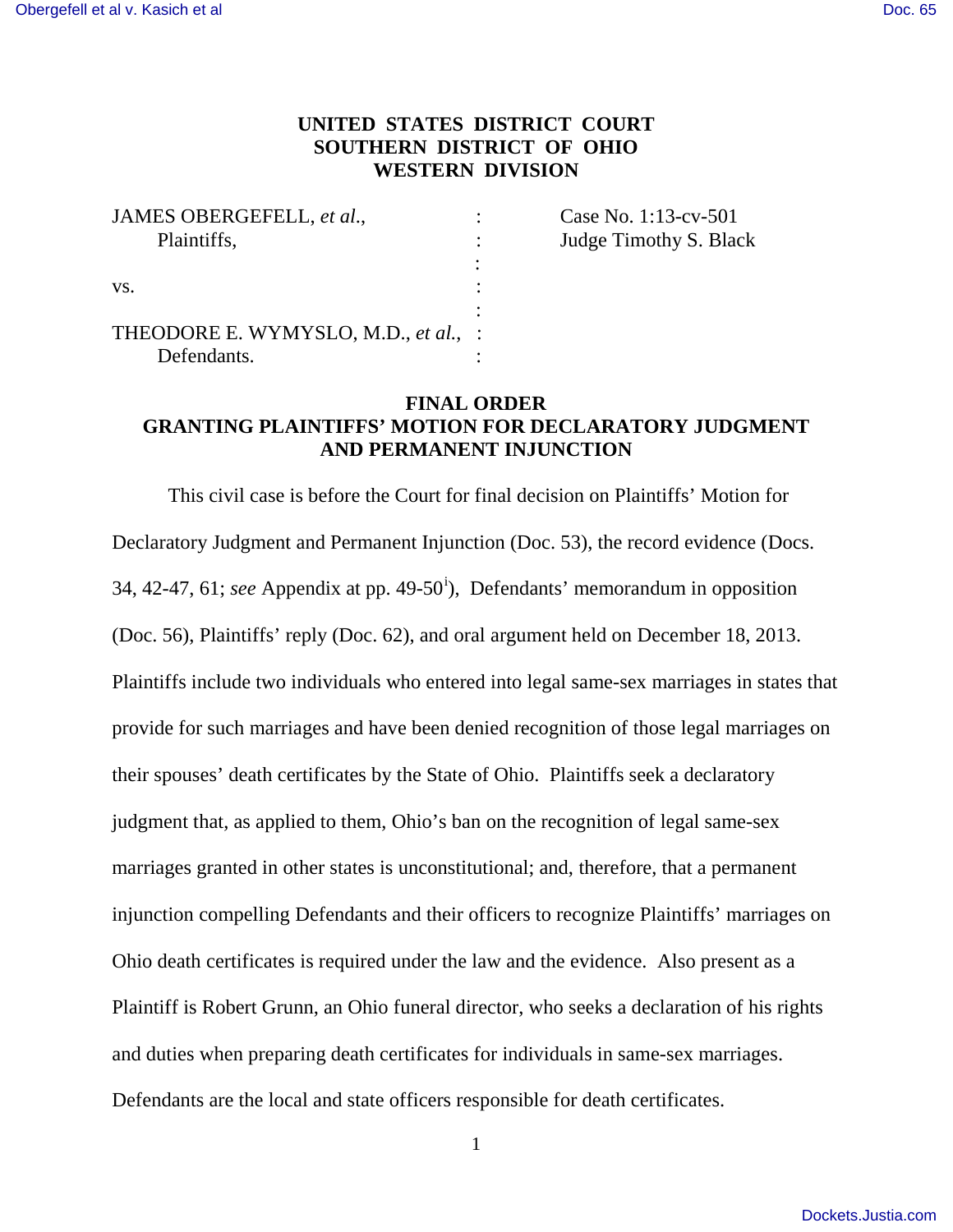#### **OVERVIEW**

The Court's ruling today is a limited one, and states simply, that under the Constitution of the United States, Ohio must recognize valid out-of-state marriages between same-sex couples on Ohio death certificates, just as Ohio recognizes all other out-of-state marriages, if valid in the state performed, and even if not authorized nor validly performed under Ohio law, such as marriages between first cousins, marriages of certain minors, and common law marriages.

That is, once you get married lawfully in one state, another state cannot summarily take your marriage away, because the right to remain married is properly recognized as a fundamental liberty interest protected by the Due Process Clause of the United States Constitution. U.S. Const. amend. XIV, § 1.

Moreover, as this Court held in its initial Orders this summer and reaffirms today, by treating lawful same-sex marriages differently than it treats lawful opposite sex marriages (*e.g.*, marriages of first cousins, marriages of certain minors, and common law marriages), Ohio law, as applied to these Plaintiffs, violates the United States Constitution's guarantee of equal protection: that "No State shall make or enforce any law which shall . . . deny to any person within its jurisdiction equal protection of the laws." U.S. Const. amend. XIV, § 1.

Therefore, under the Constitution of the United States, Ohio must recognize on Ohio death certificates valid same-sex marriages from other states.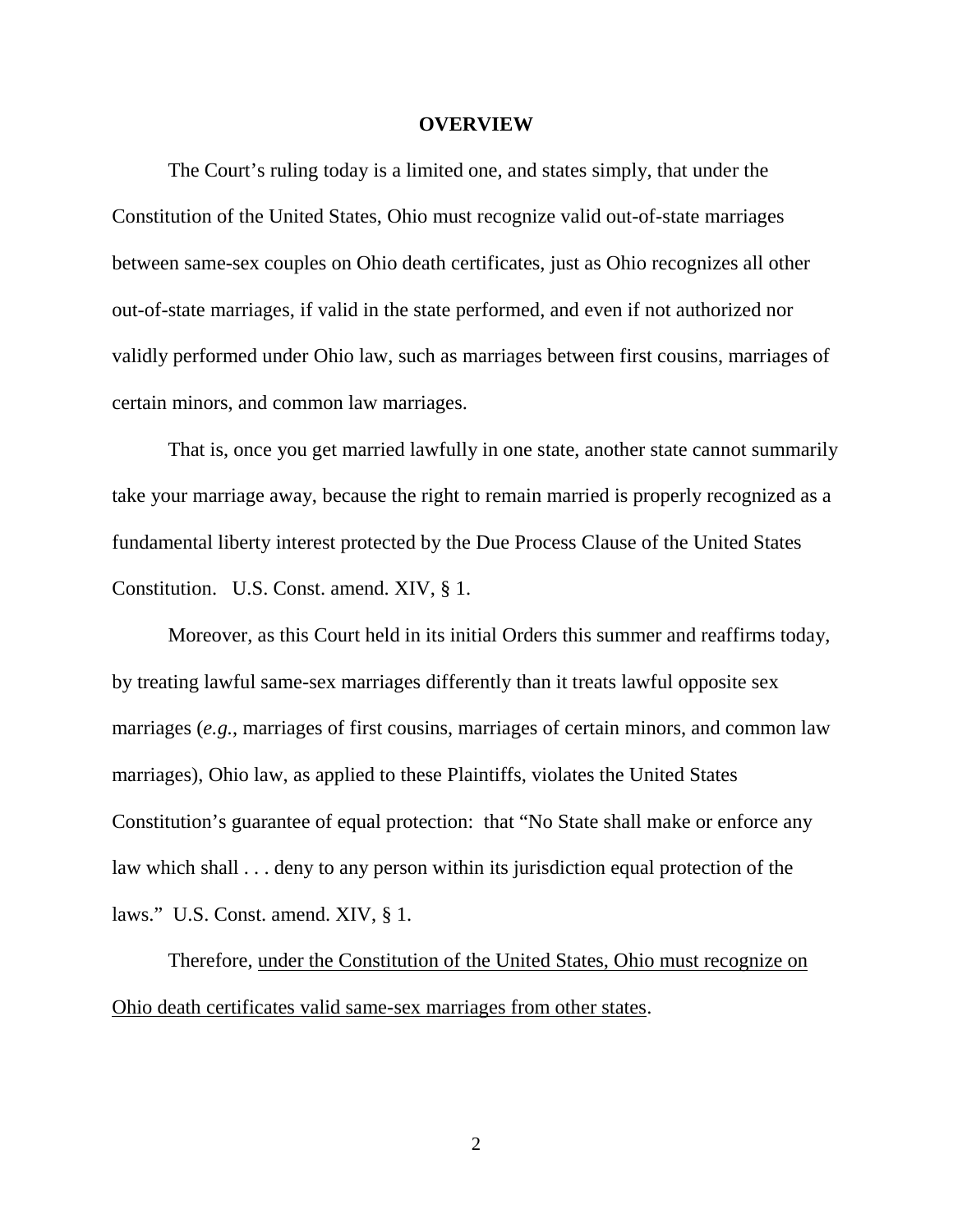This conclusion flows from the *Windsor* decision of the United States Supreme

Court this past summer, which held that the federal government cannot refuse to

recognize a valid same-sex marriage. *United States v. Windsor*, U.S.  $\blacksquare$ 

[1](#page-2-0)33 S. Ct. 2675 (2013). And now it is just as Justice Scalia predicted<sup>1</sup> – the lower courts are applying the Supreme Court's decision, $<sup>2</sup>$  $<sup>2</sup>$  $<sup>2</sup>$  as they must, and the question is presented</sup> whether a state can do what the federal government cannot – *i.e.*, discriminate against same-sex couples … simply because the majority of the voters don't like homosexuality (or at least didn't in 2004). Under the Constitution of the United States, the answer is no, as follows.<sup>[3](#page-2-2)</sup>

2 *See Griego v. Oliver*, No. 34,306, 2013 WL 6670704, at \*22 (**N.M. Dec. 19, 2013**) ("Denying same-gender couples the right to marry and thus depriving them and their families of the rights, protections, and responsibilities of civil marriage violates the equality demanded by the Equal Protection Clause of the New Mexico Constitution."); *see also Kitchen v. Herbert*, 2:13-CV-00217 (D. **Utah Dec. 20, 2013**) ("Utah's prohibition on same-sex marriage conflicts with the United States Constitution's guarantees of equal protection and due process under the law.").

<span id="page-2-1"></span><sup>3</sup> As the Supreme Court has explained:

The very purpose of a Bill of Rights was to withdraw certain subjects from the vicissitudes of political controversy, to place them beyond the reach of majorities and officials and to establish them as legal principles to be applied by the courts. One's right to life, liberty, and property, to free speech, a free press, freedom of worship and assembly, and other fundamental rights may not be submitted to vote; they depend on the outcome of no elections.

<span id="page-2-2"></span>*W. Virginia State Bd. of Educ. v. Barnette*, 319 U.S. 624, 638 (1943) (emphasis supplied).

<span id="page-2-0"></span><sup>&</sup>lt;sup>1</sup> In a vigorous dissent to the *Windsor* ruling, Justice Scalia predicted that the question whether states could refuse to recognize other states' same-sex marriages would come quickly, and that the majority's opinion spelled defeat for any state's refusal to recognize same-sex marriages authorized by a co-equal state. As Justice Scalia predicted: "no one should be fooled [by this decision] … the majority arms well any challenger to a state law restricting marriage to its traditional definition … it's just a matter of listening and waiting for the other shoe [to drop]." *Windsor*, 133 S. Ct. at 2710 (Scalia, J., dissenting).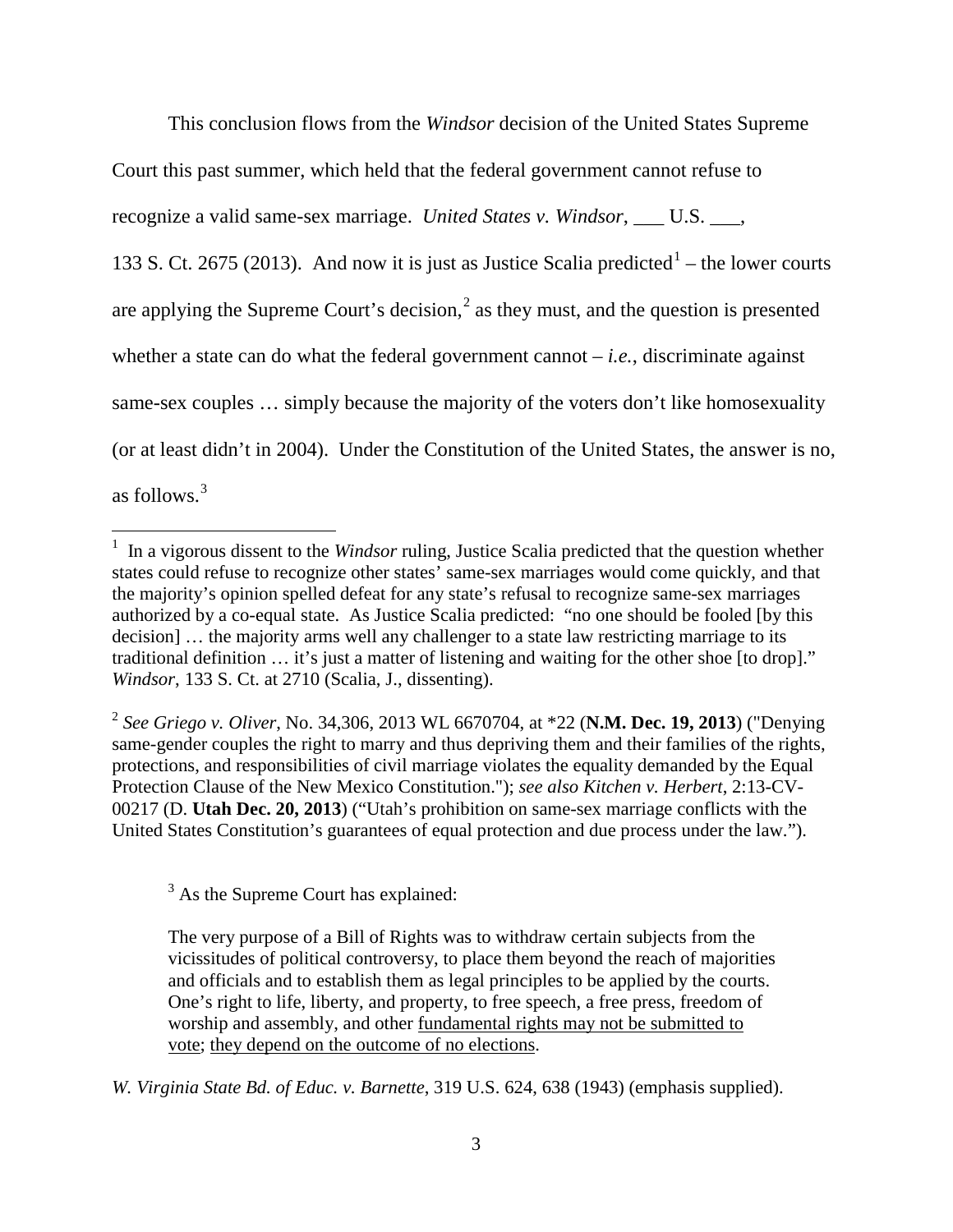### **I. ESTABLISHED FACTS**

#### **A. Marriage Law in Ohio**

<u>.</u>

 The general rule in the United States for interstate marriage recognition is the "place of celebration" rule, or *lex loci contractus*, which provides that marriages valid where celebrated are valid everywhere. (Doc. 44-1 at  $\P$  7). Historically, Ohio has recognized marriages that would be invalid if performed in Ohio, but are valid in the jurisdiction where celebrated. This is true even when such marriages clearly violate Ohio law and are entered into outside of Ohio with the purpose of evading Ohio's unwillingness to grant them. (*Id.*). Ohio departed from this tradition in 2004 to adopt its statutory and constitutional prohibitions on the recognition of marriages between two individuals of the same sex ("marriage recognition bans"). (*Id.* at ¶¶ 7, 32, 60). Prior to 2004, the Ohio legislature had never passed a law denying recognition to a specific type of marriage solemnized outside of the state. (*Id.* at ¶¶ 32, 51).

 Ohio Revised Code Section 3101 was amended in 2004 to prohibit same-sex marriages in the state and to prohibit recognition of same-sex marriages from other states. Sub-section (C) provides the following:

(1) Any marriage between persons of the same sex is against the strong public policy of this state. Any marriage between persons of the same sex shall have no legal force or effect in this state and, if attempted to be entered into in this state, is void ab initio and shall not be recognized by this state.

(2) Any marriage entered into by persons of the same sex in any other jurisdiction shall be considered and treated in all respects as having no legal force or effect in this state and shall not be recognized by this state.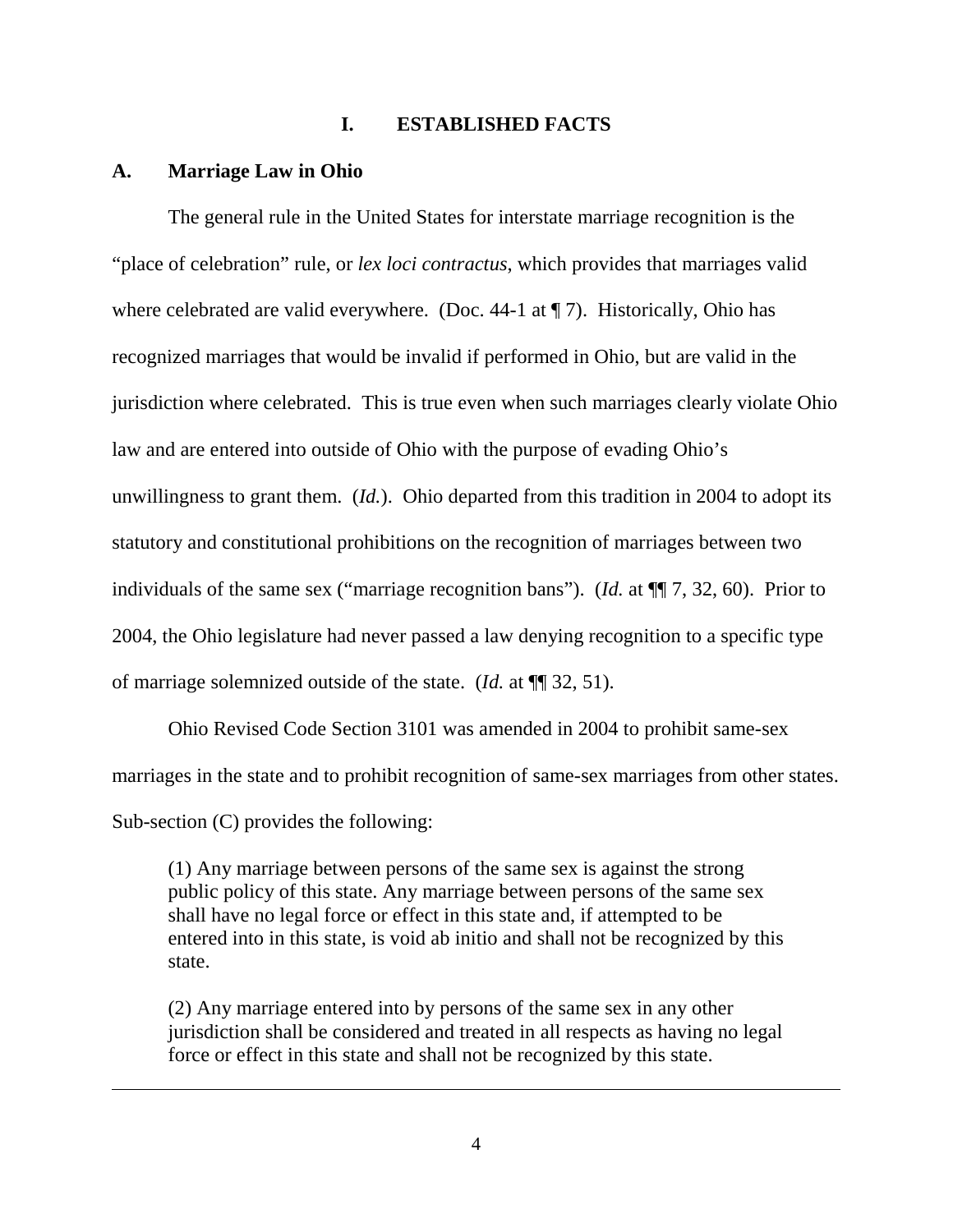(3) The recognition or extension by the state of the specific statutory benefits of a legal marriage to nonmarital relationships between persons of the same sex or different sexes is against the strong public policy of this state. Any public act, record, or judicial proceeding of this state, as defined in section 9.82 of the Revised Code, that extends the specific statutory benefits of legal marriage to nonmarital relationships between persons of the same sex or different sexes is void ab initio . . .

(4) Any public act, record, or judicial proceeding of any other state, country, or other jurisdiction outside this state that extends the specific benefits of legal marriage to nonmarital relationships between persons of the same sex or different sexes shall be considered and treated in all respects as having no legal force or effect in this state and shall not be recognized by this state.

Ohio Rev. Code Ann. § 3101.01.

Also adopted in 2004 was an amendment to the Ohio Constitution, which states:

Only a union between one man and one woman may be a marriage valid in or recognized by this state and its political subdivisions. This state and its political subdivisions shall not create or recognize a legal status for relationships of unmarried individuals that intends to approximate the design, qualities, significance or effect of marriage.

Ohio Const. art. XV, § 11.

At the time of the passage of these provisions, Governor Robert Taft stated that

their purpose was "to reaffirm existing Ohio law with respect to our most basic, rooted,

and time-honored institution: marriage between a man and a woman." He went on:

Marriage is an essential building block of our society, an institution we must reaffirm. At a time when parents and families are under constant attack within our social culture, it is important to confirm and protect those environments that offer our children, and ultimately our society, the best opportunity to thrive.

(Doc. 41-1 at ¶ 72).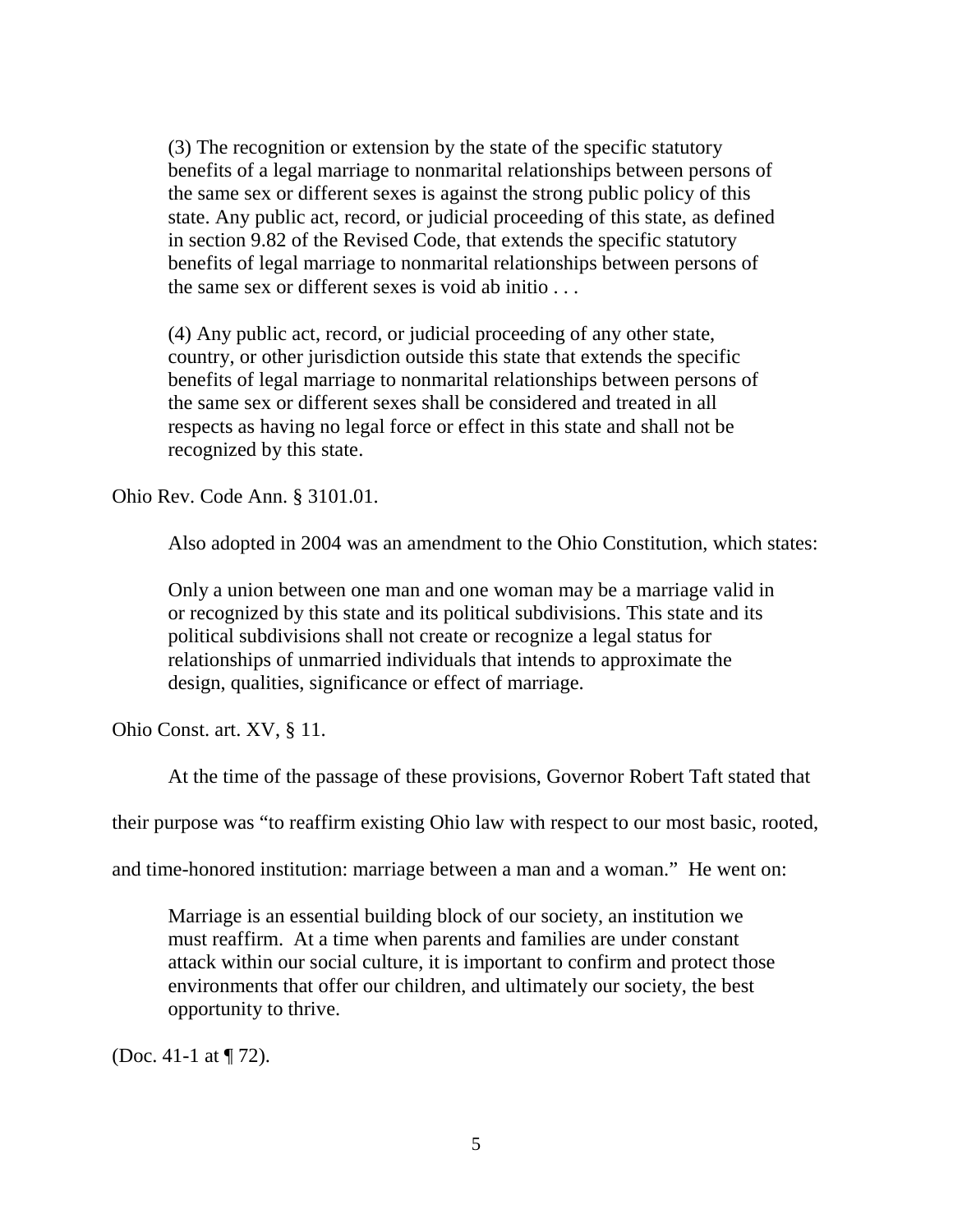During the 2004 floor debates over the legislation, Senator Jeff Jacobson stated that the legislation would not interfere with "the way adults choose to order their lives" because "[a]dults can form household relationships" after the passage of the legislation even though those relationships "don't have all the bells and whistles," "[p]erhaps don't have all the opportunities," and do not appear "equal to everyone else's." (*Id.* at  $\P$  59).

 The primary sponsor for the 2004 Ohio constitutional amendment, Citizens for Community Values ("CCV"), described as its core principle its goal to protect Ohio from the "inherent dangers of the homosexual activists' agenda." (*Id.* at ¶ 82).

CCV sent letters to school boards and superintendents in Ohio warning them, erroneously, that they would face criminal and "daunting" civil liability if they took measures to protect lesbian and gay students from violence and harassment. (*Id.* at ¶ 84). In one of CCV's campaign publications, the organization misled Ohio voters about the need for the amendment, stating that marriage equality advocates sought to eliminate age requirements for marriage, advocated polygamy, and sought elimination of kinship limitations so that incestuous marriages could occur. (*Id.* at ¶ 85). CCV warned Ohio employers that "[s]exual relationships between members of the same sex expose gays, lesbians and bisexuals to extreme risks of sexually transmitted diseases, physical injuries, mental disorders and even a shortened life span." (*Id.* at ¶ 86). The television and media campaign in support of the amendment contained misleading statements, such as "[w]e won't have a future unless [heterosexual] moms and dads have children," and that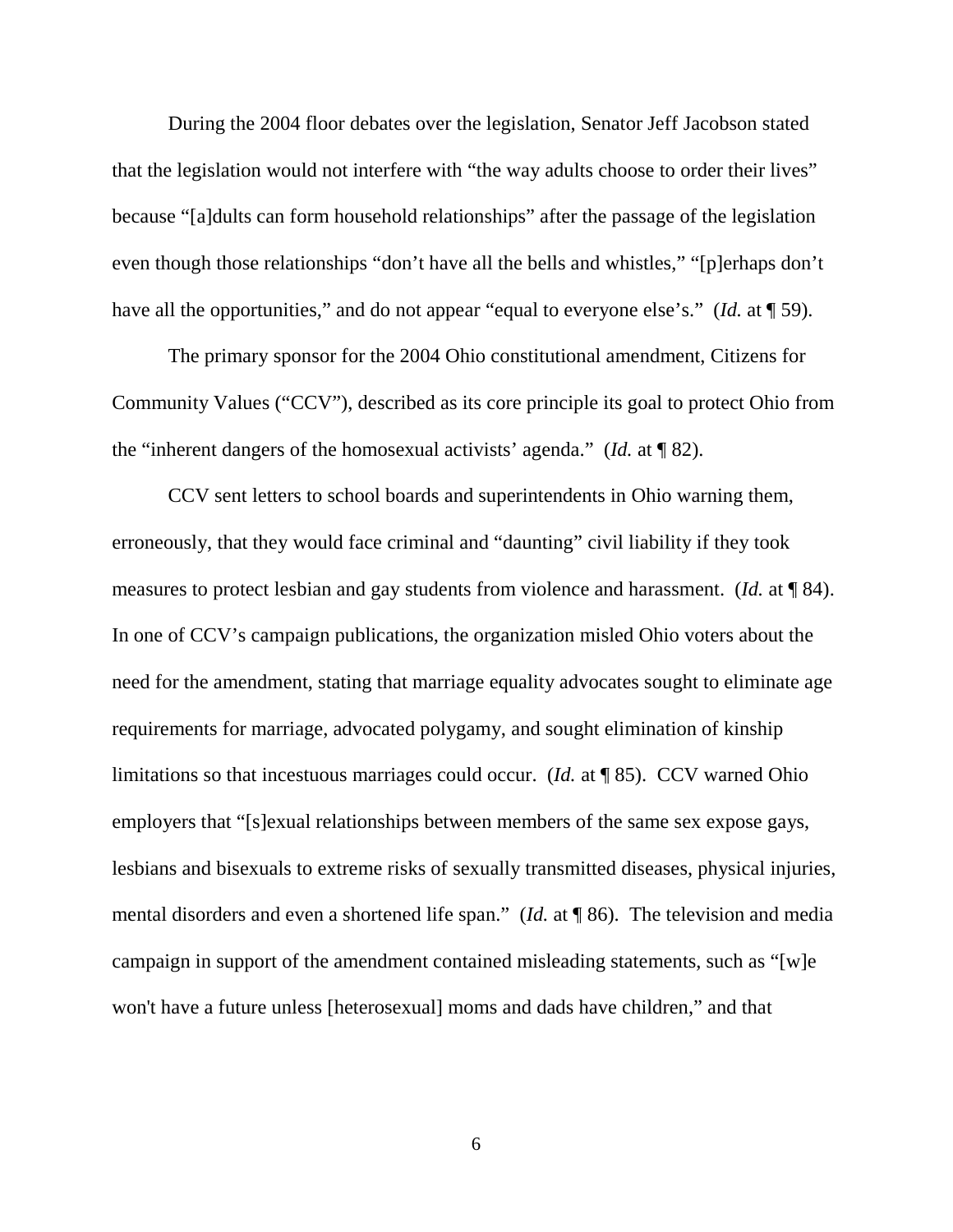"[e]very major social science study tells us time and again: families are stronger with a wife and a husband; children do better with a mother and a father." (*Id.* at  $\P$ 88).<sup>[4](#page-6-0)</sup>

# **B. Plaintiffs James Obergefell, John Arthur (now deceased), David Michener, and Robert Grunn**

Longtime Cincinnati residents James Obergefell and John Arthur met in 1992 and lived together in a loving, committed relationship for more than 20 years. (Doc. 3-1 at ¶¶ 2-3). In 2011, Mr. Arthur was diagnosed with amyotrophic lateral sclerosis ("ALS"), a terminal illness. (*Id.* at ¶ 8). After the Supreme Court's decision in *Windsor* requiring the federal government to recognize valid same-sex marriages, Mr. Obergefell and Mr. Arthur decided to get married. (*Id.* at  $\P$  11). On July 11, 2013, the couple boarded a medically equipped plane to travel to Maryland, a state that provides for same-sex marriages, and were married in the plane as it sat on the tarmac. (*Id.* at ¶ 12). Under Ohio law, their marriage was not recognized for any purpose until this Court granted them a temporary restraining order requiring that upon Mr. Arthur's death, his death certificate reflect that he was married and that Mr. Obergefell is his surviving spouse. (*Id.* at ¶ 13; Doc. 14). Mr. Arthur died on October 22, 2013, and his death certificate was issued in compliance with this Court's Order. (Docs. 51, 52). Without this Court ordering a permanent injunction, Mr. Arthur's death certificate would need to be amended to remove any mention of his husband, Mr. Obergefell, or their marriage. Ohio Rev. Code Ann. § 3705.22.

<u>.</u>

<span id="page-6-0"></span><sup>&</sup>lt;sup>4</sup> With this Court's leave, CCV also filed an amicus brief in this case. (Doc. 61). Among its many remarkable and fundamentally baseless arguments, one of the most offensive is that adopted children are less emotionally healthy than children raised by birth parents.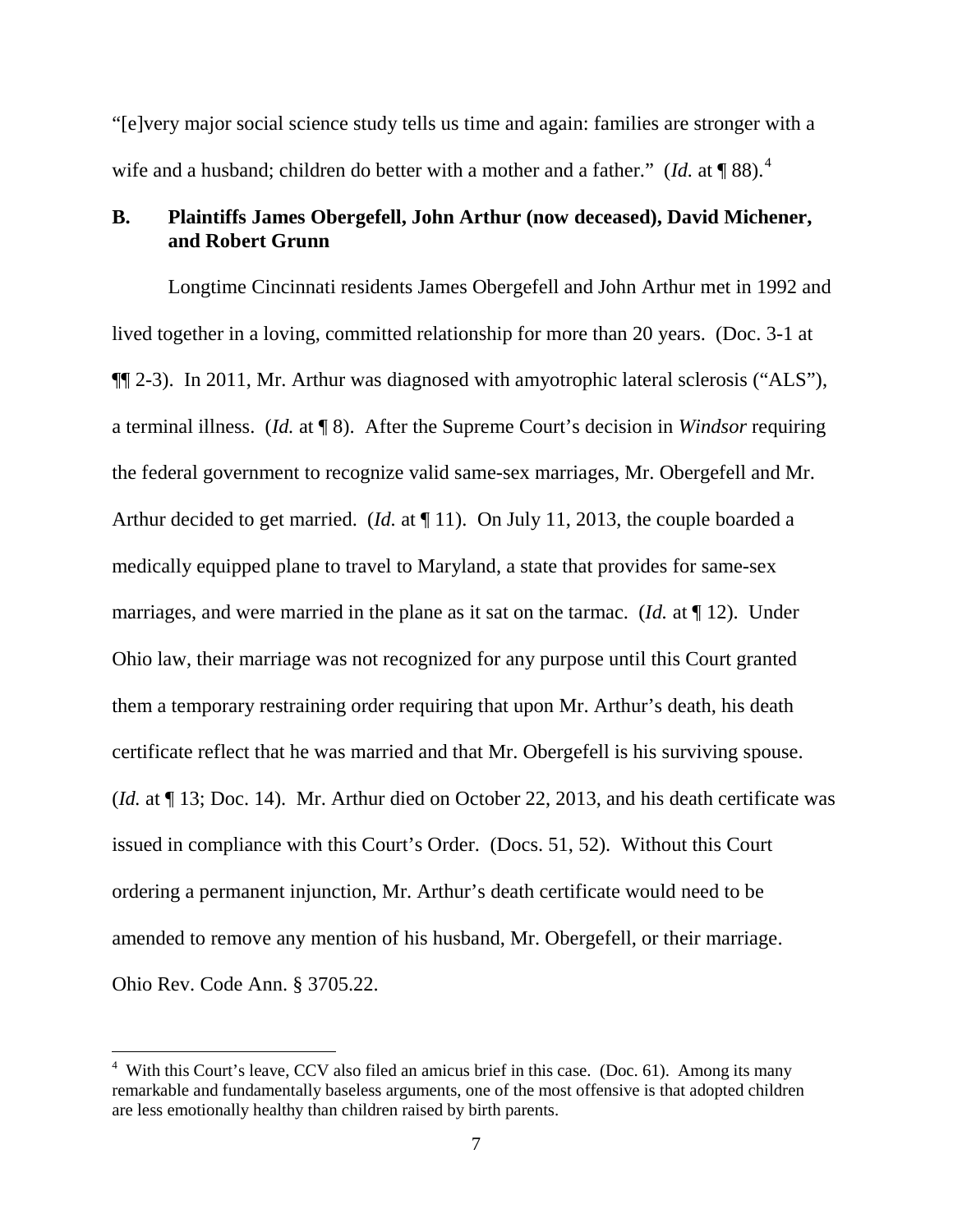Plaintiff David Michener and his late spouse, William Herbert Ives, were together as a loving couple for 18 years and adopted three children together. (Doc. 21 at 1). On July 22, 2013, Mr. Michener and Mr. Ives were married in Delaware, a state that provides for same-sex marriages. (*Id.*) On August 27, 2013, Mr. Ives died unexpectedly of natural causes. (*Id.*) In order for the cremation of Mr. Ives' remains to proceed, a death certificate had to be issued, and Plaintiff Michener sought a death certificate that accurately reflected their marriage. (*Id.*) This Court entered a temporary restraining order granting such relief on September 3, 2013. (Doc. 23). Without a permanent injunction, the Court-ordered death certificate of William Herbert Ives would need to be amended to remove any mention of Mr. Michener or their marriage. Ohio Rev. Code Ann. § 3705.22.

 Robert Grunn is a licensed funeral director operating his business in Cincinnati, Ohio. (Doc. 34-1 at ¶¶ 2, 12). Mr. Grunn is a gay man and is known within the gay community as a gay-friendly funeral director. (*Id.* at ¶ 11). One of his responsibilities as a funeral director is to fill out death certificates, including the portion of the certificate indicating the deceased's marital status and the name of the surviving spouse. (*Id.* at ¶ 3). He uses Ohio Department of Health software to do this, and for deaths that occur in Cincinnati, he delivers the death certificates to the office of Defendant Camille Jones. (*Id.* at ¶¶ 3, 5). In his experience, his clients often do not realize the importance of death certificates until he returns certified copies to them. (*Id.* at ¶ 7). Mr. Grunn has multiple married gay or lesbian clients, including Mr. Obergefell, who utilized his services when Mr. Arthur died. (*Id.* at  $\P$  13-15). In the future, Mr. Grunn is certain to face the question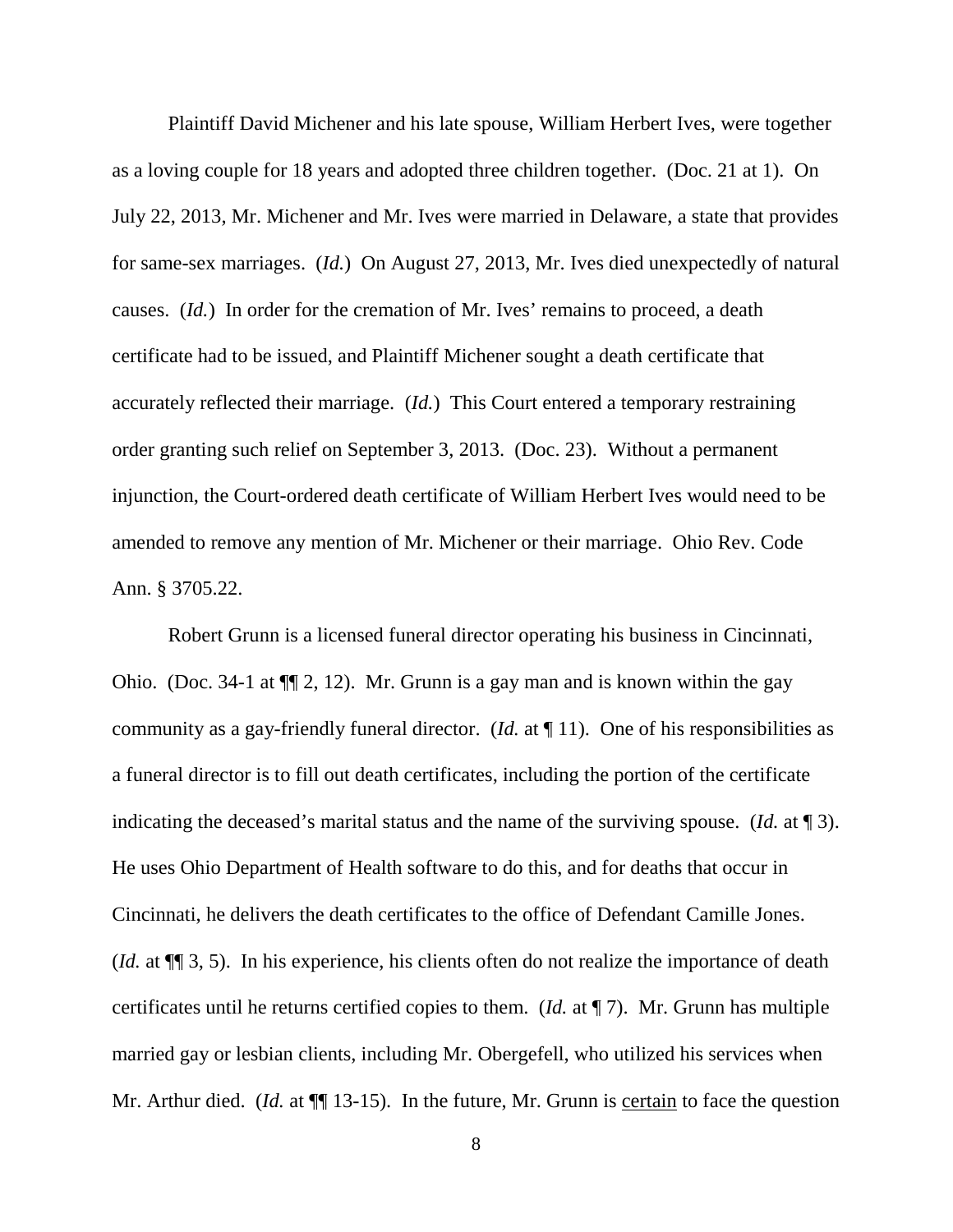of how to fill out death certificates for married same-sex couples. (*Id.*) Mr. Grunn intends to record the marital status as "married" and list the surviving spouse of the next married decedent with a same-sex spouse that he serves, but fears that by doing so he may be prosecuted for purposely making a false statement on a death certificate. (*Id.* at ¶ 17). He seeks a declaration of his rights and duties when serving clients with same-sex spouses. (Doc. 53-1 at 12).

## **II. STANDARD OF REVIEW**

 An "as-applied challenge" to a law, as here, limits the relief to the particular circumstances of the plaintiff. A "facial challenge," not presented here, generally seeks to declare or enjoin a law as unconstitutional in all respects. In this case, Plaintiffs have requested injunctive and declaratory relief limited to the issue of marriage recognition on death certificates. The narrow breadth of the remedy employed by this Court reflects this distinction. *See Citizens United v. Fed. Elections Comm.*, 558 U.S. 310, 331 (2010).

 A permanent injunction is appropriate if a party "can establish that it suffered a constitutional violation and will suffer 'continuing irreparable injury' for which there is no adequate remedy at law." *Women's Med. Prof'l Corp. v. Baird*, 438 F.3d 595, 602 (6th Cir. 2006) (citing *Kallstrom v. City of Columbus*, 136 F.3d 1055, 1067 (6th Cir. 1998)). It is within the sound discretion of the district court to grant or deny a motion for permanent injunction. *See Kallstrom*, 136 F.3d at 1067; *Wayne v. Vill. of Sebring*, 36 F.3d 517, 531 (6th Cir. 1994) (district court erred in failing to rule on permanent injunction request).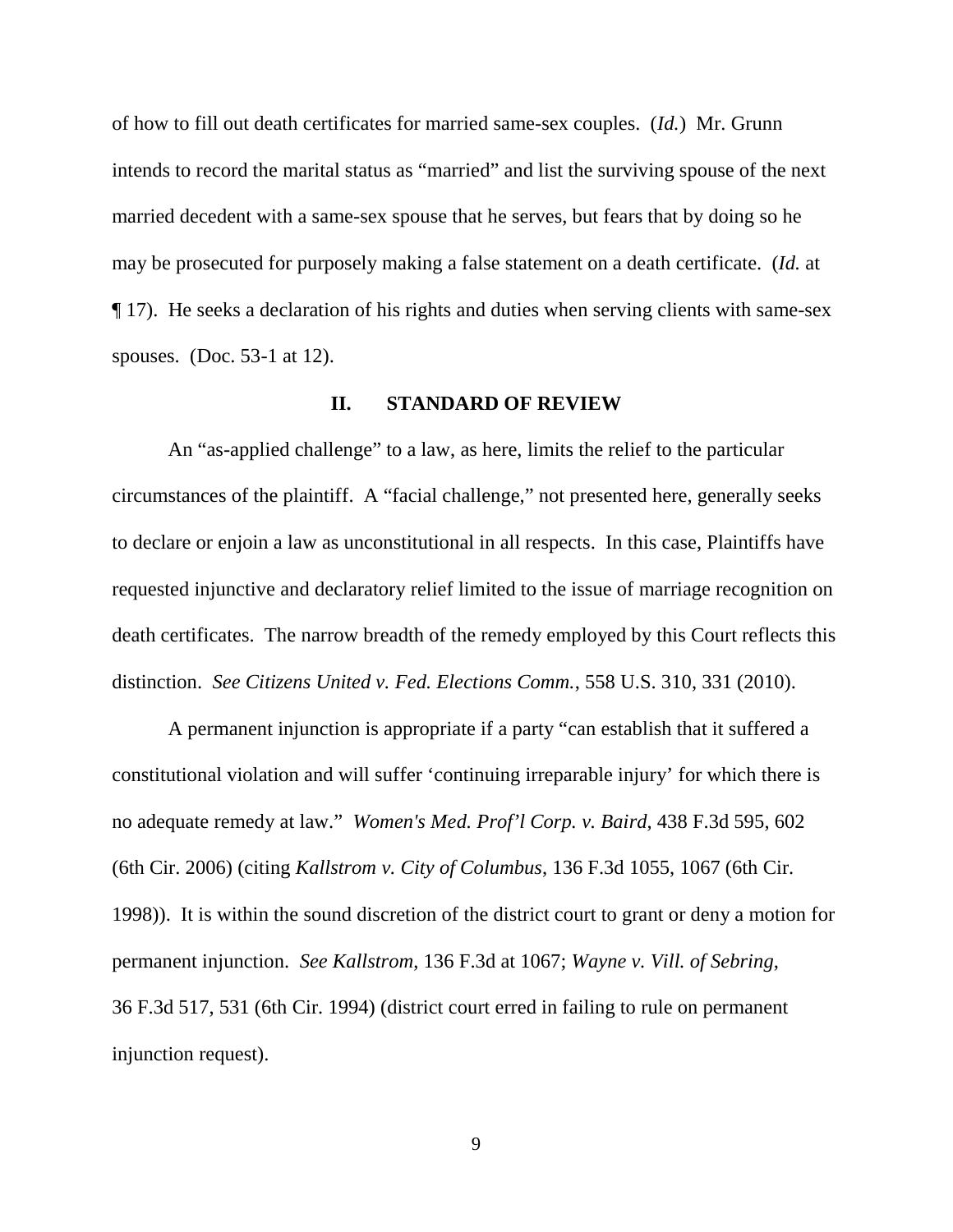In the Sixth Circuit, "[t]he two principal criteria guiding the policy in favor of rendering declaratory judgments are (1) when the judgment will serve a useful purpose in clarifying and settling the legal relations in issue, and (2) when it will terminate and afford relief from the uncertainty, insecurity, and controversy giving rise to the proceeding." *Savoie v. Martin*, 673 F.3d 488, 495-96 (6th Cir. 2012) (quoting *Grand Trunk W. R. Co. v. Consol. Rail Corp*., 746 F.2d 323, 326 (6th Cir. 1984)). Both criteria for rendering a declaratory judgment are established here.

### **III. ANALYSIS**

### **A. Due Process Clause**

 $\overline{a}$ 

 The Due Process Clause of the Fourteenth Amendment to the United States Constitution establishes that no state may "deprive any person of life, liberty, or property, without due process of law." U.S. Const. amend. XIV, § 1. And "[t]he freedom to marry has long been recognized as one of the vital personal rights essential to the orderly pursuit of happiness by free men" that is protected by the Due Process Clause. *Loving v. Virginia*, 388 U.S. 1, 12 (1967).<sup>[5](#page-9-0)</sup>

However, although neither the United States Court of Appeals for the Sixth Circuit nor the Supreme Court of the United States has spoken on the issue, most courts have not found that a right to same-sex marriage is implicated in the fundamental right to marry.

<span id="page-9-0"></span><sup>5</sup> *See also Turner v. Safley*, 482 U.S. 78, 95 (1987) ("The decision to marry is a fundamental right"); *Moore v. East Cleveland*, 431 U.S. 494, 503 (1977) ("[T]he Constitution protects the sanctity of the family precisely because the institution of the family is deeply rooted in this Nation's history and tradition"); *Griswold v. Connecticut*, 381 U.S. 479, 485-486 (1965) (intrusions into the "sacred precincts of marital bedrooms" offend rights "older than the Bill of Rights"); *id*., at 495-496 (Goldberg, J., concurring) (the law in question "disrupt[ed] the traditional relation of the family – a relation as old and as fundamental as our entire civilization"); *see generally Washington v. Glucksberg*, 521 U.S. 702, 727 n.19 (1997) (citing cases).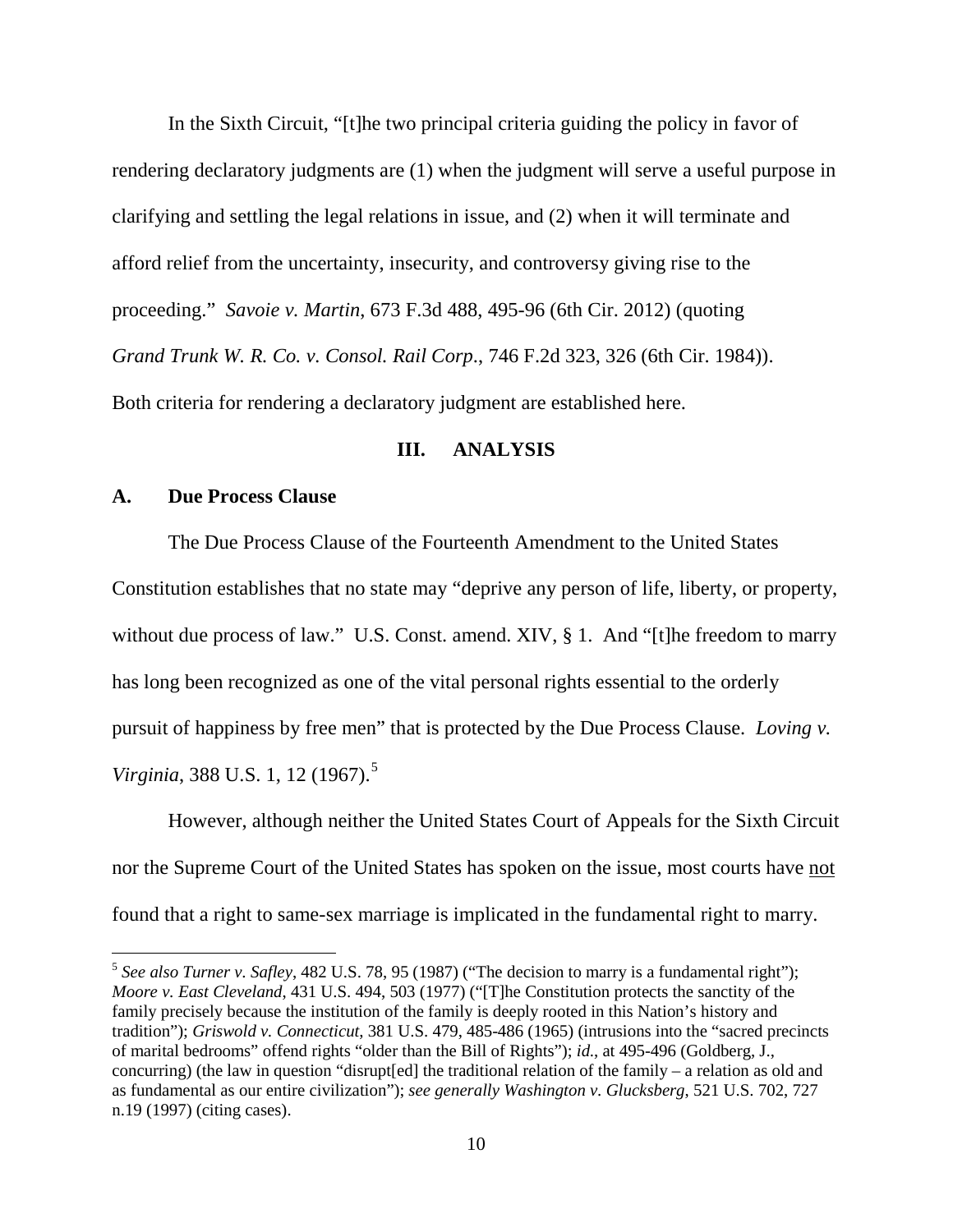*See, e.g., Jackson v. Abercrombie*, 884 F. Supp. 2d 1065, 1094-98 (D. Haw. 2012) ("Other courts considering claims that same-sex couples have a fundamental right to marry, have concluded that the right at issue is not the existing fundamental 'right to marry.'") (collecting cases).<sup>[6](#page-10-0)</sup>

In situations like those of Plaintiffs, however, where same-sex couples legally marry outside of Ohio and then reside in Ohio, a different right than the fundamental right to marry is also implicated: here, the constitutional due process right at issue is not the right to marry, but, instead, the right not to be deprived of one's already-existing legal marriage and its attendant benefits and protections.<sup>[7](#page-10-1)</sup>

# **1. Right of Marriage Recognition**

 $\overline{a}$ 

 As the Supreme Court has observed, the idea of being married in one state and unmarried in another is one of "the most perplexing and distressing complication[s] in the domestic relations of . . . citizens." *Williams v. North Carolina*, 317 U.S. 287, 299 (1942). In identifying the right to remain married as fundamental, Professor Sanders points out that the "[l]aw favors stability in legal relationships, vindication of justified expectations, and preventing casual evasion of legal duties and responsibilities."

<span id="page-10-0"></span><sup>6</sup> *See also Wilson v. Ake*, 354 F. Supp. 2d 1298, 1306-07 (M.D. Fla. 2005) ("No federal court has recognized that [due process] . . . includes the right to marry a person of the same sex") (internal citation omitted); *Conaway v. Deane*, 932 A.2d 571, 628 (Md. App. 2007) ("[V]irtually every court to have considered the issue has held that same-sex marriage is not constitutionally protected as fundamental in either their state or the Nation as a whole"); *Hernandez v. Robles*, 855 N.E.2d 1, 9 (N.Y. 2006) ("The right to marry is unquestionably a fundamental right . . . The right to marry someone of the same sex, however, is not "deeply rooted," it has not even been asserted until relatively recent times"). *But see Kitchen v. Herbert*, 2:13-CV-00217 (D. Utah Dec. 20, 2013).

<span id="page-10-1"></span> $<sup>7</sup>$  The concept of the right to remain married as a liberty interest protected by the Due Process Clause is</sup> eloquently advanced by Professor Steve Sanders in his article, *The Constitutional Right to (Keep Your) Same-Sex Marriage*, 110 MICH. L. REV. 1421 (2011). This judge acknowledges significant reliance upon Professor Sanders's learned (and more extended) analysis of the fundamental right to remain married.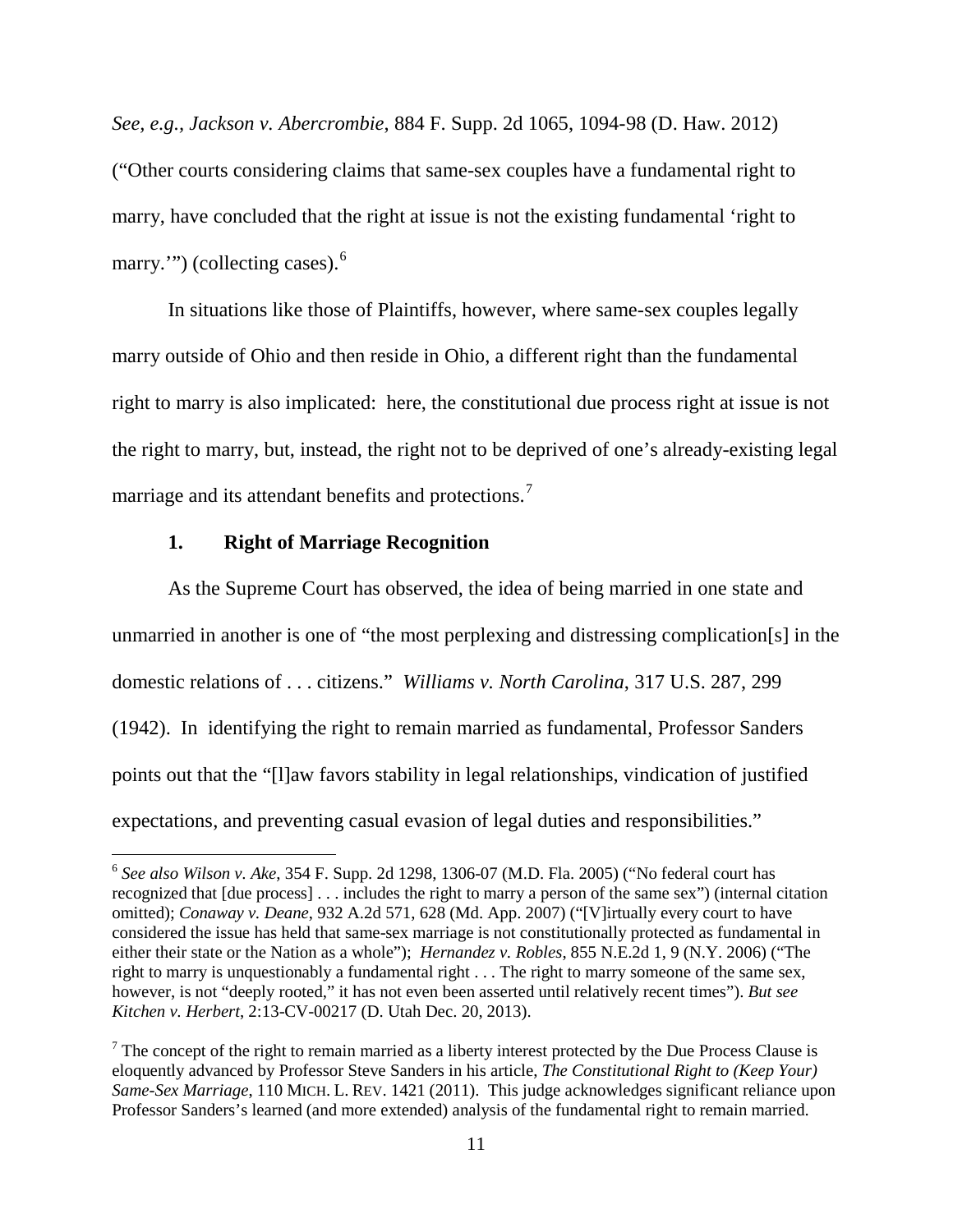Sanders, 110 MICH. L. REV. at 1425. Moreover, the Supreme Court has established that existing marital, family, and intimate relationships are areas into which the government should generally not intrude without substantial justification. *See Roberts v. U.S. Jaycees*, 468 U.S. 609, 618 (1984); *see also Lawrence v. Texas*, 549 U.S. 558, 578 (2003). Based on these principles, the concept that a marriage that has legal force where it was celebrated also has legal force throughout the country has been a longstanding general rule in every state.<sup>[8](#page-11-0)</sup>

 The right to remain married is therefore properly recognized as one that is a fundamental liberty interest appropriately protected by the Due Process Clause of the United States Constitution. Here, Ohio's marriage recognition bans violate this fundamental right without rational justification.

## **a. Level of Scrutiny**

<u>.</u>

 As a general matter, the Supreme Court applies strict scrutiny when a state law encroaches on a fundamental right. *Roe v. Wade*, 410 U.S. 113, 155 (1973). While the right to marriage recognition has not historically been labeled "fundamental," in the Supreme Court cases establishing the highly-protected status of existing marriage, family, and intimate relationships, the Court has applied an intermediate standard of review falling between rational basis and strict scrutiny. *See*, *e.g.*, *Moore*, 431 U.S. at 113 (1977) (balancing the state interests advanced and the extent to which they are served by the challenged law against the burden on plaintiff's rights); *Zablocki v. Redhail*, 434 U.S.

<span id="page-11-0"></span><sup>8</sup> Joanna L. Grossman, *Resurrecting Comity: Revisiting the Problem of Non-Uniform Marriage Laws*, 84 OR. L. REV. 433, 461 (2005) (historically, "[a]ll jurisdictions followed some version of *lex loci contractus* in evaluating the validity of a marriage").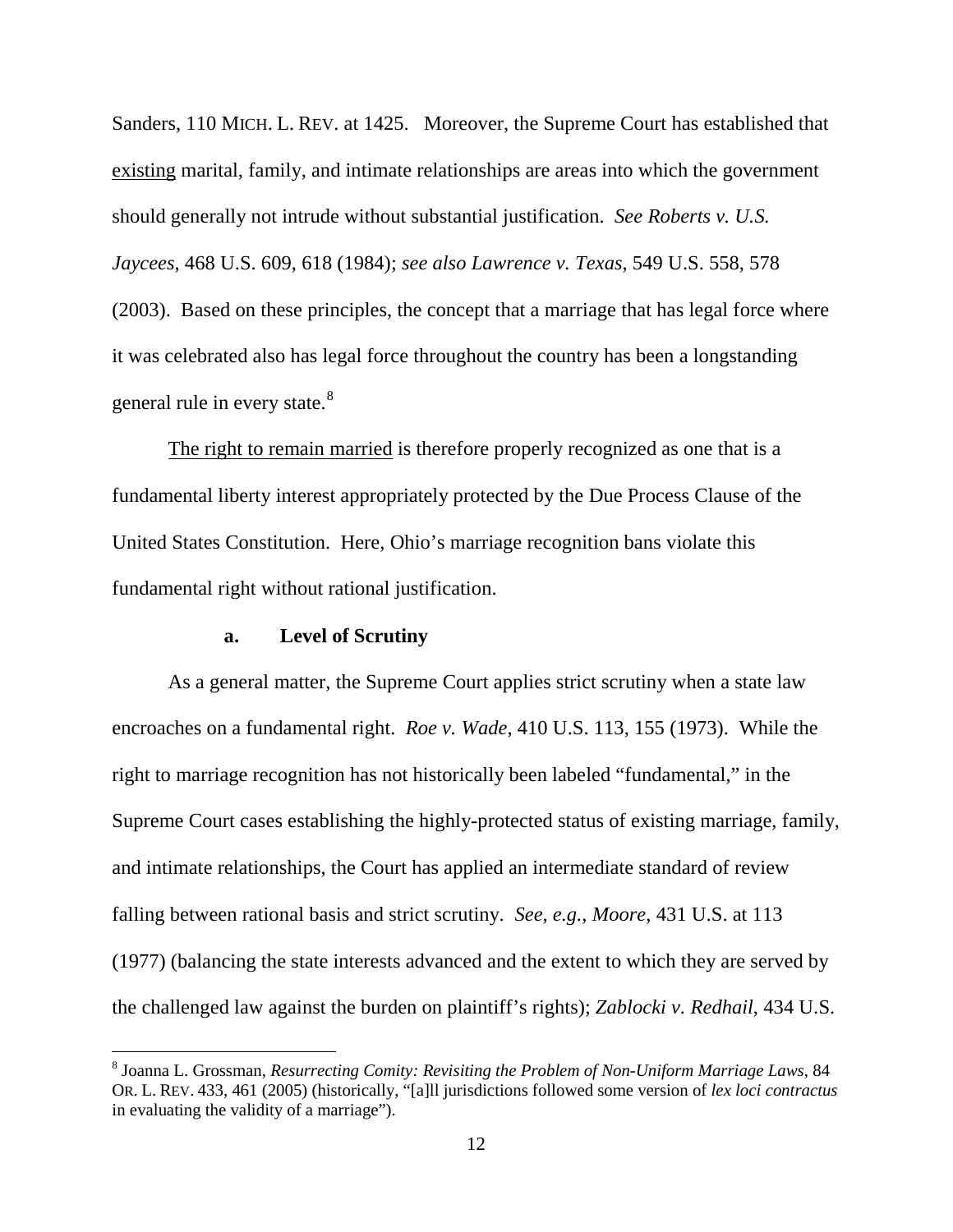374 (1978) (same). As the Ninth Circuit has observed, in *Lawrence*, the "[Supreme] Court's rationale for its holding – the inquiry analysis that it was applying  $-$  is inconsistent with rational basis review." *Witt v. Dep't of the Air Force*, 527 F.3d 806, 817 (9th Cir. 2008). The Ninth Circuit also took note of a post-*Lawrence* substantive due process case, *Sell v. United States*, 39 U.S. 166 (2003), in which the Supreme Court recognized a "significant constitutionally protected liberty interest" (but not a fundamental right) in "avoiding the unwanted administration of antipsychotic drugs." *Id.* at 178 (quoting *Washington v. Harper*, 494 U.S. 210, 221 (1990)). The Supreme Court held that such intrusion on personal interests by the government was permissible only where it was "necessary significantly to further important governmental trial-related interests." *Id.* at 179. In other words, a mere legitimate interest would not suffice. The court's conclusion in *Witt* that, based on *Lawrence* and *Sell*, intermediate scrutiny was appropriate is also applicable to the case at hand: for when "the government attempts to intrude upon the private lives of homosexuals," then "the government must advance an important governmental interest, the intrusion must significantly further that interest, and the intrusion must be necessary to further that interest." *Witt*, 527 F.3d at 817.

 Based on the foregoing, the balancing approach of intermediate scrutiny is appropriate in this similar instance where Ohio is intruding into – and in fact erasing – Plaintiffs' already-established marital and family relations.

#### **b. Burden on Plaintiffs**

When couples – including same-sex couples – enter into marriage, it generally involves long-term plans for how they will organize their finances, property, and family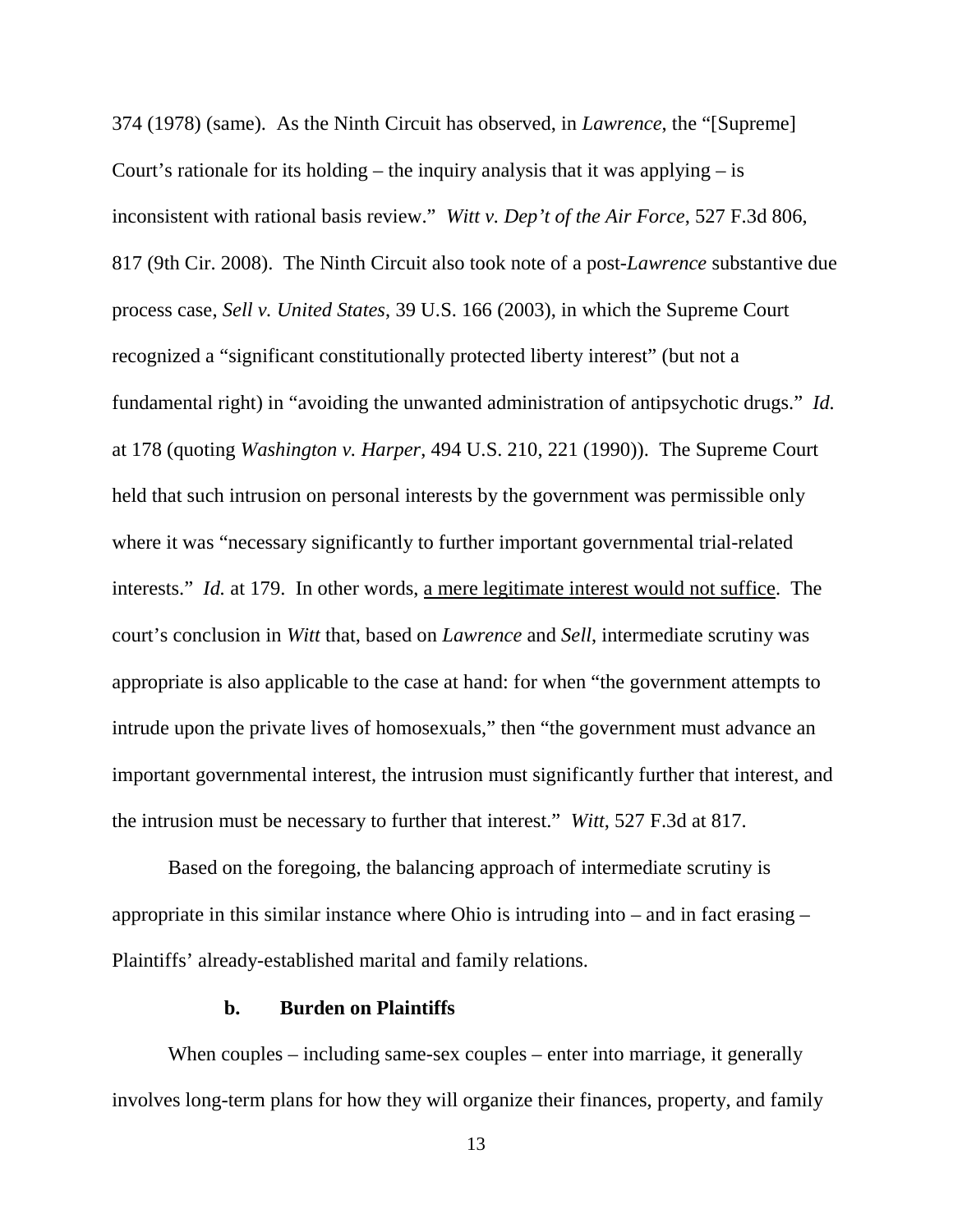lives. "In an age of widespread travel and ease of mobility, it would create inordinate confusion and defy the reasonable expectations of citizens whose marriage is valid in one state to hold that marriage invalid elsewhere." *In re Estate of Lenherr*, 314 A.2d 255, 258 (Pa. 1974).

Couples moving from state to state have an expectation that their marriage and, more concretely, the property interests involved with it – including bank accounts, inheritance rights, property, and other rights and benefits associated with marriage – will follow them. When a state effectively terminates the marriage of a same-sex couple married in another jurisdiction, it intrudes into the realm of private marital, family, and intimate relations specifically protected by the Supreme Court. After *Lawrence*, samesex relationships fall squarely within this sphere, and when it comes to same-sex couples, a state may not "seek to control a personal relationship," "define the meaning of the relationship," or "set its boundaries absent injury to a person or abuse of an institution the law protects." *Lawrence*, 539 U.S at 578.

 For example, when a parent's legal relationship to her child is terminated by the state, it must present clear and convincing evidence supporting its action to overcome the burden of its loss. *Santosky v. Kramer*, 455 U.S. 745, 753, 769 (1982). Here, in this case, a similar legal familial relationship is unilaterally terminated by Ohio's marriage recognition bans, without any due process.

Moreover, Ohio's official statutory and constitutional establishment of same-sex couples married in other jurisdictions as a disfavored and disadvantaged subset of people has a destabilizing and stigmatizing impact on them.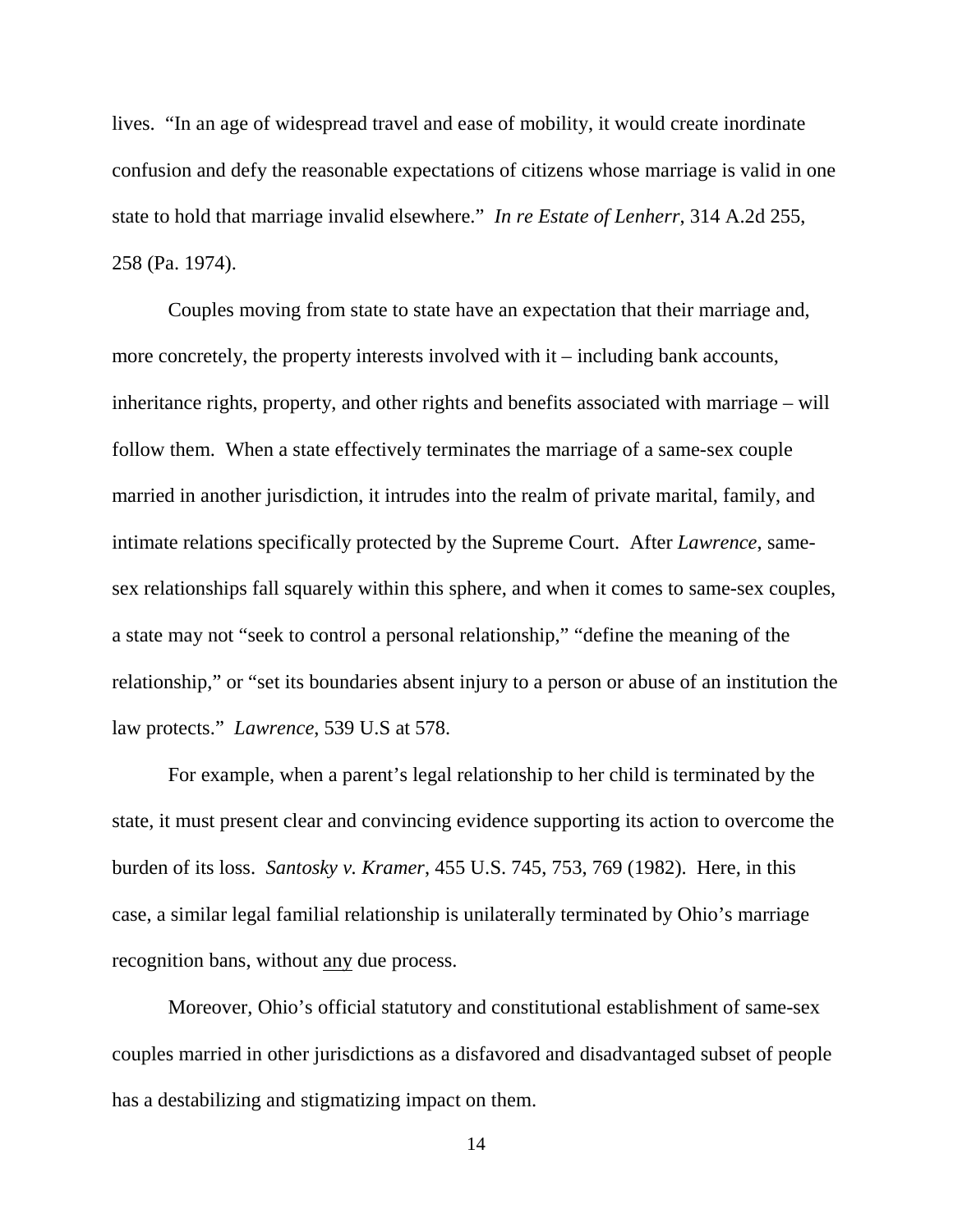In striking down the statutory provision that had denied gay and lesbian couples federal recognition of their otherwise valid marriages, the Supreme Court in *Windsor* observed:

[The relevant statute] tells those couples, and all the world, that their otherwise valid marriages are unworthy of . . . recognition. This places same-sex couples in an unstable position of being in a second-tier marriage. The differentiation demeans the couple, whose moral and sexual choices the Constitution protects . . . And it humiliates tens of thousands of children now being raised by same-sex couples. The law in question makes it even more difficult for the children to understand the integrity and closeness of their own family and its concord with other families in their community and in their daily lives.

*Windsor*, 133 S. Ct. at 2694.

 Ohio death certificates, which currently do not reflect legal marriages of same-sex couples outside of this litigation, are important not only for the dignity of the surviving spouse and his or her family, but also have evidentiary value for rights such as receiving life insurance payouts, claiming social security survivors benefits, administering wills, and title transfers for automobiles, real estate, and other property. (Doc. 34-1 at ¶ 6; Doc. 45-1 at ¶ 17). However, in Ohio, when a married person domiciled in Ohio who has a valid same-sex marriage from another jurisdiction dies, the estate administration unfolds as if the person had died unmarried, and the many rights afforded to surviving spouses under Ohio probate law are denied to same-sex surviving spouses. While, after *Windsor*, many federal tax laws that used to disfavor same-sex spouses over opposite-sex spouses no longer do so, Ohio's tax commission has refused to offer same-sex spouses equal rights under its regulations. (Doc. 45-1 at ¶¶ 40-43). Married same-sex couples must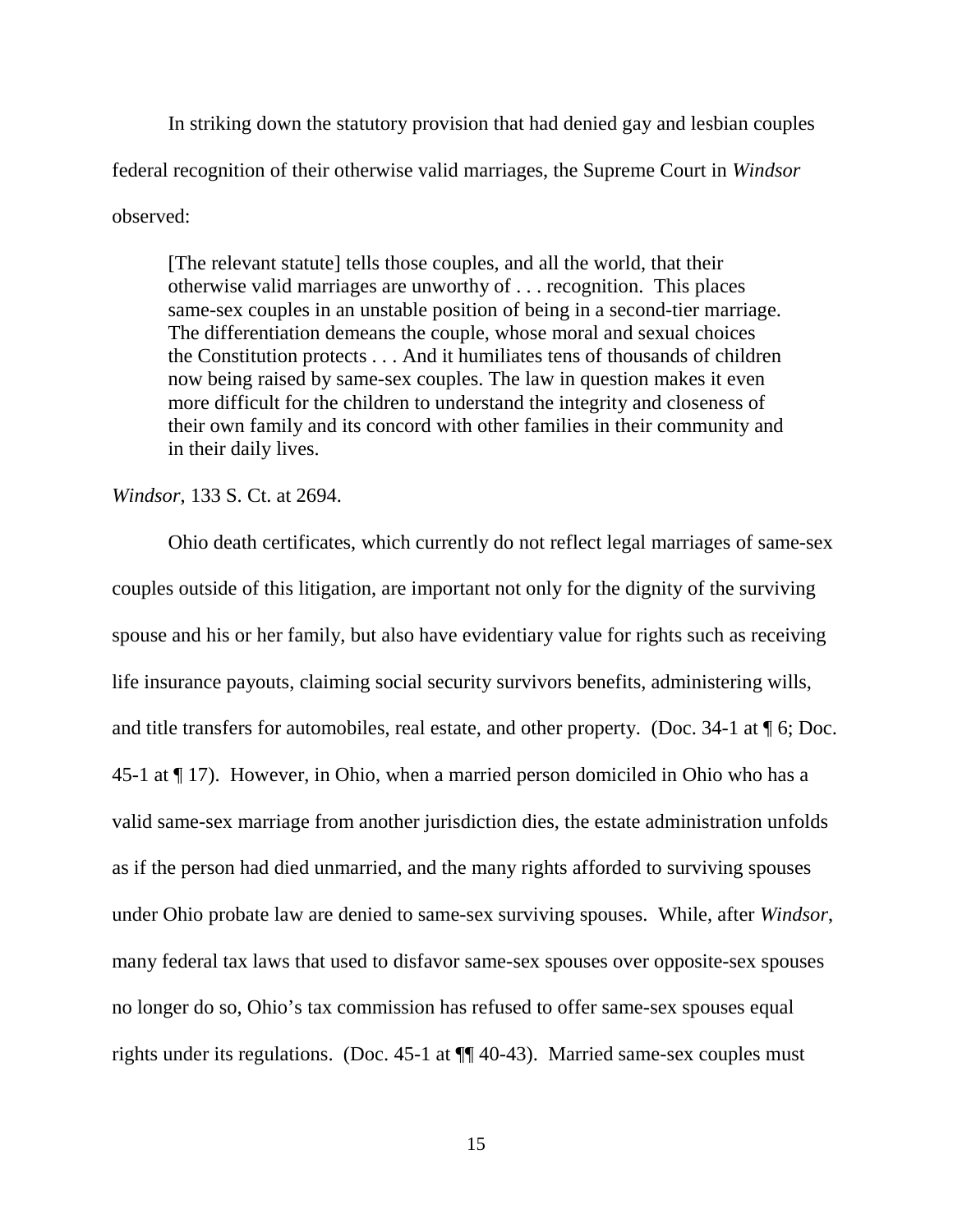consider many additional burdens in their estate planning in order to try to protect their surviving spouse from financial vulnerability. (*Id.* at ¶¶ 50-65).

 In the family law context, while opposite-sex married couples can invoke step-parent adoption procedures or adopt children together, same-sex married couples cannot. While Ohio courts allow an individual gay or lesbian person to adopt a child, a same-sex couple cannot. (Doc. 41-1 at ¶ 17). Same-sex couples are denied local and state tax benefits available to heterosexual married couples, denied access to entitlement programs (*e.g.*, Medicaid, food stamps, welfare benefits, *etc*.) available to heterosexual married couples and their families, barred by hospital staff and/or relatives from their long-time partners' bedsides during serious and final illnesses due to lack of legallyrecognized relationship status, denied the remedy of loss of consortium when a spouse is seriously injured through the acts of another, denied the remedy of a wrongful death claim when a spouse is fatally injured through the wrongful acts of another, and evicted from their homes following a spouse's death because same-sex spouses are considered complete strangers to each other in the eyes of the law. (*Id.* at ¶ 23).

The benefits of state-sanctioned marriage are extensive, and the injuries raised and evidenced by Plaintiffs represent just a portion of the harm suffered by same-sex married couples due to Ohio's refusal to recognize and give the effect of law to their legal unions.

## **c. Potential State Interests**

 Defendants advance a number of interests in support of Ohio's marriage recognition bans. (Doc. 56 at 33-40). Defendants cite "Ohioans' desire to retain the right to define marriage through the democratic process," "avoiding judicial intrusion upon a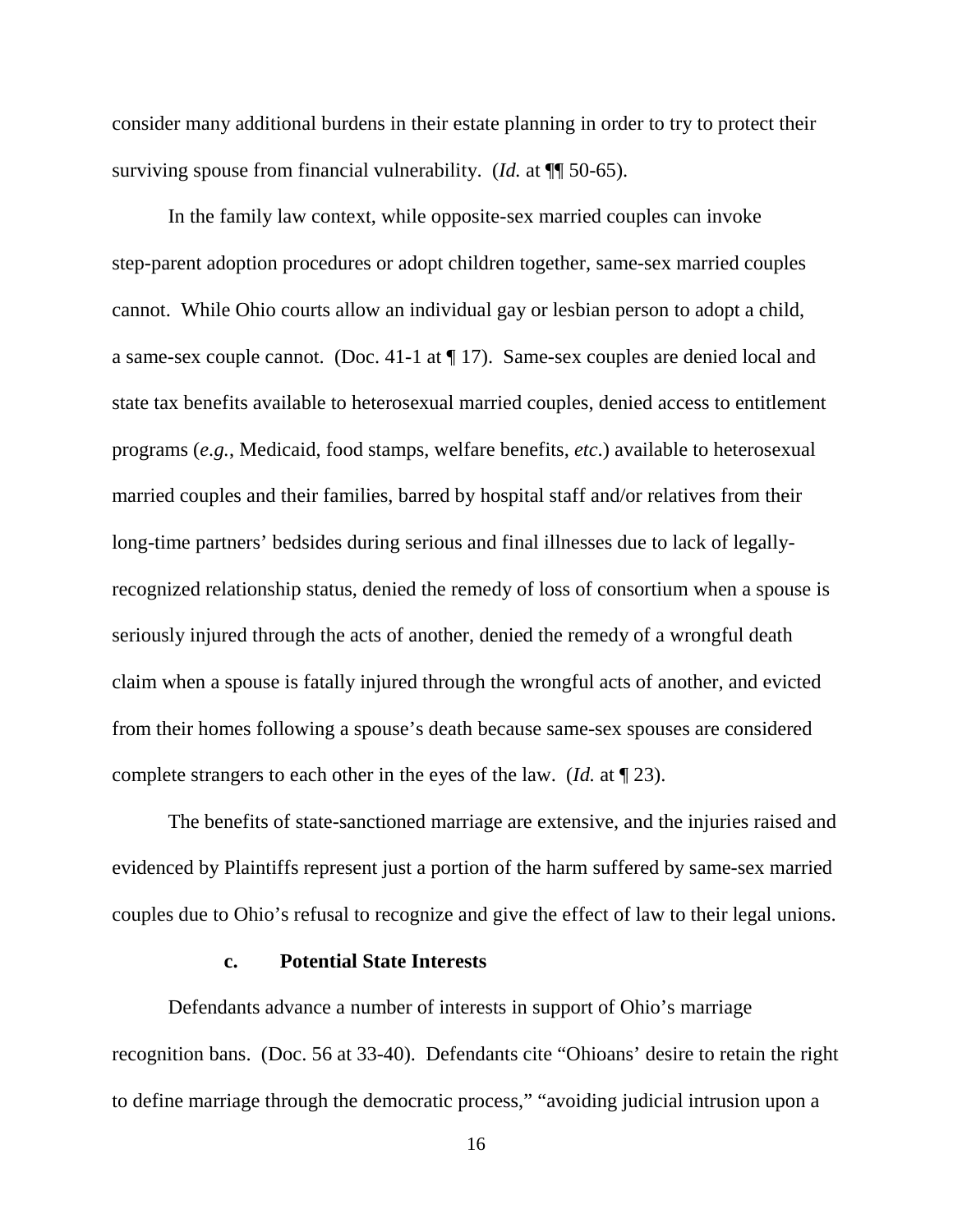historically legislative function," "Ohio's interest in approaching social change with deliberation and due care," "the desire not to alter the definition of marriage without evaluating steps to safeguard the religious rights and beliefs of others," and "[p]reserving the traditional definition of marriage," although they raise these interests in the context of a rational basis equal protection analysis. (*Id*.)

In the intermediate scrutiny context, however, these vague, speculative, and unsubstantiated state interests do not rise anywhere near the level necessary to counterbalance the specific, quantifiable, and particularized injuries evidenced here and suffered by same-sex couples when their existing legal marriages and the attendant protections and benefits are taken from them by the state.

Defendants argue that *Windsor* stressed that "regulation of domestic relations is an area that has long been regarded as a virtually exclusive province of the States." *Windsor*, 133 S. Ct. at 2692. However, as Defendants acknowledge, this regulation is "subject to constitutional guarantees." (Doc. 56 at 18). As the Supreme Court has explained:

The very purpose of a Bill of Rights was to withdraw certain subjects from the vicissitudes of political controversy, to place them beyond the reach of majorities and officials and to establish them as legal principles to be applied by the courts. One's right to life, liberty, and property, to free speech, a free press, freedom of worship and assembly, and other fundamental rights may not be submitted to vote; they depend on the outcome of no elections.

*W. Virginia State Bd. of Educ. v. Barnette*, 319 U.S. 624, 638 (1943) (emphasis supplied).

Regardless of the justifications provided by an enactment's proponents, the

Supreme Court has clearly stated that if such an enactment violates the U.S. Constitution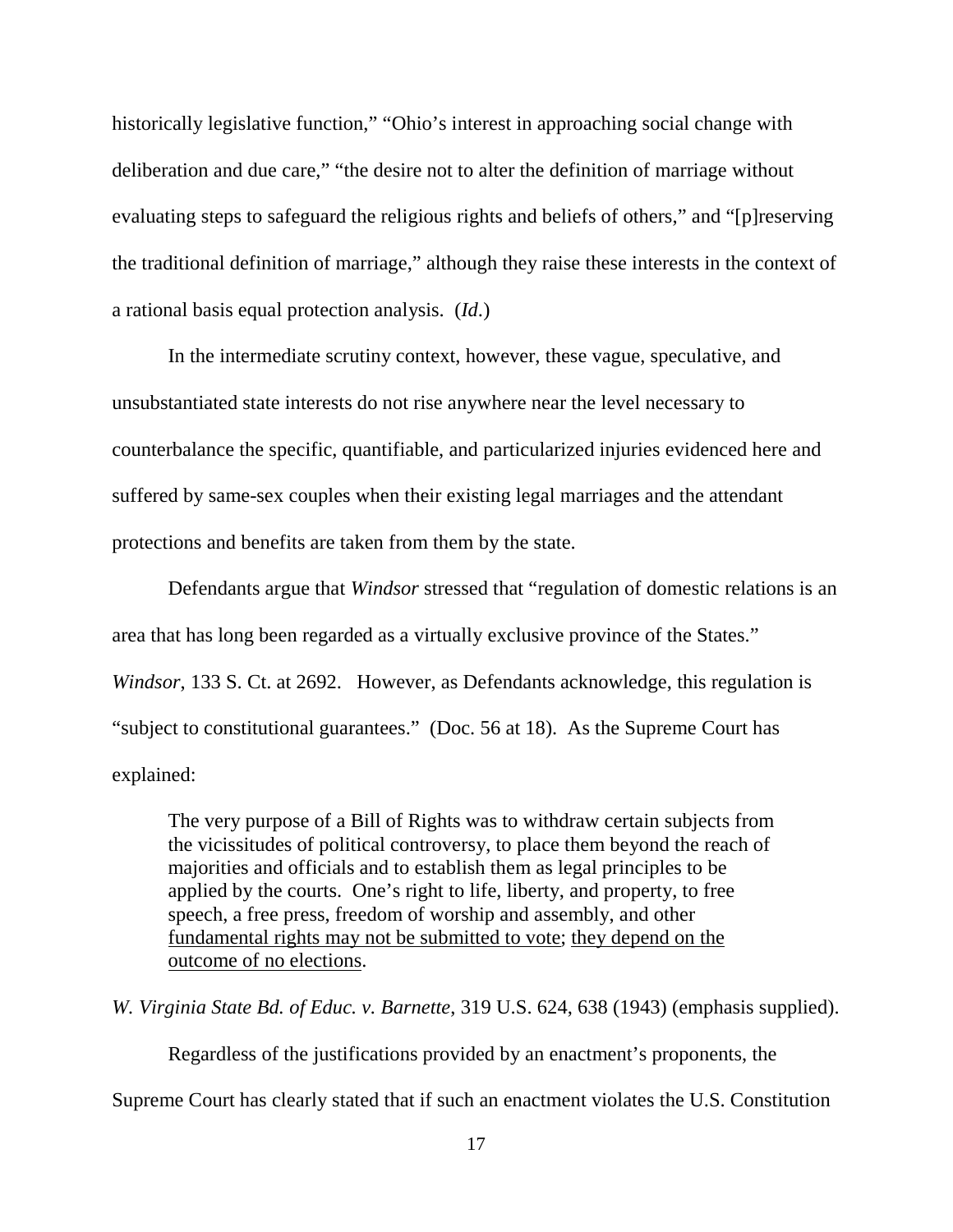– whether passed by the people or their representatives – judicial intervention is necessary to preserve the rule of law. *See, e.g., Watson v. City of Memphis*, 373 U.S. 526, 528 (1963) (rejecting appeal by city to permit delay in desegregation based on alleged "need and wisdom of proceeding slowly and gradually"). The electorate cannot order a violation of the Due Process or Equal Protection Clauses by referendum or otherwise, just as the state may not avoid their application by deferring to the wishes or objections of its citizens. *City of Cleburne, Tex*. *v. Cleburne Living Ctr.*, 473 U.S. 432, 448 (1985).

The fact that each state has the exclusive power to create marriages within its territory does not logically lead to the conclusion that states can nullify alreadyestablished marriages from other co-equal states absent due process of law. Perhaps the interests raised by Defendants may be more compelling in the context of marriage *creation* than they are in the context of marriages that have already taken place and same-sex relationships that already exist, *i.e.*, marriage *recognition*. [9](#page-17-0)

Defendants have not provided evidence of any state interest compelling enough to counteract the harm Plaintiffs suffer when they lose, simply because they are in Ohio, the immensely important dignity, status, recognition, and protection of lawful marriage. As

 $\overline{a}$ 

<span id="page-17-0"></span><sup>&</sup>lt;sup>9</sup> The Court acknowledges the continuing pendency of Section 2 of the discredited federal Defense of Marriage Act ("DOMA"), which Section 2 was not before the Supreme Court in *Windsor*, and wherein Congress has sought to invoke its power under the Constitution's full faith and credit clause to state that "[n]o State . . . shall be required to give effect to any public act, record, or judicial proceeding of any other State . . . respecting a relationship between persons of the same sex that is treated as a marriage under the laws of such other State," 28 U.S.C. § 1738C, but this Court states affirmatively that Section 2 of DOMA does not provide a legitimate basis for otherwise constitutionally invalid state laws, like Ohio's marriage recognition bans, no matter what the level of scrutiny. Although Section 2 of DOMA is not specifically before this Court, the implications of today's ruling speak for themselves. *See also Kitchen v. Herbert*, 2:13-CV-00217 (D. Utah Dec. 20, 2013).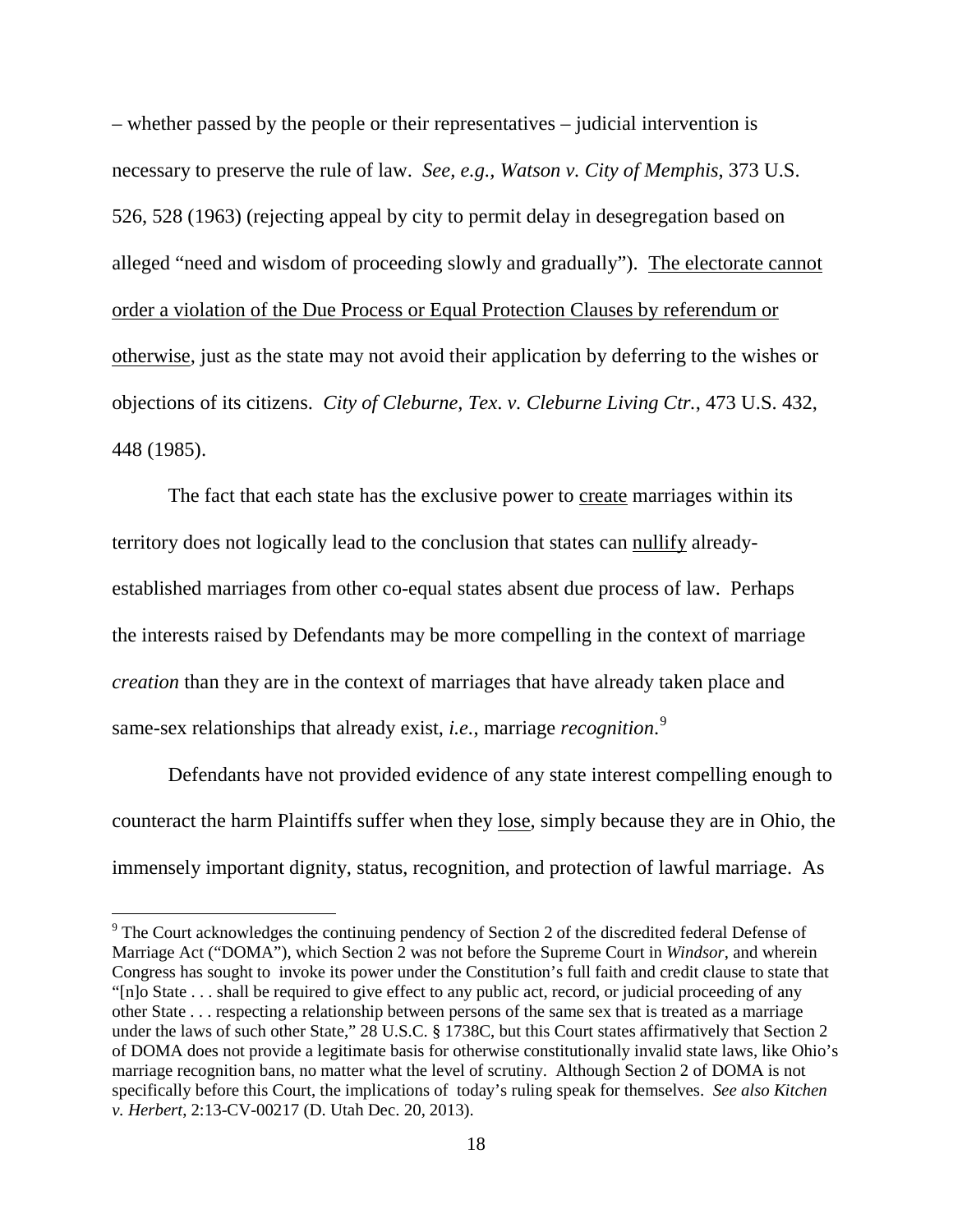the Supreme Court held in *Windsor*, marriage confers "a dignity and status of immense import." *Windsor*, 133 U.S. at 2692.

 Accordingly, Ohio's refusal to recognize same-sex marriages performed in other states violates the substantive due process rights of the parties to those marriages because it deprives them of their significant liberty interest in remaining married absent a sufficient articulated state interest for doing so or any due process procedural protection whatsoever.

# **2. Right to Marry**

 $\overline{a}$ 

Although it is unnecessary to reach the issue of whether the fundamental right to marry itself also endows Ohio same-sex couples married in other jurisdictions with a significant liberty interest in their marriages for substantive due process purposes, the Court notes that a substantial logical and jurisprudential basis exists for such a conclusion as well. $^{10}$  $^{10}$  $^{10}$ 

 $10$  While states do have a legitimate interest in regulating and promoting marriage, the fundamental right to marry belongs to the individual. Thus, "the regulation of constitutionally protected decisions, such as where a person shall reside or whom he or she shall marry, must be predicated on legitimate state concerns other than disagreement with the choice the individual has made." *Hodgson v. Minnesota*, 497 U.S. 417, 435 (1990); *see also Loving*, 388 U.S. at 12 ("Under our Constitution, the freedom to marry, or not marry, a person of another race resides with the individual and cannot be infringed by the State"); *Roberts*, 468 U.S. at 620 ("[T]he Constitution undoubtedly imposes constraints on the State's power to control the selection of one's spouse . . .").

<span id="page-18-0"></span>In individual cases regarding parties to potential marriages with a wide variety of characteristics, the Supreme Court consistently describes a general "fundamental right to marry" rather than "the right to interracial marriage," "the right to inmate marriage," or "the right of people owing child support to marry." *See Golinski v. U.S. Office of Pers. Mgmt*., 824 F. Supp. 2d 968, 982 n.5 (N.D. Cal. 2012) (citing *Loving*, 388 U.S. at 12; *Turner*, 482 U.S. at 94-96; *Zablocki*, 434 U.S. at 383-86; *accord In re Marriage Cases*, 183 P.3d 384, 421 n.33 (Cal. 2008) (*Turner* "did not characterize the constitutional right at issue as 'the right to inmate marriage'"). And the Supreme Court held in *Lawrence* that the right of consenting adults (including same-sex couples) to engage in private, sexual intimacy is protected by the Fourteenth Amendment's protection of liberty, notwithstanding the historical existence of sodomy laws and their use against gay people.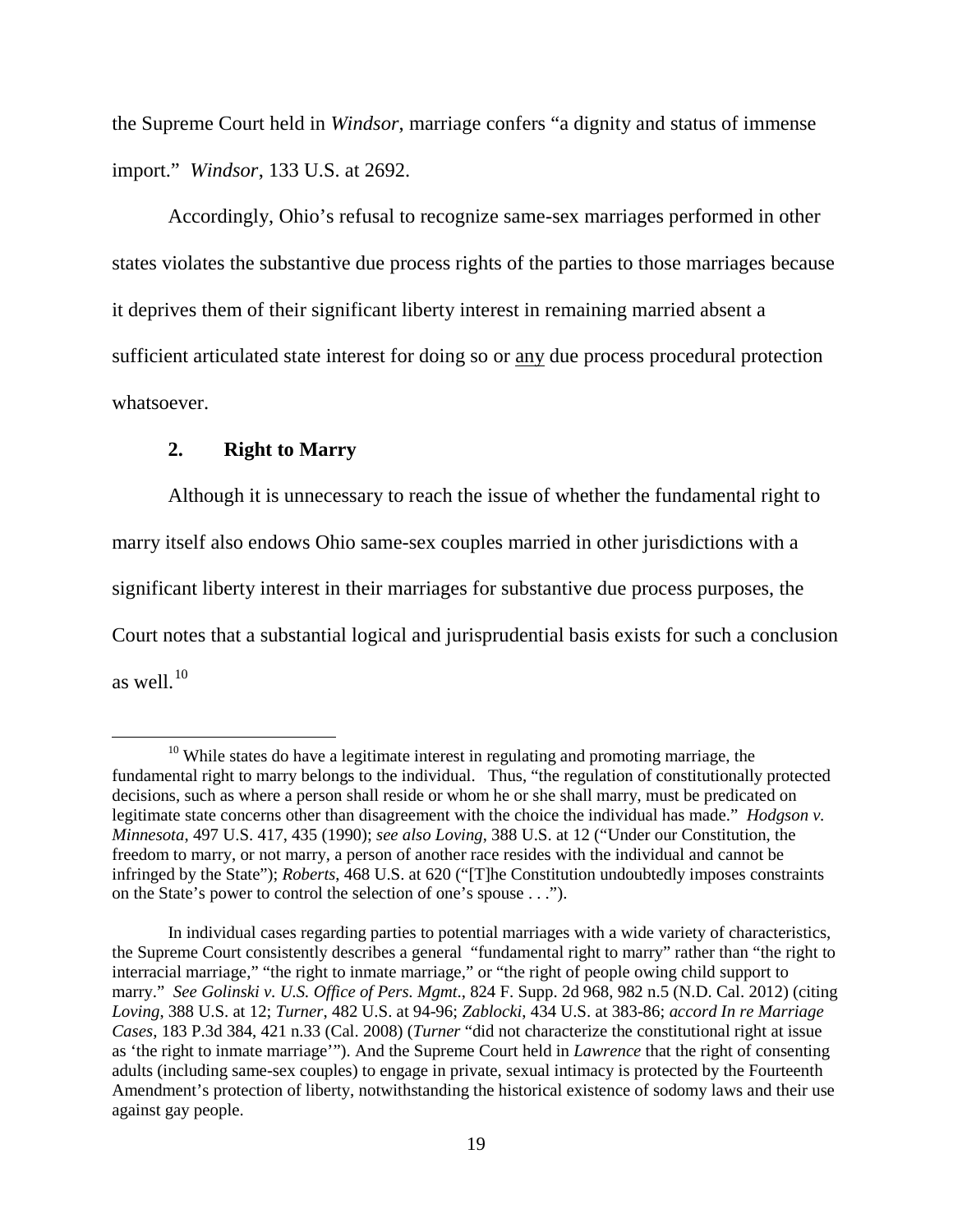#### **B. Equal Protection Clause**

<u>.</u>

 In addition to concluding that Ohio's marriage recognition bans are an impermissible and unconstitutional burden on Plaintiffs' significant liberty interest in the continued existence and recognition of their marriages under the Due Process Clause, this Court further finds and declares that Plaintiffs have also demonstrated that Ohio's same-sex marriage recognition bans further violate Plaintiffs' constitutional rights by denying them equal protection of the laws.

For the same reasons, the fundamental right to marry is "deeply rooted in this Nation's history and tradition" for purposes of constitutional protection even though same-sex couples have not historically been allowed to exercise that right. "[H]istory and tradition are the starting point but not in all cases the ending point of the substantive due process inquiry." *Lawrence*, 539 U.S. at 572 (citation omitted).

While courts use history and tradition to identify the interests that due process protects, they do not carry forward historical limitations, either traditional or arising by operation of prior law, on which Americans may exercise a right once that right is recognized as one that due process protects. "Fundamental rights, once recognized, cannot be denied to particular groups on the ground that these groups have historically been denied those rights." *In re Marriage Cases*, 183 P.3d at 430 (quotation omitted).

For example, when the Supreme Court held that anti-interracial marriage laws violated the fundamental right to marry in *Loving*, it did so despite a long tradition of excluding interracial couples from marriage. *Planned Parenthood v. Casey*, 505 U.S. 833, 847-48 (1992) ("[I]nterracial marriage was illegal in most States in the 19th century, but the Court was no doubt correct in finding it to be an aspect of liberty protected against state interference by the substantive component of the Due Process Clause in *Loving* . . . "); *Lawrence*, 539 U.S. at 577-78 ("[N]either history nor tradition could save a law prohibiting miscegenation from constitutional attack") (citation omitted).

Cases subsequent to *Loving* have similarly confirmed that the fundamental right to marry is available even to those who have not traditionally been eligible to exercise that right. *See Boddie v. Connecticut*, 401 U.S. 371, 376 (1971) (states may not require indigent individuals to pay court fees in order to obtain a divorce, since doing so unduly burdened their fundamental right to marry again); *see also Zablocki*, 434 U.S. at 388-90 (state may not condition ability to marry on fulfillment of existing child support obligations). Similarly, the right to marry as traditionally understood in this country did not extend to people in prison. *See* Virginia L. Hardwick, *Punishing the Innocent: Unconstitutional Restrictions on Prison Marriage and Visitation*, 60 N.Y.U. L. Rev. 275, 277-79 (1985). Nevertheless, in *Turner*, 482 U.S. at 95-97, the Supreme Court held that a state cannot restrict a prisoner's ability to marry without sufficient justification. Thus, when analyzing other fundamental rights and liberty interests in other contexts, the Supreme Court has consistently adhered to the principle that a fundamental right, once recognized, properly belongs to everyone.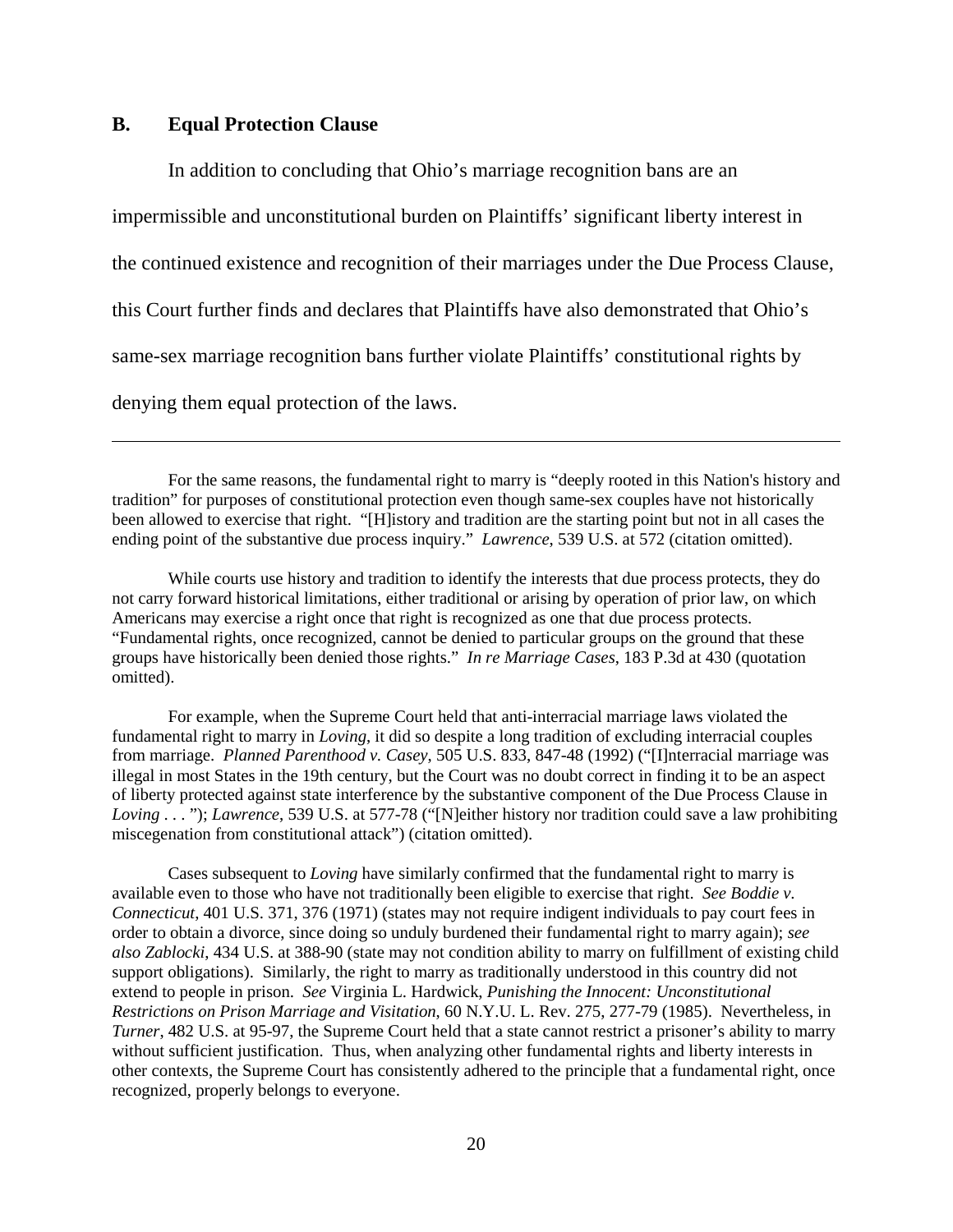As the Court previously held:

"The issue is whether the State of Ohio can discriminate against same-sex marriages lawfully solemnized out of state, when Ohio law has historically and unambiguously provided that the validity of a marriage is determined by whether it complies with the law of the jurisdiction where it was celebrated.

Throughout Ohio's history, Ohio law has been clear: a marriage solemnized outside of Ohio is valid in Ohio if it is valid where solemnized. Thus, for example, under Ohio law, out-of-state marriages between first cousins are recognized by Ohio, even though Ohio law does not authorize marriages between first cousins. Likewise, under Ohio law, out of state marriages of minors are recognized by Ohio, even though Ohio law does not authorize marriages of minors.

How then can Ohio, especially given the historical status of Ohio law, single out same-sex marriages as ones it will not recognize? The short answer is that Ohio cannot . . . at least not under the circumstances here.

By treating lawful same-sex marriages differently than it treats lawful opposite sex marriages (*e.g.*, marriages of first cousins and marriages of minors), Ohio law, as applied to these Plaintiffs, violates the United States Constitution which guarantees that "No State shall make or enforce any law which shall . . . deny to any person within its jurisdiction equal protection of the laws."

(Doc. 13 at 1-2, Order Granting Plaintiffs' Motion for a Temporary Restraining Order, 7/22/13).

As to equal protection, to repeat the analysis previously stated by this Court and

re-affirmed today:

The Fourteenth Amendment to the United States Constitution provides that "No

State shall make or enforce any law which shall abridge the privileges or immunities of

citizens of the United States; nor shall any State deprive any person of life, liberty, or

property, without due process of law; nor deny to any person within its jurisdiction the

equal protection of the laws." U.S. Const. amend. XIV, § 1 (emphasis supplied).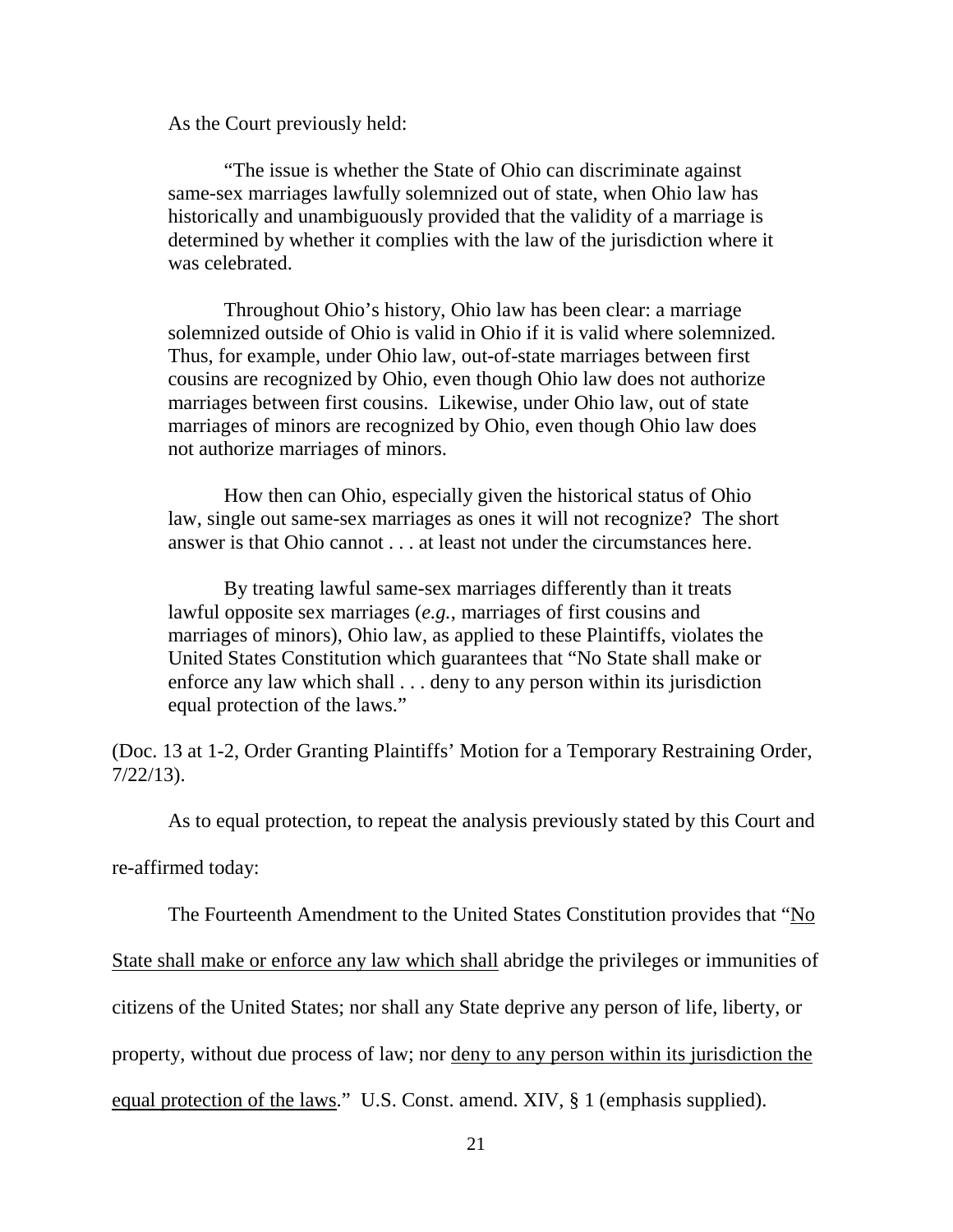Plaintiffs, two same-sex couples, were legally married in Maryland and Delaware. They reside in Ohio where their marriage is not recognized as valid. They are treated differently than they would be if they were in a comparable opposite-sex marriage. By treating lawful same-sex marriages differently than it treats lawful opposite sex marriages (*e.g.*, marriages of first cousins and marriages of minors), the Ohio laws barring recognition of out-of-state same-sex marriages, enacted in 2004, violate equal protection principles.

Although the law has long recognized that marriage and domestic relations are matters generally left to the states, *see Ex parte Burrus*, 136 U.S. 586, 593-94 (1890), the restrictions imposed on marriage must nonetheless comply with the United States Constitution. *Loving*, 388 U.S. at 12 (statute limiting marriage to same-race couples violated equal protection and due process); *Zablocki*, 434 U.S. at 383 (statute restricting from marriage persons owing child support violated equal protection).

In *Windsor*, the Supreme Court again applied the principle of equal protection to a statute restricting marriage when it reviewed the constitutionality of the federal Defense of Marriage Act ("DOMA"), which denied recognition to same-sex marriages for purposes of federal law. This included marriages from the twelve states and District of Columbia in which same-sex couples could legally marry. The Supreme Court held that the federal law was unconstitutional because it violated equal protection and due process principles guaranteed by the Fifth Amendment. *Windsor*, 133 S. Ct. at 2675.

In reality, the decision of the United States Supreme Court in *Windsor* was not unprecedented. The Court relied upon its equal protection analysis from a 1996 case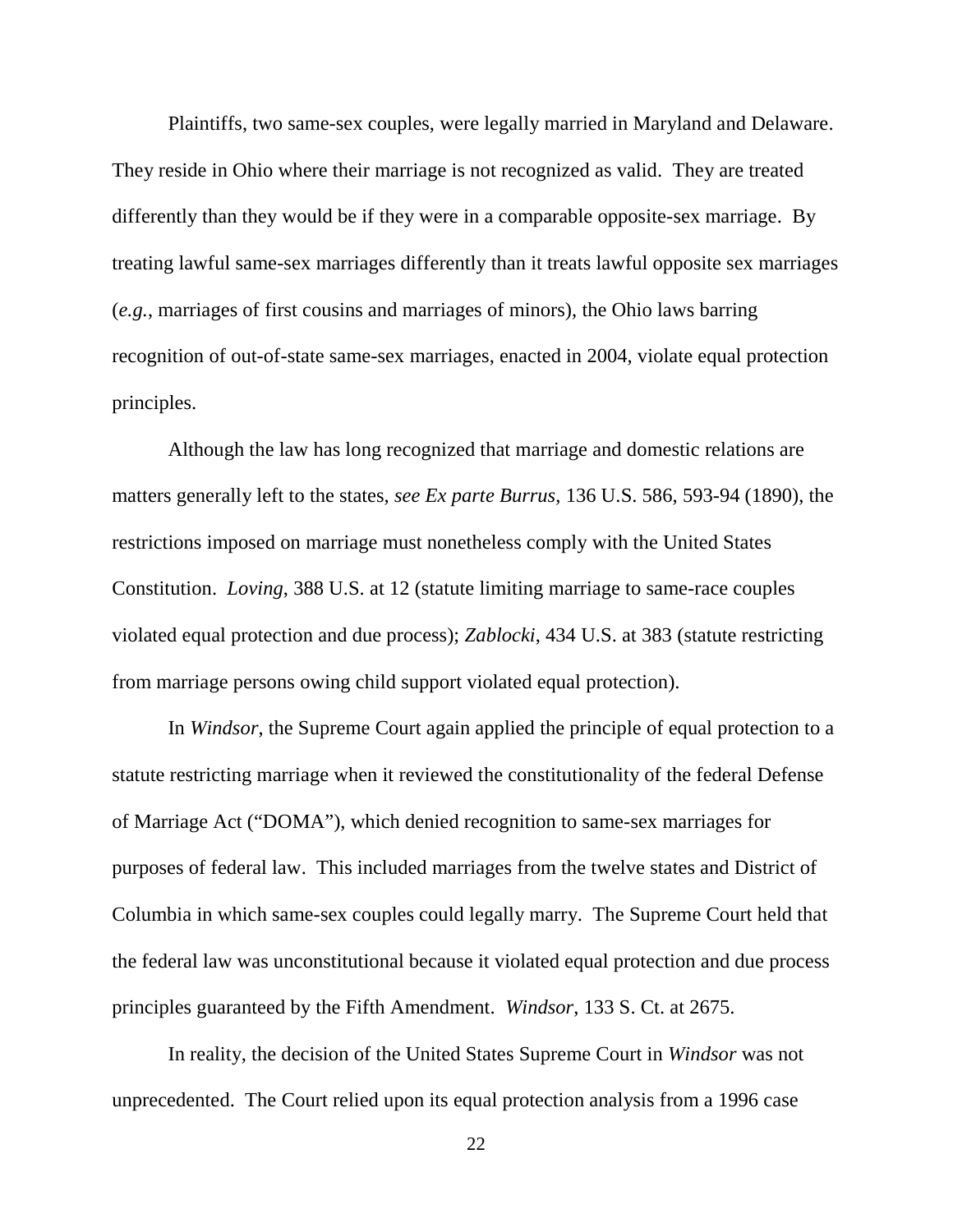holding that an amendment to a state constitution, ostensibly merely prohibiting any special protections for gay people, in truth violated the Equal Protection Clause under even a rational basis analysis. *Romer v. Evans*, 517 U.S. 620 (1996).

In *Romer*, the Supreme Court struck down Colorado's Amendment 2 because, the Court held, "[w]e cannot say that Amendment 2 is directed to any identifiable legitimate purpose or discrete objective. It is a status-based enactment divorced from any factual context from which we could discern a relationship to legitimate state interests; it is a classification of persons undertaken for its own sake, something the Equal Protection Clause does not permit." *Id*. at 635. The Supreme Court deemed this "class legislation . . . obnoxious to the prohibitions of the Fourteenth Amendment." *Id*. (quoting *Civil Rights Cases*, 109 U.S. 3, 24 (1883)).

As the Supreme Court held so succinctly in *Romer*: "[Colorado law] classifies homosexuals not to further a proper legislative end but to make them unequal to everyone else. This Colorado cannot do. A State cannot so deem a class of persons a stranger to its laws. Amendment 2 violates the Equal Protection Clause[.]" 517 U.S. at 635-36.

As the Supreme Court explained in striking down Section 3 of DOMA, "[t]he avowed purpose and practical effect of the law here in question are to impose a disadvantage, a separate status, and so a stigma upon all who enter into same-sex marriages made lawful by the unquestioned authority of the States." *Windsor*, 133 S. Ct. at 2693.

Similarly, in *Windsor*, the Supreme Court cited *U. S. Dept. of Agriculture v. Moreno*, 413 U.S. 528 (1973), for the proposition that a legislative desire to harm a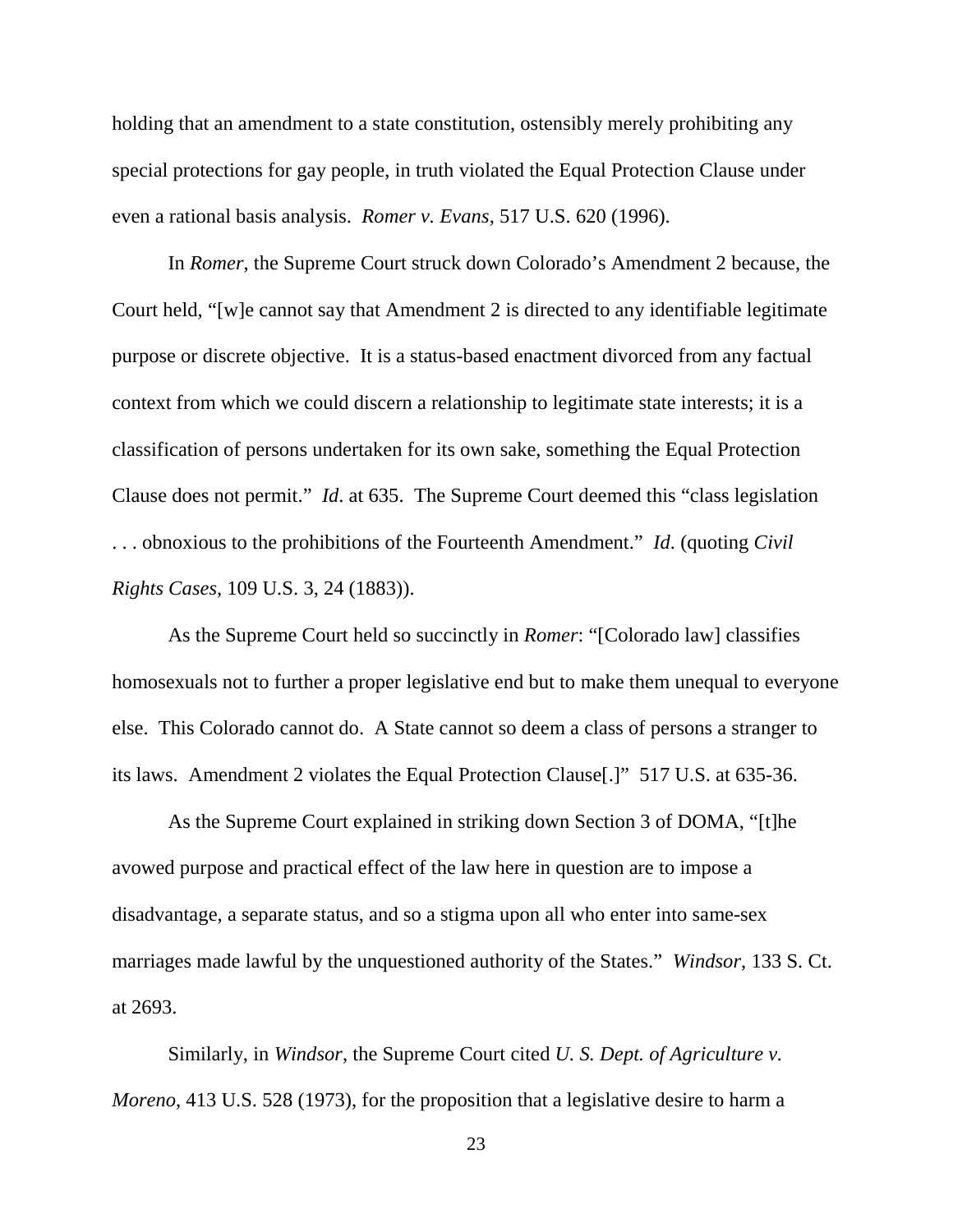politically unpopular group of people cannot justify disparate treatment of that group. *Windsor*, 133 S. Ct. at 2693. In *Moreno*, a federal statute prohibiting households containing "unrelated persons" from qualifying for food stamps was held to be in violation of the Equal Protection Clause under a rational basis analysis. The legislative purpose of the statute was to prohibit "hippies" from taking advantage of food stamps. The Supreme Court held that "the classification here . . . is wholly without any rational basis." *Moreno*, 413 U.S. at 538. Likewise, in *Windsor*, the Supreme Court held that the purpose of the federal DOMA was "to impose inequality, not for other reasons like governmental efficiency." 133 S. Ct. at 2694.

 Under Supreme Court jurisprudence, states are free to determine conditions for valid marriages, but these restrictions must be supported by legitimate state purposes because they infringe on important liberty interests around marriage and intimate relations.

Here, in derogation of law, the Ohio scheme has unjustifiably created two tiers of couples: (1) opposite-sex married couples legally married in other states; and (2) same-sex married couples legally married in other states. This lack of equal protection of law is fatal.

As a threshold matter, it is absolutely clear that under Ohio law, from the founding of the state through at least 2004, the validity of a heterosexual marriage is to be determined by whether it complies with the law of the jurisdiction where it was celebrated. This legal approach is firmly rooted in the longstanding legal principle of *lex loci contractus* – *i.e.*, the law of the place of contracting controls. That is, a marriage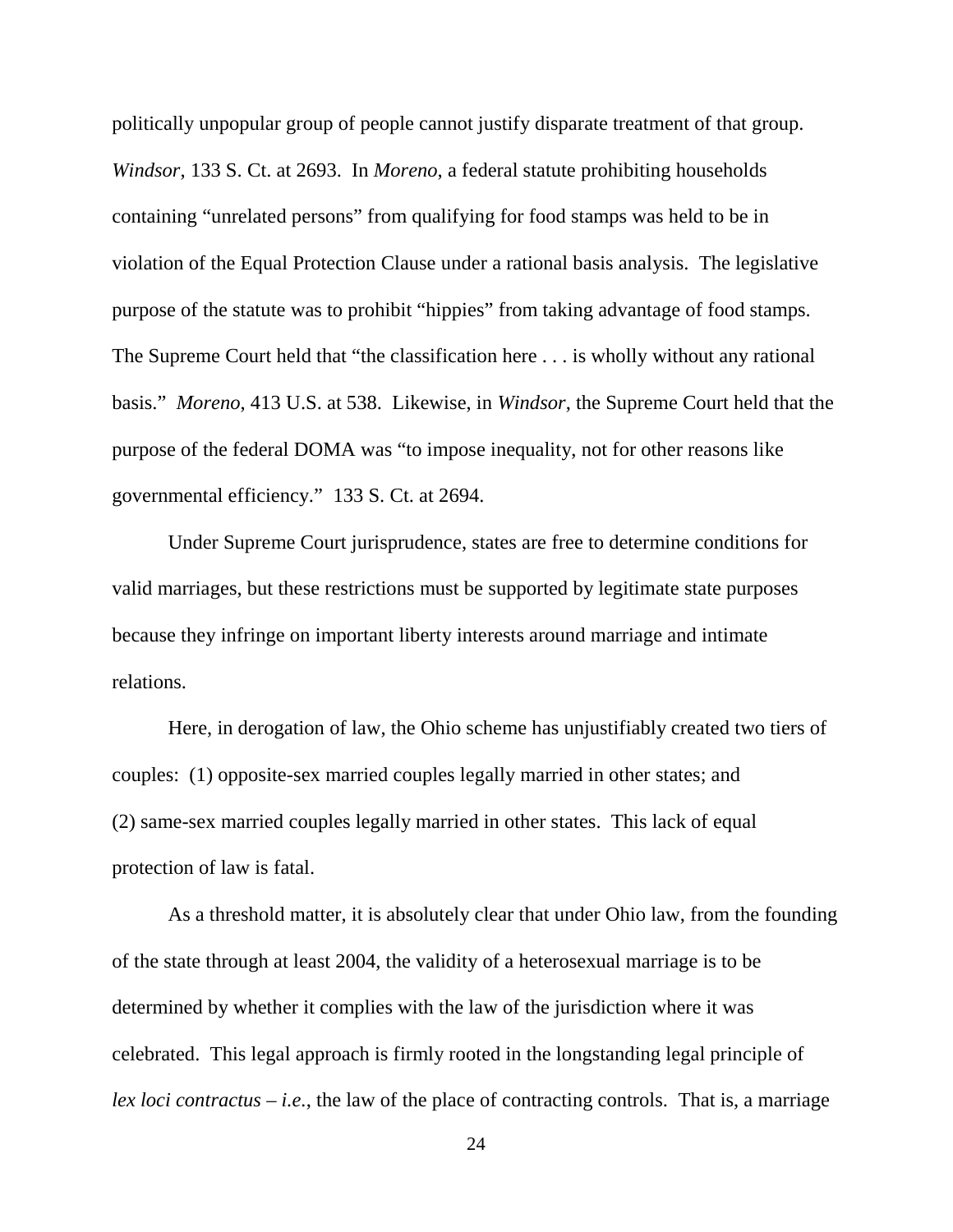solemnized outside of Ohio is valid in Ohio if it is valid where solemnized. As the leading compendium of Ohio law states:

Generally, a marriage solemnized outside of Ohio is valid in Ohio if it is valid where solemnized. Thus, the validity of a common-law marriage is determined by the law of the state where it was consummated, and that of a solemnized marriage by the law of the state where it was contracted. Likewise, a marriage created in a foreign nation is valid according to that nation's laws. [. . .] The fact that the parties to a marriage left the state to marry in order to evade Ohio's marriage laws is immaterial to the marriage's validity in Ohio.

*See* 45 Ohio Jur. 3d Family Law § [11](#page-24-0) (emphasis supplied).<sup>11</sup>

Thus, for example, as declared by the Supreme Court of Ohio in 1958, out-of-state marriages between first cousins are recognized by Ohio, even though Ohio law does not authorize marriages between first cousins. *Mazzolini v. Mazzolini*, 155 N.E.2d 206, 208 (Ohio Sup. Ct. 1958) (marriage of first cousins was legal in Massachusetts and therefore is legal in Ohio regardless of Ohio statute to the contrary); *Hardin v. Davis*, 16 Ohio Supp. 19, at \*22 (Com. Pl. Hamilton Co. May 18, 1945) ("But, although first cousins cannot marry in Ohio, it has been held that if they go to another state where such marriages are allowed, marry, and return to Ohio, the marriage is legal in Ohio"); *Slovenian Mut. Ben. Ass'n v. Knafelj*, 173 N.E. 630, 631 (Ohio App. 1930) ("It is true that, under the laws of Ohio, if she were his first cousin he could not marry her; but they could go to the state of Michigan, or the state of Georgia, and perhaps many other states in the United States, and intermarry, and then come right back into Ohio and the marriage would be legal").

<span id="page-24-0"></span><sup>&</sup>lt;sup>11</sup> Defendants did not argue that the Plaintiffs' marriages were obtained by fraud, nor that Plaintiffs were not genuinely migratory couples.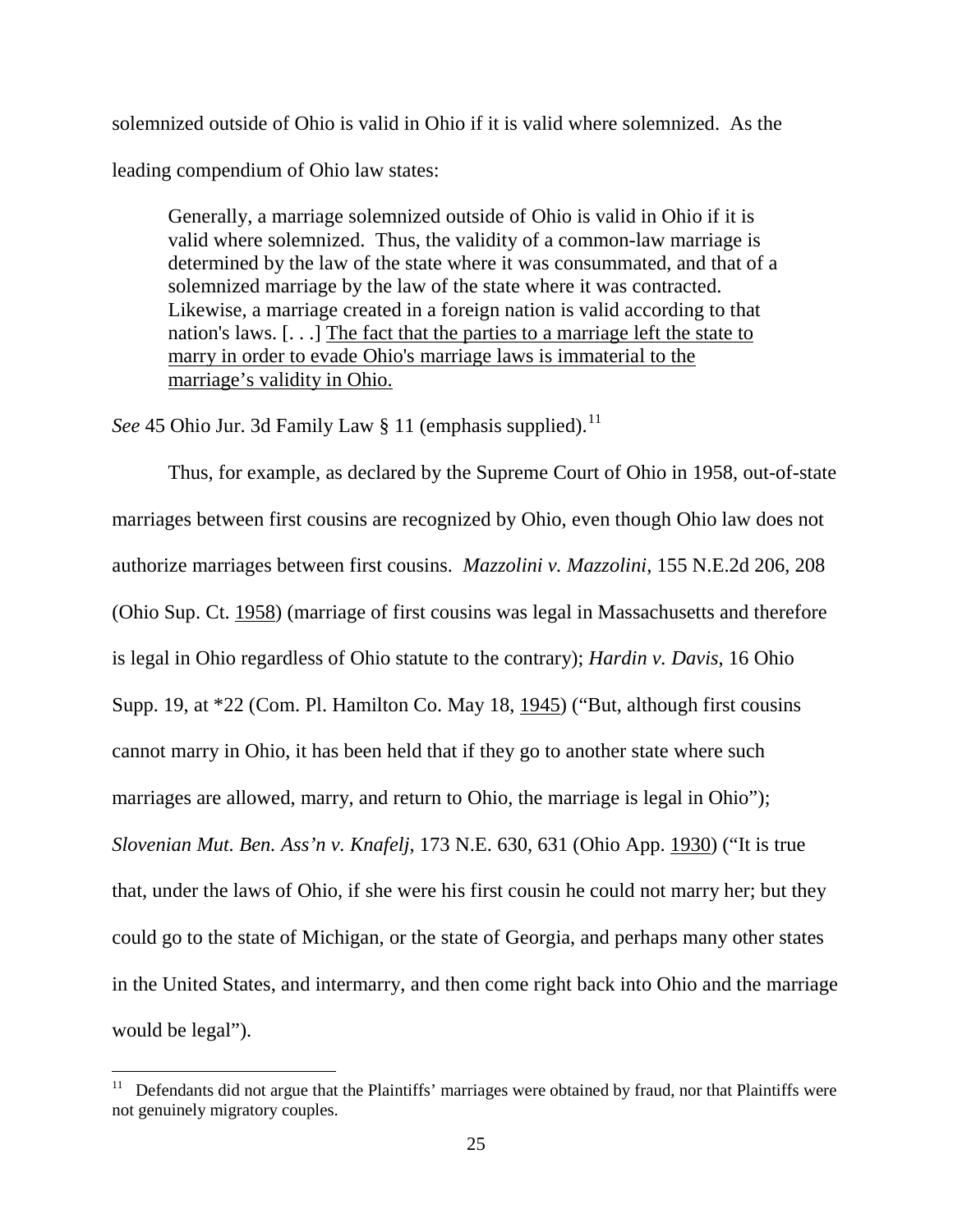Likewise, under Ohio law, out-of-state marriages of minors are recognized by Ohio, even though Ohio law does not authorize marriages of minors. S*ee Peefer v. State*, 182 N.E. 117, 121 (Ohio App. 1931) (where underage couples leave the state to marry in a state in which their marriage is valid and return to Ohio, the marriage cannot be set aside based on Ohio's law against marriage of underage people); *see also Courtright v. Courtright*, 1891 Ohio Misc. LEXIS 161, at \*7, *aff'd without opinion*, 53 Ohio 685 (Ohio 1895) (marriage between persons considered underage in Ohio married in a state where their marriage is legal "cannot be set aside, either because it was not contracted in accordance with the law of this state, or because the parties went out of the state for the purpose of evading the laws of this state").

Upon the record before this Court, Plaintiffs prevail on their claim that by treating lawful same-sex marriages differently than it treats lawful heterosexual marriages (*e.g.*, marriages of first cousins and marriages of minors), Ohio law, as applied here, violates the United States Constitution's guarantee that "[n]o State shall make or enforce any law which shall . . . deny to any person within its jurisdiction equal protection of the laws."

### **1. Heightened Scrutiny**

 Since *Windsor*, the Sixth Circuit has not reviewed controlling law regarding the appropriate level of scrutiny for evaluating classifications based on sexual orientation, such as Ohio's marriage recognition bans. In the most recent Sixth Circuit case to consider the issue, *Davis v. Prison Health Servs*., 679 F.3d 433, 438 (6th Cir. 2012), the court rejected heightened scrutiny by relying on *Scarbrough v. Morgan Cnty. Bd. of*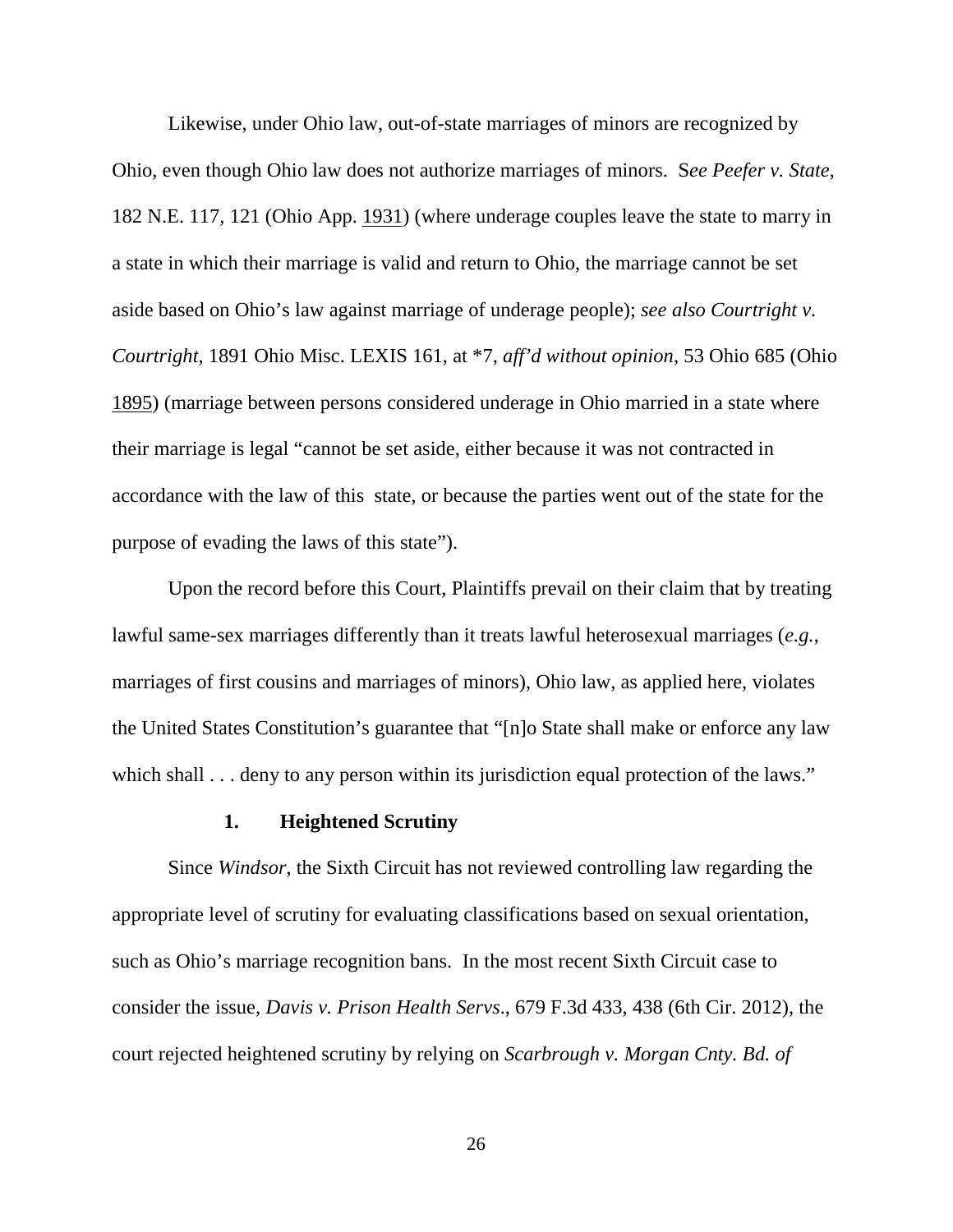*Educ*., 470 F.3d 250, 261 (6th Cir. 2006), for the proposition that sexual orientation has never been recognized as a suspect class in this circuit. *Scarbrough*, in turn, relied on *Equality Foundation of Greater Cincinnati, Inc. v. City of Cincinnati*, 128 F.3d 289, 293 (6th Cir. 1997).

 However, *Equality Foundation* no longer stands as sound precedential authority for the proposition that restrictions on gay and lesbian individuals are subject to rational basis analysis. As the Court for the Eastern District of Michigan recently pointed out, there are "ample reasons to revisit the question of whether sexual orientation is a suspect classification," including the fact that Sixth Circuit precedent on this issue – including *Equality Foundation* – is based on *Bowers v. Hardwick*, 478 U.S. 186 (1986), which was overruled by *Lawrence* in 2003. *Bassett v. Snyder*, No. 12-10038, 2013 WL 3285111, at \*1 (E.D. Mich. June 28, 2013) (same-sex couples demonstrated a likelihood of success on the merits of their equal protection claim regarding a Michigan law prohibiting samesex partners from receiving public employer benefits). The Supreme Court, in overruling *Bowers*, emphatically declared that it "was not correct when it was decided and is not correct today." *Lawrence*, 539 U.S. at 578. In repudiating the *Bowers* decision, the Supreme Court stated that "[i]ts continuance as precedent demeans the lives of homosexual persons" and represents "an invitation to subject homosexual persons to discrimination both in the public and in the private spheres." *Id*.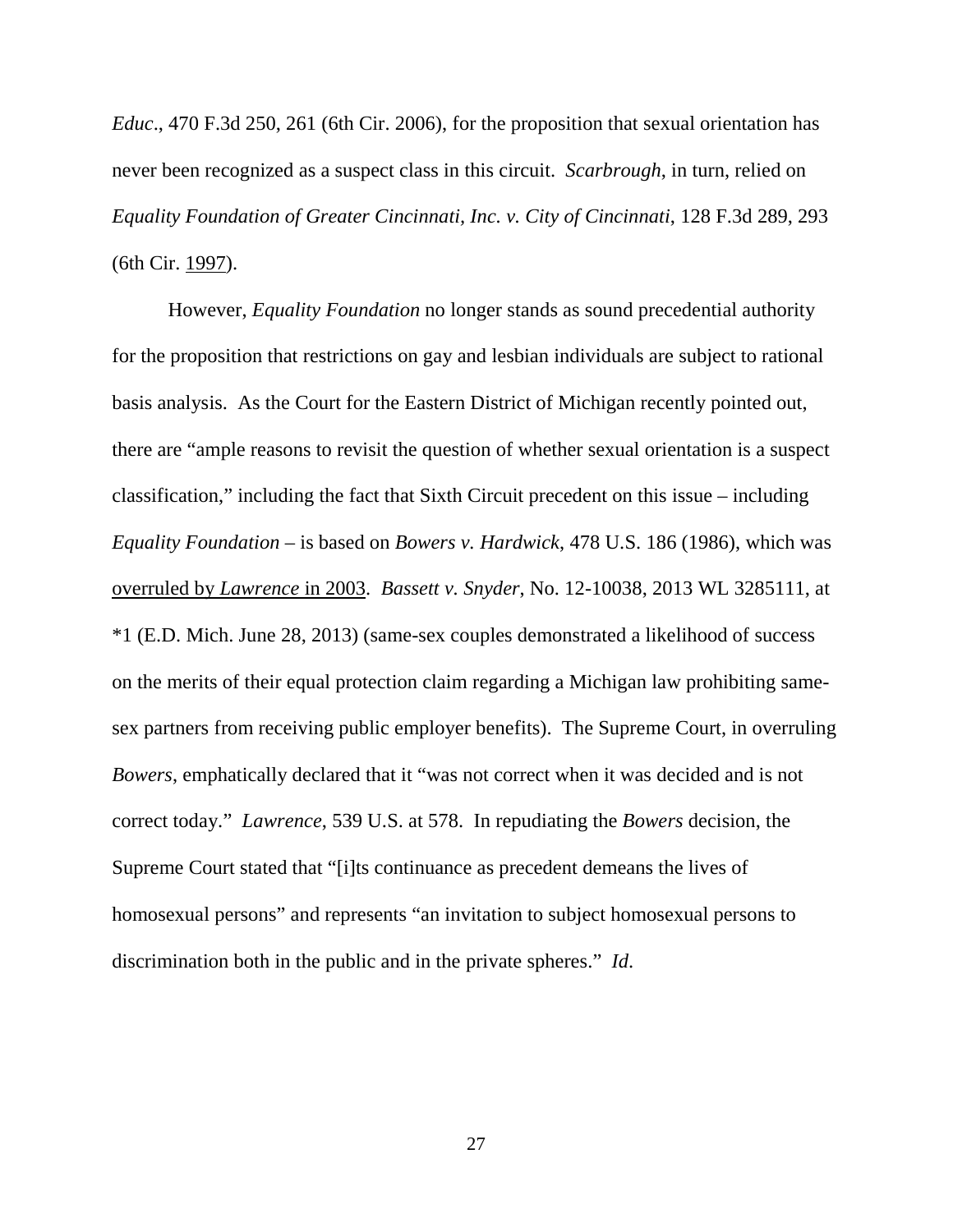In overruling *Bowers*, the Supreme Court eliminated a major jurisprudential foundation of *Scarbrough*, *Equality Foundation*, and other decisions relied on to foreclose the possibility of heightened scrutiny for sexual orientation classifications.<sup>[12](#page-27-0)</sup>

 As a result, lower courts, without controlling post-*Lawrence* precedent on the issue, should now apply the criteria mandated by the Supreme Court to determine whether sexual orientation classifications should receive heightened scrutiny.

In deciding whether a new classification qualifies as a suspect or quasi-suspect

class, the Supreme Court considers:

 $\overline{a}$ 

A) whether the class has been historically "subjected to discrimination"; B) whether the class has a defining characteristic that "frequently bears [a] relation to ability to perform or contribute to society"; C) whether the class exhibits "obvious, immutable, or distinguishing characteristics that define them as a discrete group"; and D) whether the class is "a minority or politically powerless."

*Windsor v. United States*, 699 F.3d 169, 181 (2d Cir. 2012) (quoting *Bowen v. Gilliard*,

483 U.S. 587, 602 (1987) and *City of Cleburne, Tex.,* 473 U.S. at 440-41 (citations

omitted). Of these considerations, the first two are the most important. *See id*.

("Immutability and lack of political power are not strictly necessary factors to identify a

suspect class"); *accord Golinski*, 824 F. Supp. 2d at 987. As several federal and state

<span id="page-27-0"></span><sup>12</sup> *See Pedersen v. Office of Pers. Mgmt*., 881 F. Supp. 2d 294, 312 (D. Conn. 2012) ("The Supreme Court's holding in Lawrence 'remov[ed] the precedential underpinnings of the federal case law supporting the defendants' claim that gay persons are not a [suspect or] quasi-suspect class"') (citations omitted); *Golinski v. U.S. Office of Pers. Mgmt*., 824 F. Supp. 2d 968, 984 (N.D. Cal. 2012) ("[T]he reasoning in [prior circuit court decisions], that laws discriminating against gay men and lesbians are not entitled to heightened scrutiny because homosexual conduct may be legitimately criminalized, cannot stand post-*Lawrence*"). *Lawrence* "does not involve whether the government must give formal recognition to any relationship that homosexual persons seek to enter." 539 U.S. at 578. It does, however, erase the jurisprudential basis to conclude that sexual orientation is defined by constitutionally proscribable sexual acts and thus that classifications based on it are only appropriately evaluated under the rational basis test.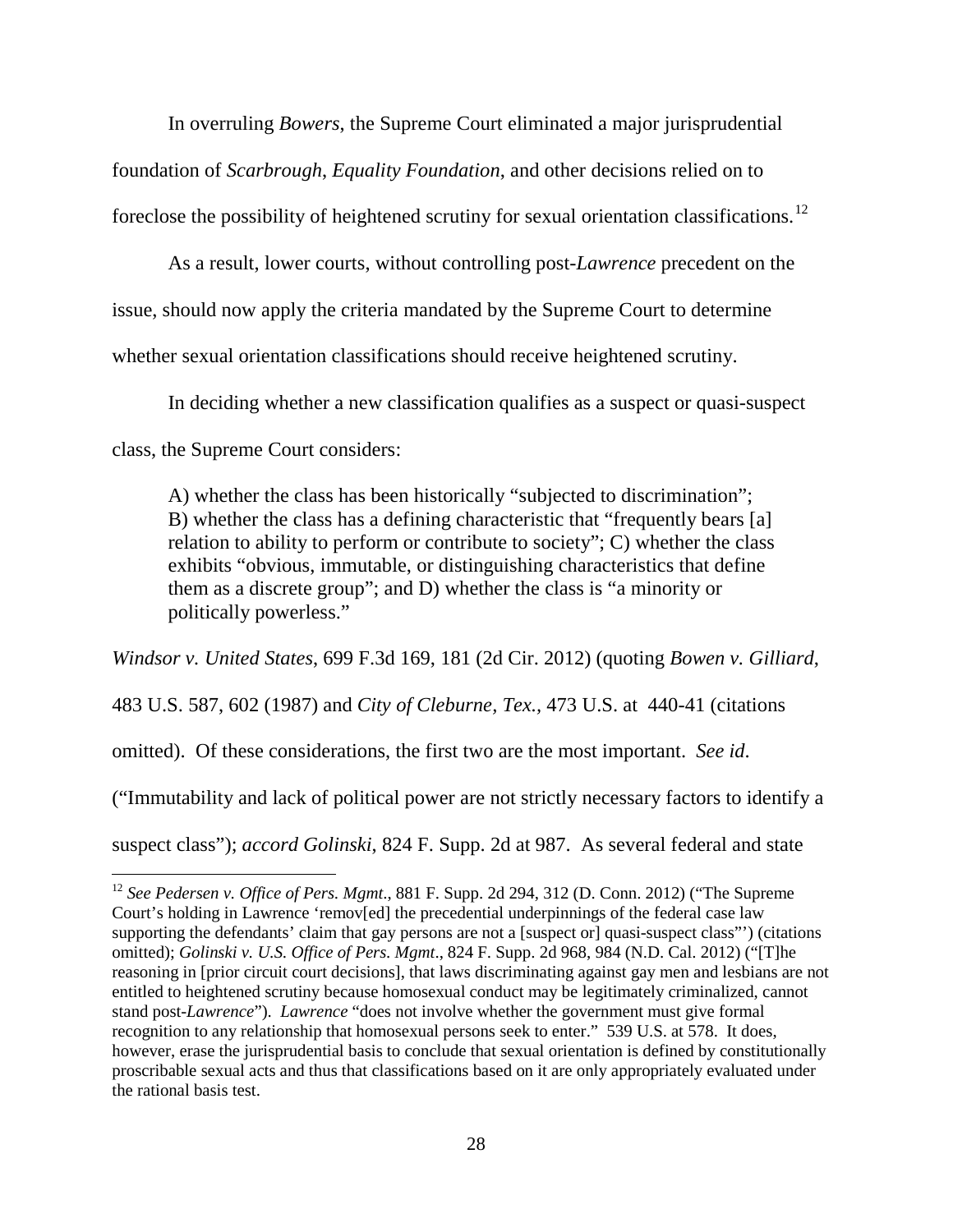courts have recently recognized, a reasonable application of these factors leads to the conclusion that sexual orientation classifications should be subject to some form of heightened scrutiny.<sup>[13](#page-28-0)</sup>

### **a. Historical Discrimination**

 The history of discrimination against gay and lesbian individuals has been both severe and pervasive. In 1952, Congress prohibited gay men and women from entering the country. (Doc. 42-1 at ¶ 48). In 1953, President Eisenhower issued an executive order requiring the discharge of gay people from all federal employment and mandating that all defense contractors and other private corporations with federal contracts ferret out and fire all homosexual employees, a policy which remained in place until 1975. (*Id.* at ¶¶ 46-47, 78). Even then, federal agencies were free to discriminate based on sexual orientation until President Clinton issued the first executive order forbidding such hiring discrimination in 1998. After World War II, known homosexual service members were denied GI Bill benefits, and later, when other people with undesirable discharges had their benefits restored, the Veterans Administration refused to restore them to gay people. (*Id.* at ¶ 42).

 Until the Supreme Court's *Lawrence* decision in 2003, consensual homosexual conduct was criminalized in many states. In the mid-twentieth century, bars in major American cities posted signs telling potential gay customers they were not welcome, and

<u>.</u>

<span id="page-28-0"></span><sup>13</sup> *See, e.g., Windsor*, 699 F.3d at 181-85; *Golinski*, 824 F. Supp. 2d at 985-90; *Pedersen*, 881 F. Supp. 2d at 310-33; *Perry v. Schwarzenegger*, 704 F. Supp. 2d 921, 997 (N.D. Cal. 2010) aff'd sub nom *Perry v. Brown*, 671 F.3d 1052 (9th Cir. 2012) vacated and remanded sub nom *Hollingsworth v. Perry*, 133 S. Ct. 2652 (2013); *In re Balas*, 449 B.R. 567, 573-75 (Bankr. C.D. Cal. 2011) (decision of 20 bankruptcy judges); *Varnum v. Brien*, 763 N.W.2d 862, 885-96 (Iowa 2009); *In re Marriage Cases*, 183 P.3d at 441- 44; *Kerrigan v. Comm'r of Pub. Health*, 957 A.2d 407, 425-31 (Conn. 2008).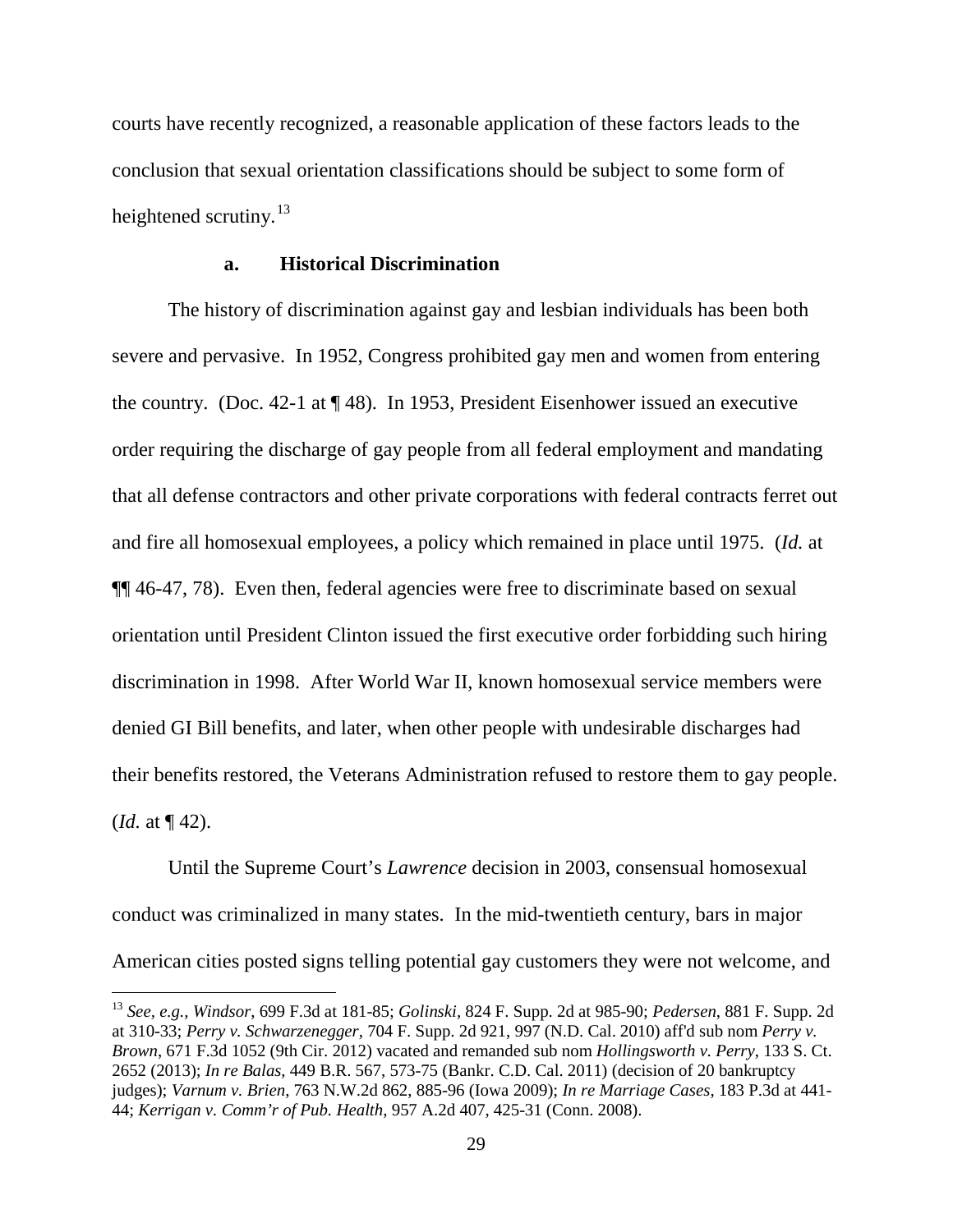raids on gay bars in this period were "a fact of life, a danger every patron risked by walking through the door." (*Id.* at ¶ 56). Until 2011, homosexuals could not openly serve in the military, and the military still criminalizes sodomy today. (*Id.* at ¶ 40).

In 1993, Cincinnati voters passed Issue 3, which amended the city charter to prohibit the city from extending civil rights protections based on sexual orientation, which was not repealed until 2004. (*Id.* at ¶ 74).

The Republican Party in its 2012 Platform reaffirmed its support for a Constitutional amendment prohibiting same-sex marriage, and baselessly alleged that supporters of same-sex marriage rights were engaged in "hate campaigns, threats of violence, and vandalism . . . against advocates of traditional marriage." (Doc. 53-1 at 26).

The governor of Pennsylvania recently compared same-sex marriage to incest. (*Id*. at 25).

 These are just some of the most egregious examples of discrimination against gays and lesbians at the hands of both federal and state governments, their officials, and one of the two primary political parties in our country, and based on these examples alone, "[i]t is easy to conclude that homosexuals have suffered a history of discrimination." *Windsor*, 699 F.3d at 182; *see Pedersen*, 881 F. Supp. 2d at 318 ("The long history of anti-gay discrimination which evolved from conduct-based proscriptions to status or identity-based proscriptions perpetrated by federal, state and local governments as well as private parties amply demonstrates that homosexuals have suffered a long history of invidious discrimination").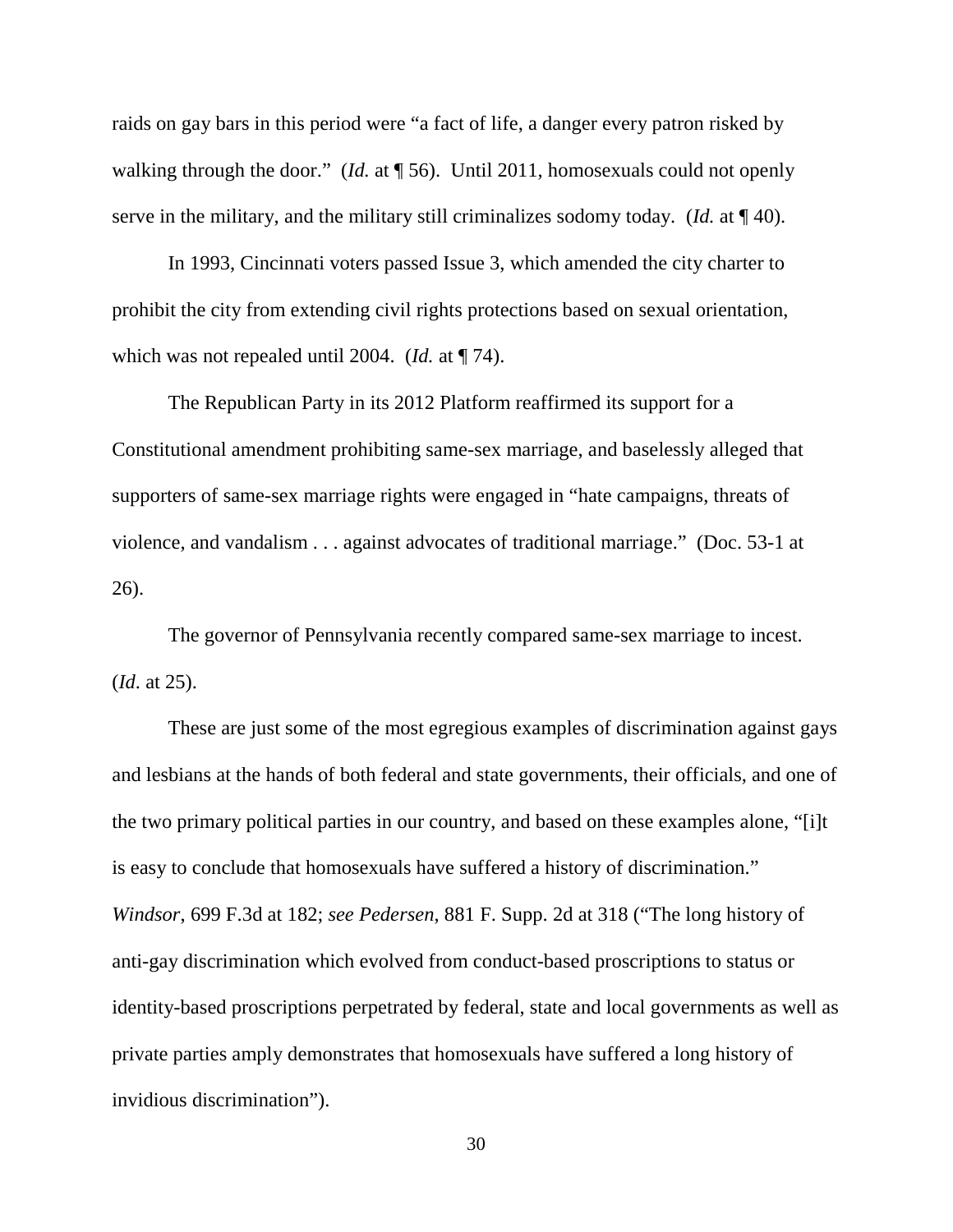#### **b. Ability to Contribute to Society**

 The other essential factor in the Supreme Court's heightened scrutiny analysis is whether the group in question is distinctively different from other groups in a way that "frequently bears [a] relation to ability to perform or contribute to society." *City of Cleburne, Tex*., 473 U.S. at 440-41 (citation omitted); *see also Frontiero v. Richardson*, 411 U.S. 677, 686 (1973) ("[W]hat differentiates sex from such nonsuspect statuses as intelligence or physical disability, and aligns it with the recognized suspect criteria, is that the sex characteristic frequently bears no relation to ability to perform or contribute to society").

"It is well-established that homosexuality is a normal expression of human sexuality. It is not a mental illness, and being gay or lesbian has no inherent association with a person's ability to lead a happy, healthy, and productive life or to contribute to society." (Doc. 46-1 at ¶ 11). As the *Windsor* appellate court provides: "There are some distinguishing characteristics, such as age or mental handicap, that may arguably inhibit an individual's ability to contribute to society, at least in some respect. But homosexuality is not one of them." *Windsor*, 699 F.3d at 682.<sup>[14](#page-30-0)</sup> (emphasis supplied).

 In this respect, sexual orientation is akin to race, gender, alienage, and national origin, all of which "are so seldom relevant to the achievement of any legitimate state

 $\overline{a}$ 

<span id="page-30-0"></span><sup>&</sup>lt;sup>14</sup> See also Golinski, 824 F. Supp. 2d at 986 ("[T]here is no dispute in the record or the law that sexual orientation has no relevance to a person's ability to contribute to society") (emphasis supplied); *Pedersen*, 881 F. Supp. 2d at 320 ("Sexual orientation is not a distinguishing characteristic like mental retardation or age which undeniably impacts an individual's capacity and ability to contribute to society. Instead like sex, race, or illegitimacy, homosexuals have been subjected to unique disabilities on the basis of stereotyped characteristics not truly indicative of their abilities"); *see also* Am. Psychiatric Ass'n, *Position Statement On Homosexuality and Civil Rights*, 131 AM. J. PSYCHIATRY 436, 497 (1974).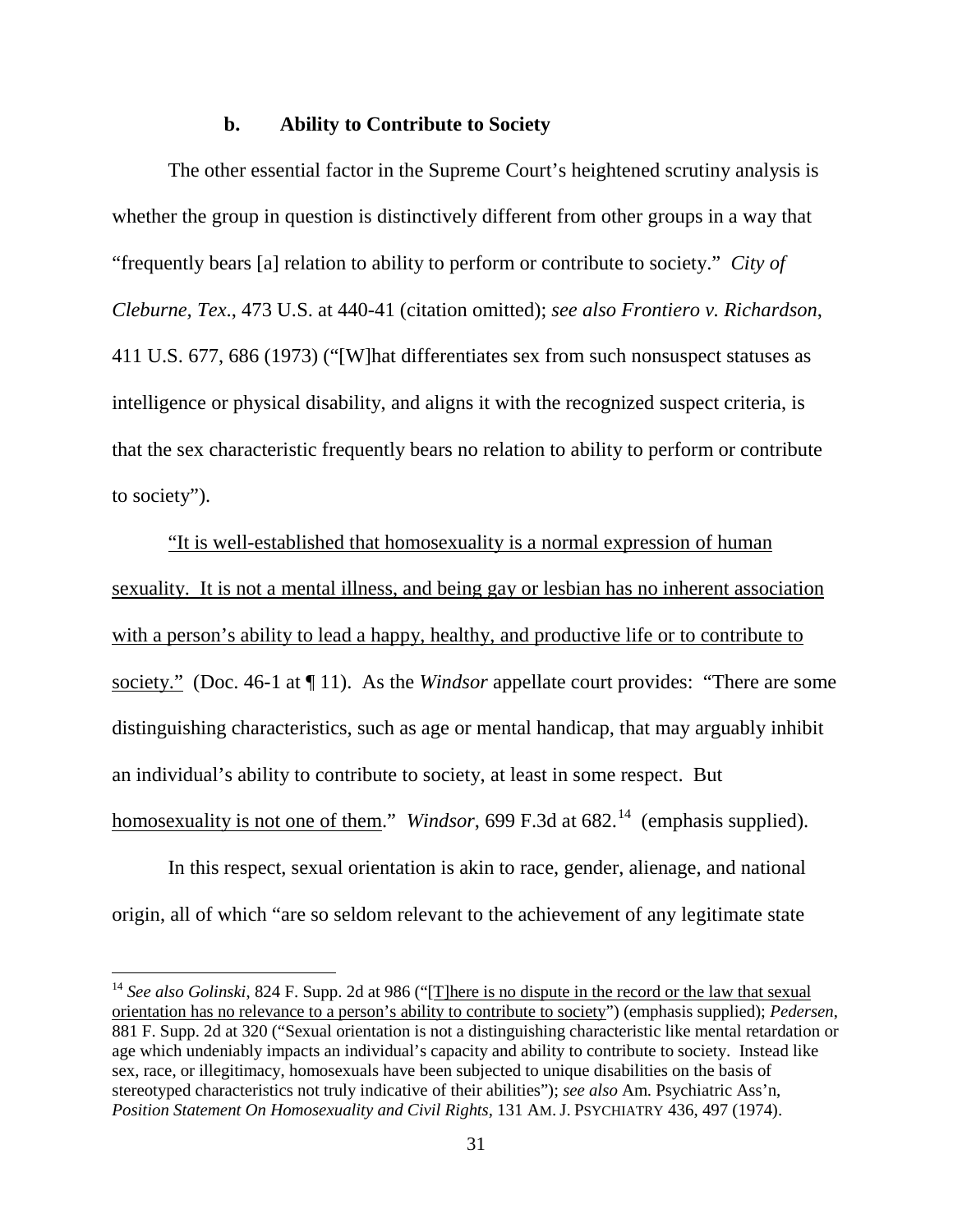interest that laws grounded in such considerations are deemed to reflect prejudice and antipathy." *City of Cleburne, Tex*., 473 U.S. at 440 (emphasis supplied).

### **c. Lack of Political Power**

 Lack of political power is not essential for recognition as a suspect or quasisuspect class, *see Windsor*, 699 F.3d at 181, but the limited ability of gay people as a group to protect themselves in the political process also weighs in favor of heightened scrutiny of laws that discriminate based on sexual orientation.

In analyzing this factor, "[t]he question is not whether homosexuals have achieved political successes over the years; they clearly have. The question is whether they have the strength to politically protect themselves from wrongful discrimination." *Id*. at 184. Due to the history of prejudice that gay men, lesbians, and bisexuals have faced, they are lacking in the political power to expand their civil rights. (Doc. 47-1 at  $\P$  27) ("In light of the political disadvantages still faced by a small, targeted, and disliked group . . . gay men and lesbians are powerless to secure basic rights within the normal political processes").

 One way gay men, lesbians, and bisexuals' lack of power is demonstrated is by the absence of statutory protections for them. For example, the gridlocked U.S. Congress has failed to pass any federal legislation prohibiting discrimination on the basis of sexual orientation in employment, education, access to public accommodations, or housing. (*Id.* at ¶ 30). Although a number of states have now extended basic anti-discrimination protections to gay men, lesbians, and bisexuals, the majority of states, including Ohio, have no statutory prohibition on firing, refusing to hire, or demoting a person in private sector employment solely on the basis of their sexual orientation. (Doc. 42-1 at  $\P$  77).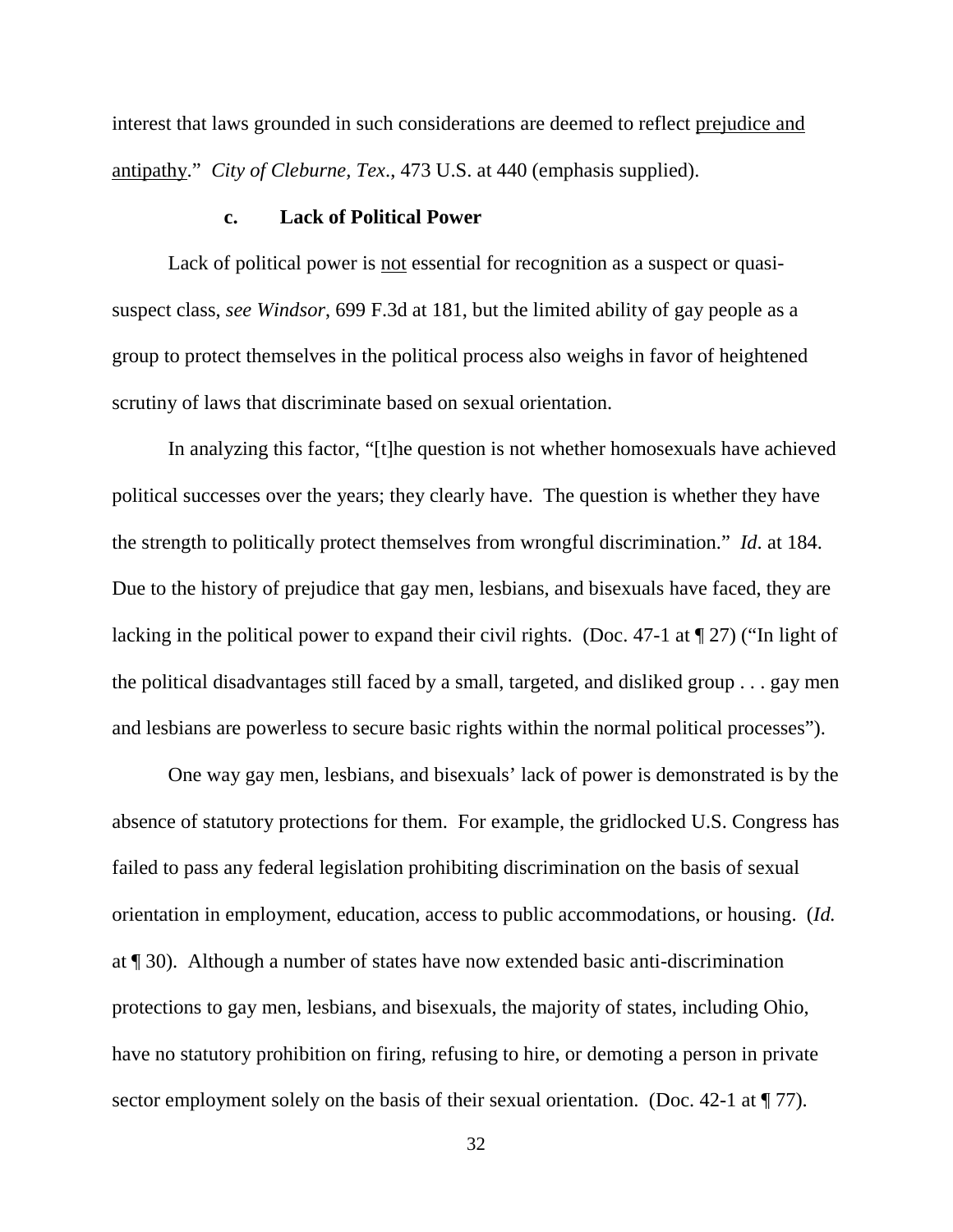Similarly, the majority of states, including Ohio, do not provide statutory protections against discrimination in housing or public accommodations on the basis of sexual orientation. (*Id.*) In the last two decades, more than two-thirds of ballot initiatives that proposed to enact (or prevent the repeal of) basic anti-discrimination protections for gay, lesbian, and bisexual individuals have failed. (Doc. 47-1 at ¶ 40). Other measures of this group's lack of political power are the repeal or pre-emption of various legislative protections through ballot initiatives including anti-discrimination policies, anti-marriage initiatives, and adoption bans, and the underrepresentation of gays and lesbians in political office. (*Id.* at 15-22). In Ohio, for instance, only two of 132 members – or 1.5% – of the state legislature identify as gay. (*Id.* at ¶ 51).

 This lack of political power is caused by a number of factors, including small population size and dispersion, the effect of HIV/AIDS on the community, violence against gay and lesbian people, relative invisibility because many gay, lesbian, and bisexual people are not open about their sexual orientation, censorship, public hostility and prejudice, political and social hostility, unreliable allies in the political process, moral and political condemnation, and a powerful, numerous, and well-funded opposition. (*Id.* at 22-35). For example, violence against gay and lesbian people engenders intimidation, which can "undermine the mobilization of gays and lesbians and their allies to limit their free exercise of economic and social liberties." (*Id.* at ¶ 58). In Ohio, the number of hate crimes committed on the basis of sexual orientation increased from 15.8% of total hate crimes reported in 2009 to 25% in 2012. (*Id.* at ¶ 60). The total number of reported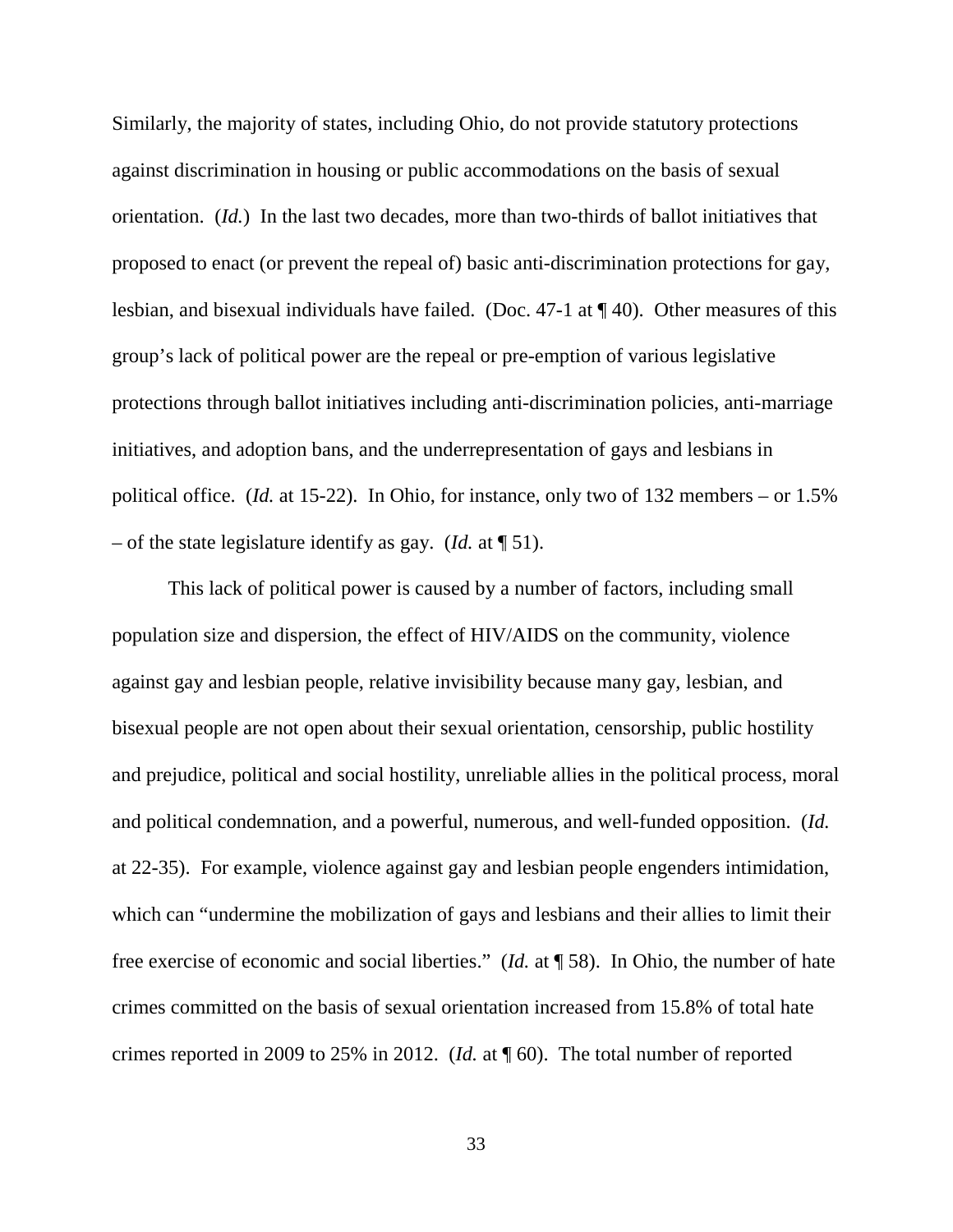incidents decreased, but the number of incidents motivated by sexual orientation increased. (*Id.*)

 The relative lack of political influence of gay people today stands in contrast to the political power of women in 1973, when a plurality of the Court concluded in *Frontiero*, 411 U.S. at 688, that sex-based classifications required heightened scrutiny. Congress had already passed Title VII of the Civil Rights Act of 1964 and the Equal Pay Act of 1963, both of which protect women from discrimination in the workplace. *See id*. at 687- 88. As stated, there are still no such bans on discrimination based on sexual orientation in the federal government or the majority of states. *See Golinski*, 824 F. Supp. 2d at 988- 989; *Pedersen*, 881 F. Supp. 2d at 326-27.

 As political power has been defined by the Supreme Court for purposes of heightened scrutiny analysis, gay people do not have it.

### **d. Immutability**

The heightened scrutiny inquiry sometimes also considers whether laws discriminate on the basis of "'immutable . . . or distinguishing characteristics that define [persons] as a discrete group.'" *Bowen*, 483 U.S. at 602 (citation omitted). This consideration derives from the "basic concept of our system that legal burdens should bear some relationship to individual responsibility." *Frontiero*, 411 U.S. at 686; *see also Plyler v. Doe*, 457 U.S. 202, 220 (1982) (noting that illegal alien children "have little control" over that status). There is no requirement, however, that a characteristic be immutable in order to trigger heightened scrutiny. For example, heightened scrutiny applies to classifications based on alienage and legitimacy, even though "[a]lienage and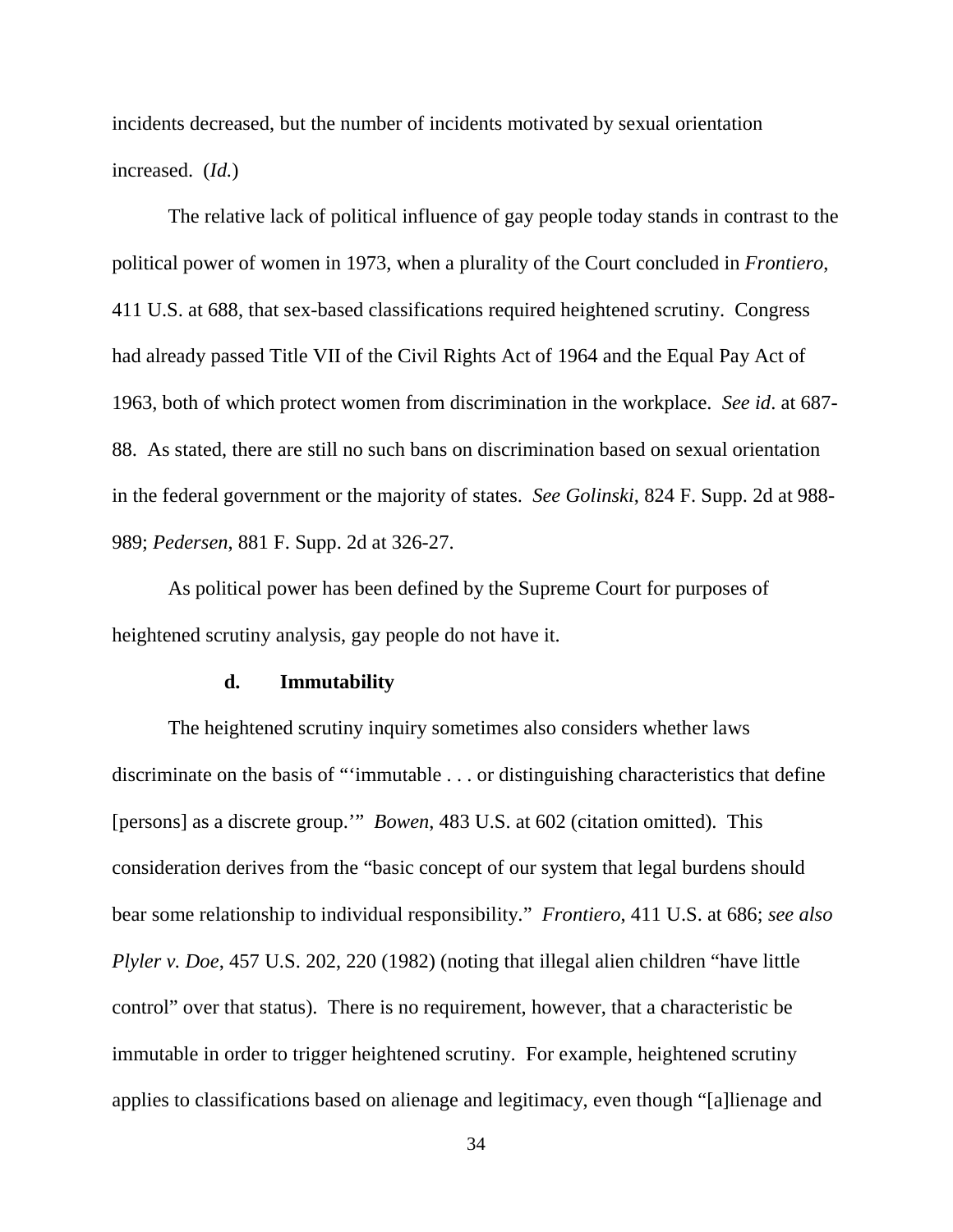illegitimacy are actually subject to change." *Windsor*, 699 F.3d at 183 n.4; *see Nyquist v. Mauclet*, 432 U.S. 1, 9 n.11 (1977) (rejecting the argument that alienage did not deserve strict scrutiny because it was mutable).

 To the extent that "immutability" is relevant to the inquiry of whether to apply heightened scrutiny, the question is not whether a characteristic is strictly unchangeable, but whether the characteristic is a core trait or condition that one cannot or should not be required to abandon. *See Hernandez-Montiel v. I.N.S*., 225 F.3d 1084, 1093 (9th Cir. 2000) overruled on other grounds by *Thomas v. Gonzales*, 409 F.3d 1177 (9th Cir. 2005) ("[S]exual orientation and sexual identity are immutable; they are so fundamental to one's identity that a person should not be required to abandon them"); *Watkins v. U.S. Army*, 875 F.2d 699, 726 (9th Cir. 1989) (Norris, J., concurring in judgment) ("It is clear that by 'immutability' the [Supreme] Court has never meant strict immutability in the sense that members of the class must be physically unable to change or mask the trait defining their class. . . . the Supreme Court is willing to treat a trait as effectively immutable if changing it would involve great difficulty, such as requiring a major physical change or a traumatic change of identity").

 Under any definition of immutability, sexual orientation clearly qualifies. There is now broad medical and scientific consensus that sexual orientation is immutable. "Sexual orientation refers to an enduring pattern of emotional, romantic, and/or sexual attractions to men, women, or both sexes. Most adults are attracted to and form relationships with members of only one sex. Efforts to change a person's sexual orientation through religious or psychotherapy interventions have not been shown to be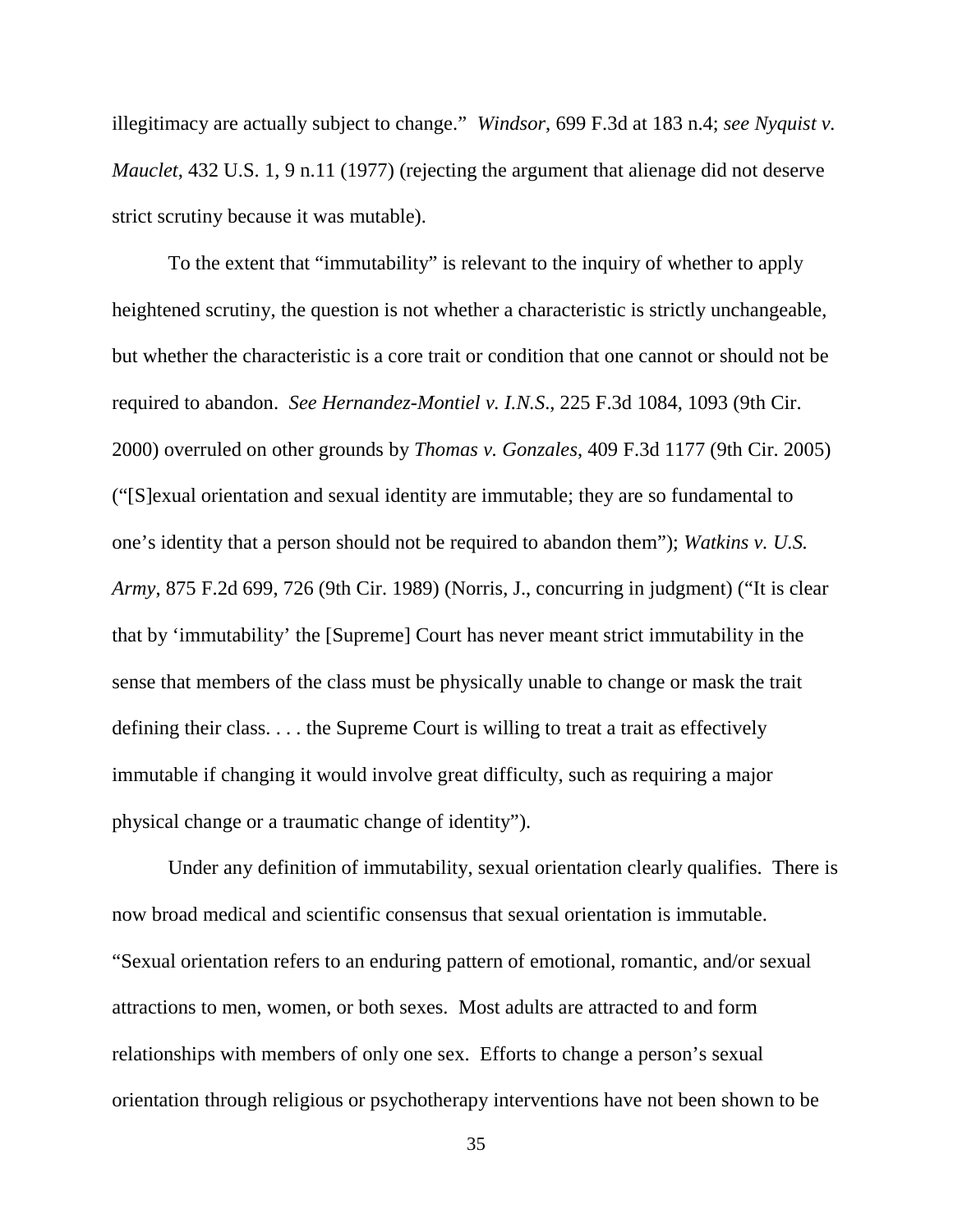effective." (Doc. 46-1 at ¶ 10). Indeed, there is significant evidence to show that interventions to change sexual orientation can be harmful to patients, and no major mental health professional organization has approved their use. (*Id.* at ¶¶ 26-27). Further, when asked whether they have any choice in their sexual orientation, the vast majority of gay men and lesbians state that they have very little or no choice in the matter. (*Id.* at  $\P$  25).<sup>[15](#page-35-0)</sup> Even more importantly, sexual orientation is so fundamental to a person's identity that one ought not be forced to choose between one's sexual orientation and one's rights as an individual – even if such a choice could be made. *See Lawrence*, 539 U.S. at 576-77 (recognizing that individual decisions by consenting adults concerning the intimacies of their physical relationships are "an integral part of human freedom"). $^{16}$  $^{16}$  $^{16}$ 

 Sexual orientation discrimination accordingly fulfills all the criteria the Supreme Court has identified, and thus Defendants must justify Ohio's failure to recognize samesex marriages in accordance with a heightened scrutiny analysis. Defendants have utterly failed to do so.

 $\overline{a}$ 

<span id="page-35-0"></span><sup>&</sup>lt;sup>15</sup> See also Perry, 704 F. Supp. 2d at 966 ("No credible evidence supports a finding that an individual may, through conscious decision, therapeutic intervention or any other method, change his or her sexual orientation"); *accord Golinski*, 824 F. Supp. 2d at 986; *Pedersen*, 881 F. Supp. 2d at 320-24.

<span id="page-35-1"></span><sup>16</sup> *See also In re Marriage Cases*, 183 P.3d. at 442 ("Because a person's sexual orientation is so integral an aspect of one's identity, it is not appropriate to require a person to repudiate or change his or her sexual orientation in order to avoid discriminatory treatment"); *Kerrigan*, 957 A.2d at 438 ("In view of the central role that sexual orientation plays in a person's fundamental right to self-determination, we fully agree with the plaintiffs that their sexual orientation represents the kind of distinguishing characteristic that defines them as a discrete group for purposes of determining whether that group should be afforded heightened protection under the equal protection provisions of the state constitution"); *accord Golinski*, 824 F. Supp. 2d at 987; *Pedersen*, 881 F. Supp. 2d at 325.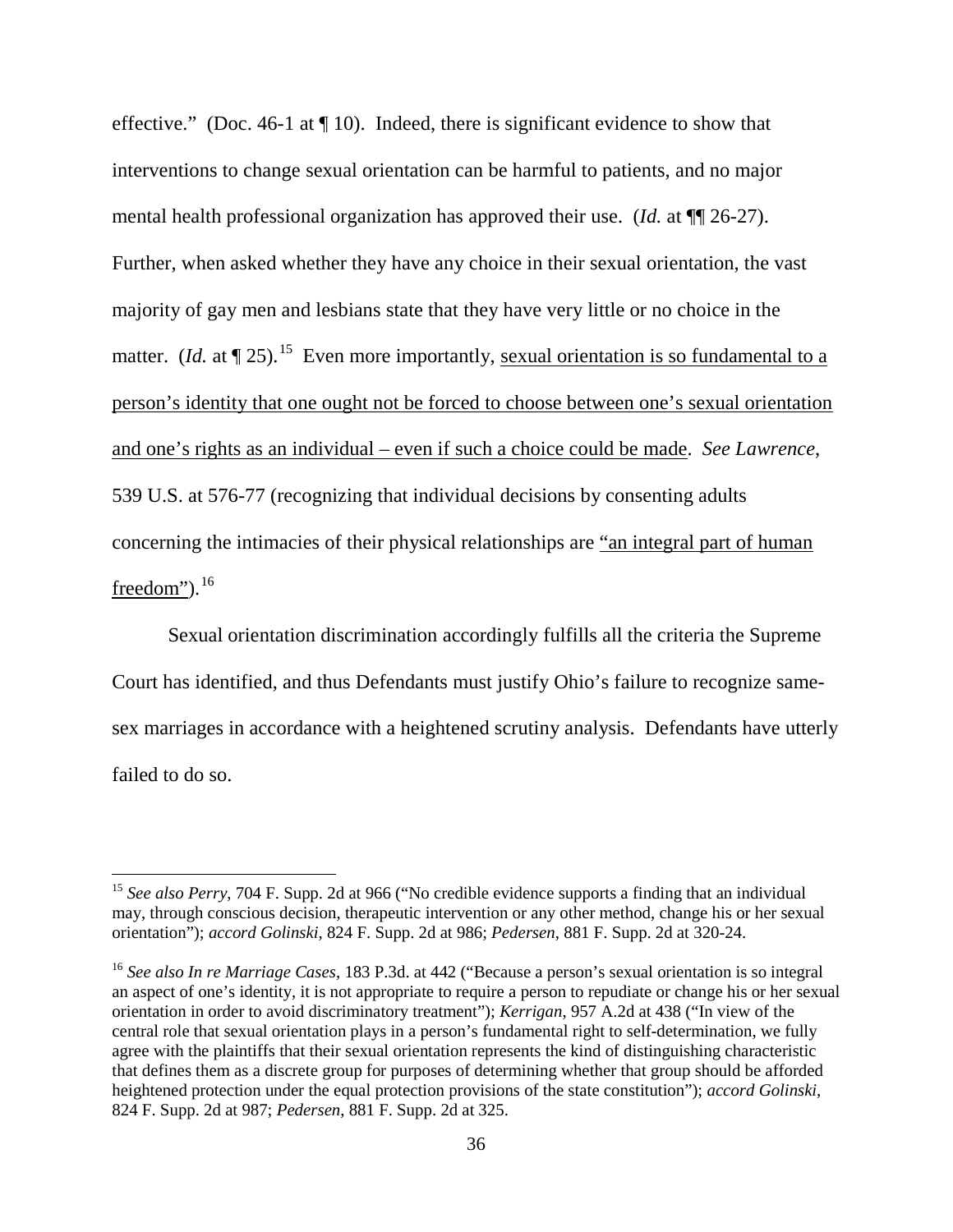#### **2. Rational Basis**

 Moreover, even if no heightened level of scrutiny is applied to Ohio's marriage recognition bans, they still fail to pass constitutional muster.

"Even in the ordinary equal protection case calling for the most deferential of standards, [the Court] insist[s] on knowing the relation between the classification adopted and the object to be attained." *Romer*, 517 U.S. at 632. "[S]ome objectives . . . are not legitimate state interests" and, even when a law is justified by an ostensibly legitimate purpose, "[t]he State may not rely on a classification whose relationship to an asserted goal is so attenuated as to render the distinction arbitrary or irrational." *City of Cleburne, Tex*., 473 U.S. at 446-47. "Rational basis review, while deferential, is not 'toothless.'" *Peoples Rights Org., Inc. v. City of Columbus*, 152 F.3d 522, 532 (6th Cir. 1998) (citing *Mathews v. Lucas*, 427 U.S. 495, 510 (1976)).

 At the most basic level, by requiring that classifications be justified by an independent and legitimate purpose, the Equal Protection Clause prohibits classifications from being drawn for "the purpose of disadvantaging the group burdened by the law." *Romer*, 517 U.S. at 633; *see also Windsor*, 133 S. Ct. at 2693; *City of Cleburne, Tex*., 473 U.S. at 450; *Moreno*, 413 U.S. at 534.

The Supreme Court invoked this principle most recently in *Windsor* when it held that the principal provision of the federal DOMA violated equal protection guarantees because the "purpose and practical effect of the law . . . [was] to impose a disadvantage, a separate status, and so a stigma upon all who enter into same-sex marriages." *Windsor*, 133 S. Ct. at 2693.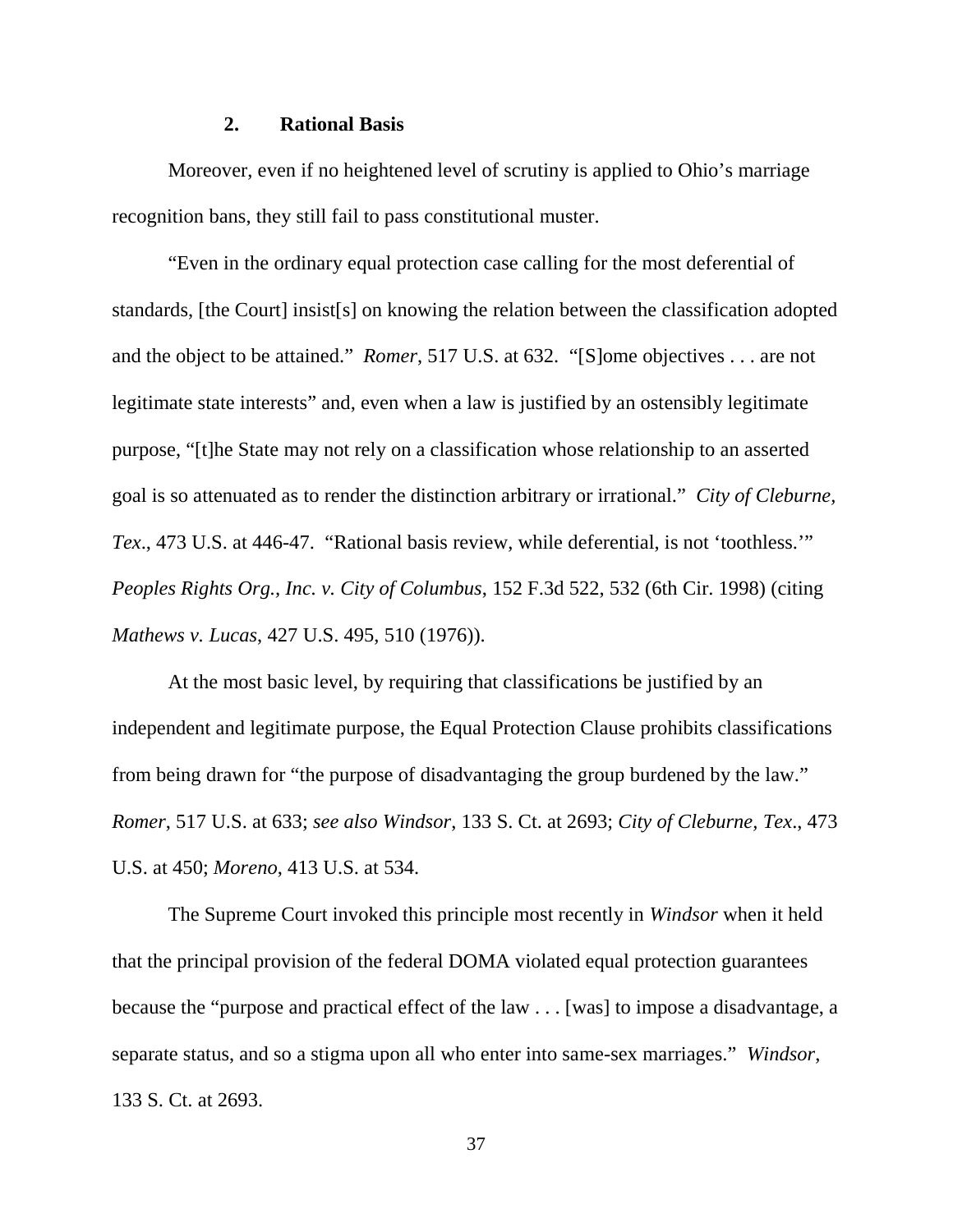The Supreme Court has described this impermissible purpose as "animus" or a "bare . . . desire to harm a politically unpopular group." *Id*. at 2693; *Romer*, 517 U.S. at 633; *City of Cleburne, Tex*., 473 U.S. at 447; *Moreno*, 413 U.S. at 534.

However, an impermissible motive does not always reflect "malicious ill will." *Bd. of Trustees of Univ. of Alabama v. Garrett*, 531 U.S. 356, 374 (2001) (Kennedy, J., concurring). It can also take the form of "negative attitudes," "fear," "irrational prejudice," "some instinctive mechanism to guard against people who appear to be different in some respects from ourselves." *City of Cleburne, Tex*., 473 U.S. at 448, 450; *Garrett*, 531 U.S. at 374 (Kennedy, J., concurring).

The Sixth Circuit has held that "the desire to effectuate one's animus against homosexuals can never be a legitimate governmental purpose, [and] a state action based on that animus alone violates the Equal Protection Clause." *Davis*, 679 F.3d at 438 (emphasis supplied) (quoting *Stemler v. City of Florence*, 126 F.3d 856, 873-74 (6th Cir. 1997) (inmate had viable equal protection claim where he alleged prison officials purposefully discriminated against him based on his sexual orientation when he was removed from prison job)).

 In addition, even when the government offers an ostensibly legitimate purpose, the court must also examine the statute's connection to that purpose to assess whether it is too "attenuated" to rationally advance the asserted governmental interest. *City of Cleburne, Tex*., 473 U.S. at 446; *see, e.g.*, *Eisenstadt*, 405 U.S. at 448-49 (invalidating law on rational basis review because, even if deterring premarital sex is a legitimate governmental interest, "the effect of the ban on distribution of contraceptives to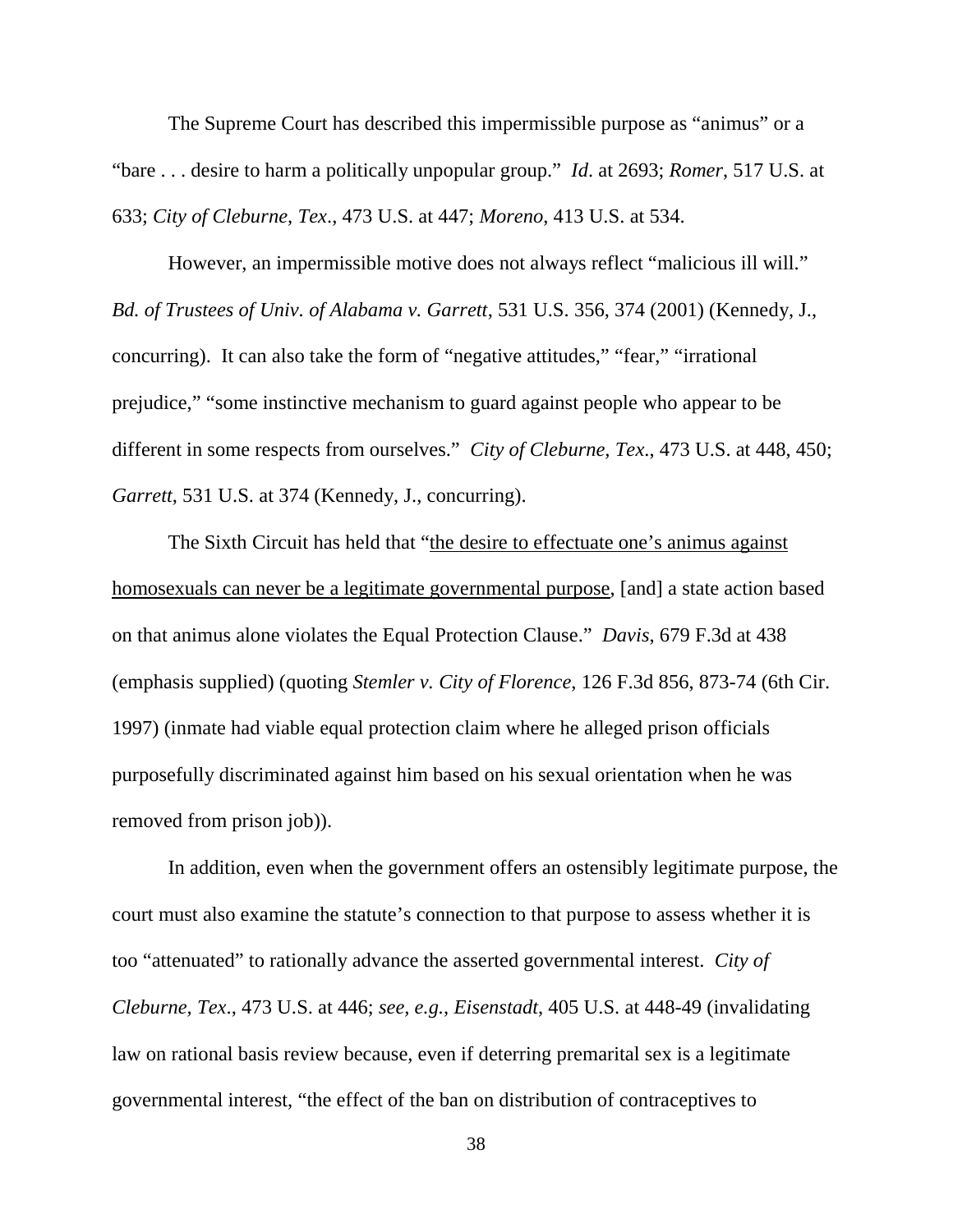unmarried persons has at best a marginal relation to the proffered objective"); *Moreno*, 413 U.S. at 535-36 (invalidating law on rational basis review because "even if we were to accept as rational the Government's wholly unsubstantiated assumptions concerning [hippies] . . . we still could not agree with the Government's conclusion that the denial of essential federal food assistance . . . constitutes a rational effort to deal with these concerns").

This search for a meaningful connection between a classification and the asserted governmental interest also provides a safeguard against intentional discrimination. As the Supreme Court has explained, "[b]y requiring that the classification bear a rational relationship to an independent and legitimate legislative end, we ensure that classifications are not drawn for the purpose of disadvantaging the group burdened by the law." *Romer*, 517 U.S. at 633.[17](#page-38-0)

 In *Bassett*, the court held that same-sex couples demonstrated a likelihood of success on the merits of their equal protection claim regarding a Michigan law prohibiting same-sex partners from receiving public employee benefits where "[t]he historical background and legislative history of the Act demonstrate that it was motivated

 $\overline{a}$ 

<span id="page-38-0"></span> $17$  The Supreme Court has been particularly likely to find a classification too attenuated to serve an asserted government interest when the law imposes a sweeping disadvantage on a group that is grossly out of proportion to accomplishing that purpose. In *Romer*, the Court invalidated a Colorado constitutional amendment excluding gay people from eligibility for nondiscrimination protections because the law "identifie[d] persons by a single trait and then denie[d] them protection across the board." 517 U.S. at 633. Similarly, in *Windsor*, the Supreme Court invalidated the challenged section of DOMA as not sufficiently related to any legitimate governmental purpose in part because it was "a system-wide enactment with no identified connection" to any particular government program. *Windsor*, 133 S. Ct. at 2694. In such situations, the law's breadth may "outrun and belie any legitimate justifications that may be claimed for it." *Romer*, 517 U.S. at 635 ("The breadth of the amendment is so far removed from these particular justifications that we find it impossible to credit them"). Ohio's sweeping marriage bans likewise exclude same-sex couples and their children system-wide from the protections and benefits afforded married couples and their families under the law.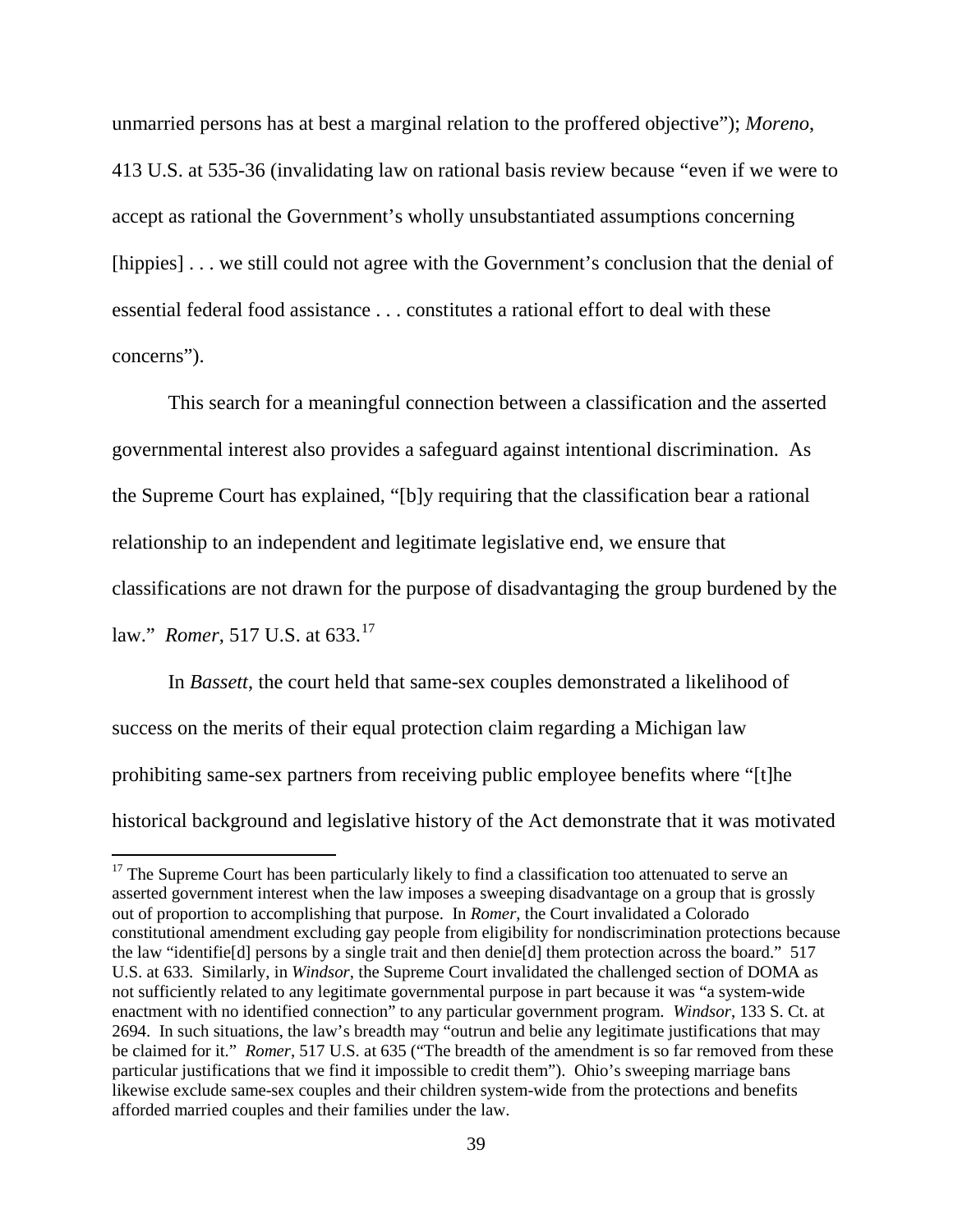by animus against gay men and lesbians." 2013 WL 3285111 at \*24-26. The Sixth Circuit has stated that where a provision has "no rational relationship to any of the articulated purposes of the state," a court is left with the necessary conclusion that the cited interests are pretextual. *Craigmiles v. Giles*, 312 F.3d 220, 228 (6th Cir. 2002). In *Windsor*, the Supreme Court bolstered this truth, finding that:

DOMA's unusual deviation from the usual tradition of recognizing and accepting state definitions of marriage here operates to deprive same-sex couples of the benefits and responsibilities that come with the federal recognition of their marriages. This is strong evidence of a law having the purpose and effect of disapproval of that class.

*Windsor*, 133 S. Ct. at 2693. A review of the historical background and legislative history of the Ohio laws at issue leads to the same conclusion in the case at hand, that in refusing to recognize a particular type of legal out-of-state marriages for the first time in its history, Ohio is engaging in "discrimination[] of an unusual character" without a rational basis for doing so. *Id.* at 2692 (citing *Romer*, 517 U.S. at 633).

Consequently, the evidentiary record establishes that the requested relief is also to be granted to Plaintiffs on the basis of the Equal Protection Clause.

### **3. Potential State Interests**

 $\overline{a}$ 

 To survive rational basis scrutiny, the marriage recognition bans must be justified by some legitimate state interest other than simply maintaining a "traditional" definition of marriage.[18](#page-39-0) "Ancient lineage of a legal concept does not give it immunity from attack for lacking a rational basis." *Heller v. Doe by Doe*, 509 U.S. 312, 326-27 (1993).

<span id="page-39-0"></span><sup>&</sup>lt;sup>18</sup> As stated, at the time of the passage of Ohio's same-sex marriage bans, Governor Robert Taft stated that their purpose was "to reaffirm existing Ohio law with respect to our most basic, rooted, and timehonored institution: marriage between a man and a woman." (Doc. 41-1 at  $\P$  72).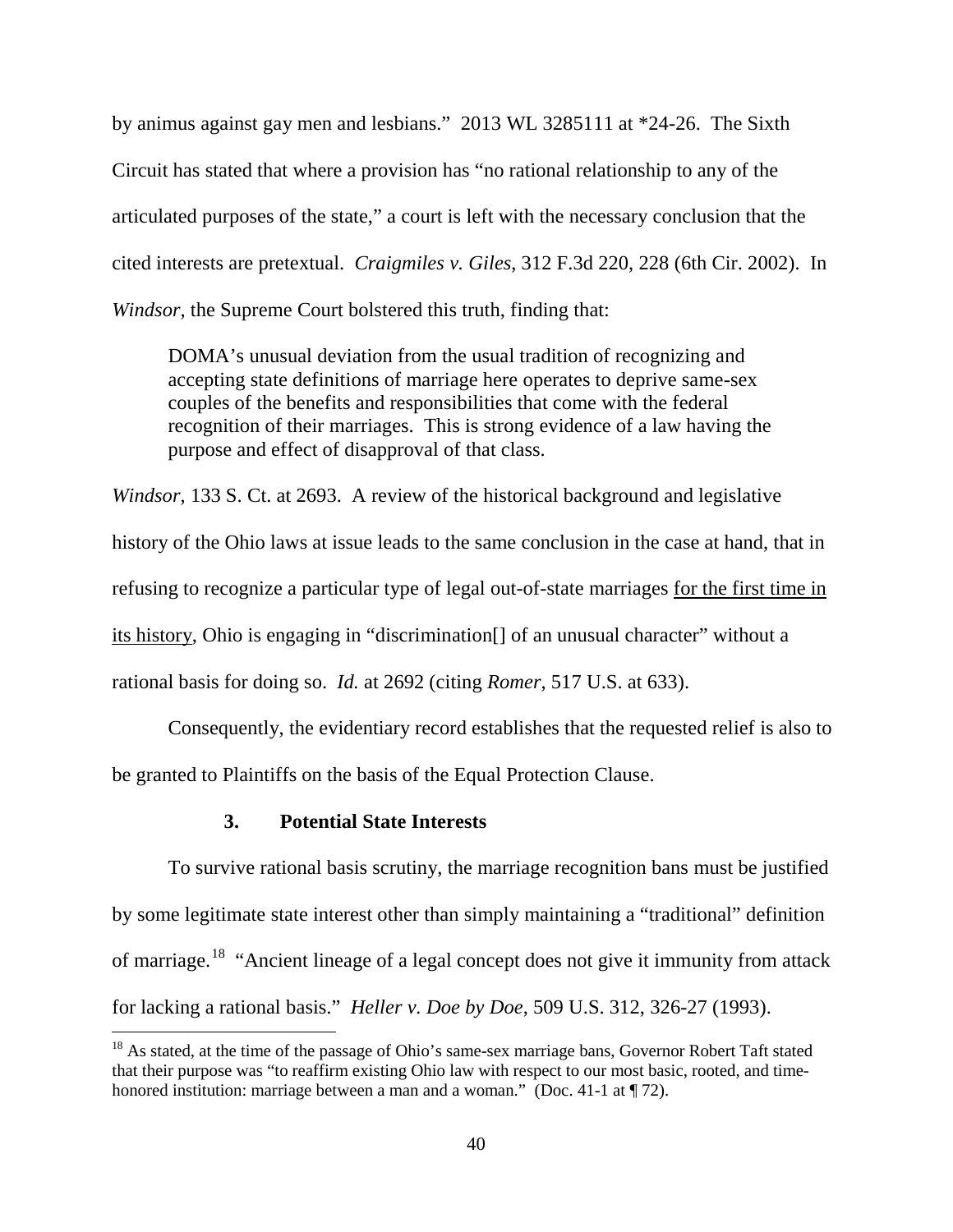Indeed, the fact that a form of discrimination has been "traditional" is a reason to be more skeptical of its rationality. "The Court must be especially vigilant in evaluating the rationality of any classification involving a group that has been subjected to a tradition of disfavor for a traditional classification is more likely to be used without pausing to consider its justification than is a newly created classification." *City of Cleburne, Tex*., 473 U.S. at 454 n.6 (Stevens, J., concurring).<sup>[19](#page-40-0)</sup> Indeed, just as the tradition of banning interracial marriage represented the embodiment of deeply-held prejudice and long-term racial discrimination in *Loving*, 388 U.S. at 1, the same is true here with regard to Ohio's marriage recognition bans and discrimination based on sexual orientation.

 Supporters of Ohio's marriage recognition bans have also asserted that children are best off when raised by a mother and father. (Doc. 41-1 at  $\P$  41, 88). Even if it were rational for legislators to speculate that children raised by heterosexual couples are better off than children raised by gay or lesbian couples, which it is not,  $^{20}$  $^{20}$  $^{20}$  there is simply no rational connection between the Ohio marriage recognition bans and the asserted goal, as

 $\overline{a}$ 

<span id="page-40-0"></span><sup>19</sup> *See also Marsh v. Chambers*, 463 U.S. 783, 791-92 (1983) (even longstanding practice should not be "taken thoughtlessly, by force of long tradition and without regard to the problems posed by a pluralistic society"); *In re Marriage Cases*, 183 P.3d at 853-54 ("[E]ven the most familiar and generally accepted of social practices and traditions often mask an unfairness and inequality that frequently is not recognized or appreciated by those not directly harmed by those practices or traditions").

<span id="page-40-1"></span> $20$  The overwhelming scientific consensus, based on decades of peer-reviewed scientific research, shows unequivocally that children raised by same-sex couples are just as well adjusted as those raised by heterosexual couples. (Doc. 43-1 at  $\P$  18-19) ("[i]n . . . widely variable studies, the same findings continue to emerge: children reared by lesbian and gay parents are doing as well as children raised by heterosexual parents"). The American Psychological Association, the American Academy of Pediatrics, the American Medical Association, the American Academy of Child and Adolescent Psychiatry, and the American Academy of Family Physicians (among others) have all released statements in support of gay and lesbian parents and their ability and rights to rear children. (*Id*. at ¶ 16). This consensus has also been recognized by numerous courts. *See Perry*, 704 F. Supp. 2d at 980 (finding that the research supporting the conclusion that "[c]hildren raised by gay or lesbian parents are as likely as children raised by heterosexual parents to be healthy, successful and well-adjusted" is "accepted beyond serious debate in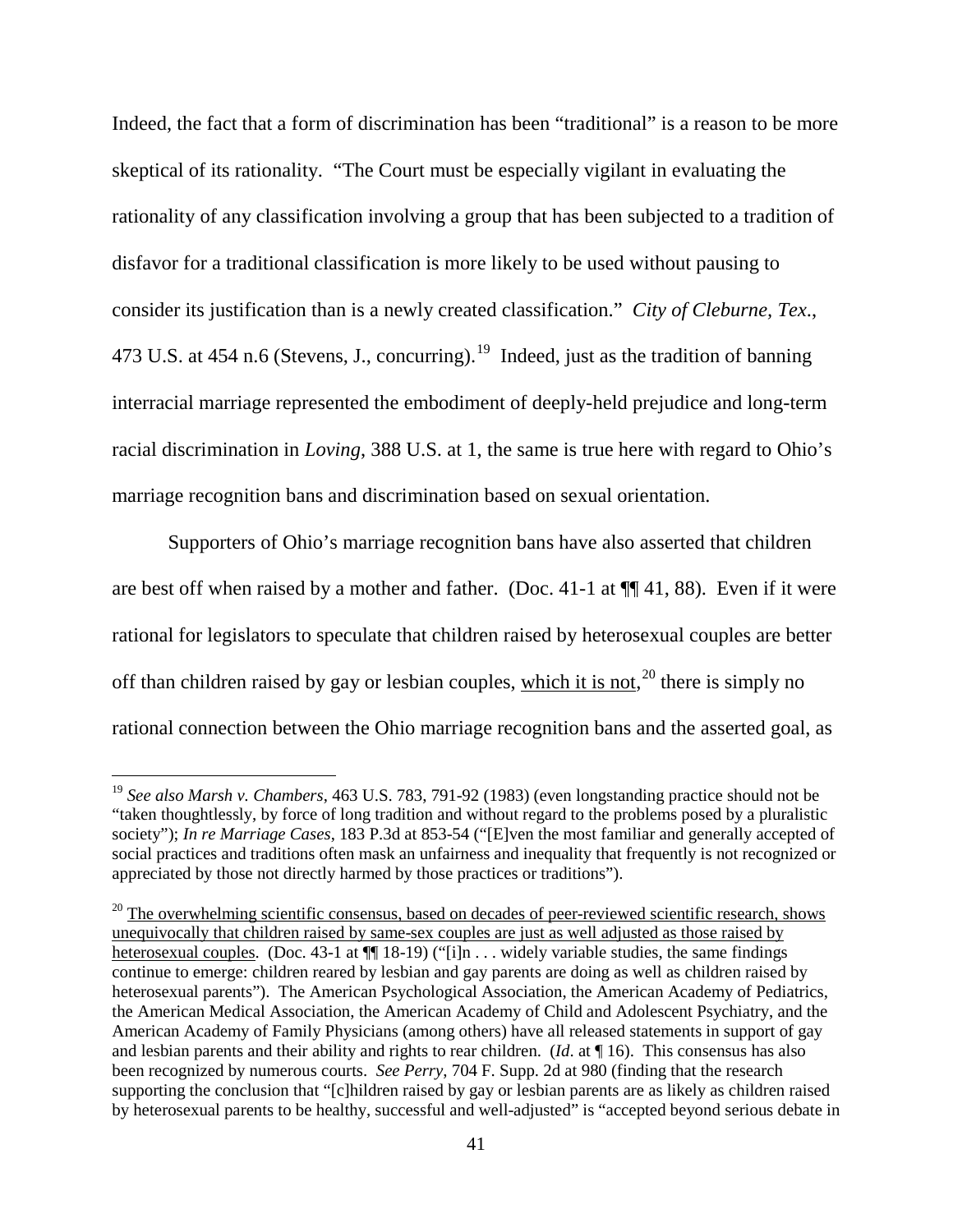Ohio's marriage recognition bans do not prevent gay couples from having children.<sup>[21](#page-41-0)</sup>

The only effect the bans have on children's well-being is harming the children of same-

sex couples who are denied the protection and stability of having parents who are legally

married. The Supreme Court aptly described how laws such as Ohio's marriage

recognition bans affect families with same-sex parents:

The differentiation demeans the couple, whose moral and sexual choices the Constitution protects . . . And it humiliates . . . children now being raised by same-sex couples. The law in question makes it even more difficult for the children to understand the integrity and closeness of their own family and its concord with other families in their community and in their daily lives.

*Windsor*, 133 S. Ct. at 2694 (internal citations omitted).

 $\overline{a}$ 

Because there is no rational connection between Ohio's marriage recognition bans

and the asserted state interests, this Court can conclude that the ban violates equal

protection even without considering whether it is motivated by an impermissible purpose.

the field of developmental psychology"); *In re Adoption of Doe*, 2008 WL 5006172, at \*20 (Fla. Cir. Ct. Nov. 25, 2008) ("[B]ased on the robust nature of the evidence available in the field, this Court is satisfied that the issue is so far beyond dispute that it would be irrational to hold otherwise; the best interests of children are not preserved by prohibiting homosexual adoption"), aff'd sub nom. *Fla. Dep't of Children & Families v. Adoption of X.X.G*., 45 So.3d 79 (Fla. Dist. Ct. App. 2010); *Howard v. Child Welfare Agency Rev. Bd*., Nos. 1999-9881, 2004 WL 3154530, at \*9 and 2004 WL 3200916, at \*3-4 (Ark. Cir. Ct. Dec. 29, 2004) (holding based on factual findings regarding the wellbeing of children of gay parents that "there was no rational relationship between the [exclusion of gay people as foster parents] and the health, safety, and welfare of the foster children"), aff'd sub nom. *Dep't of Human Servs. v. Howard*, 238 S.W.3d 1 (Ark. 2006); *Varnum*, 763 N.W.2d at 899, n.26 (concluding, after reviewing "an abundance of evidence and research," that "opinions that dual-gender parenting is the optimal environment for children . . . is based more on stereotype than anything else"); *Golinski*, 824 F. Supp. 2d at 991 ("More than thirty years of scholarship resulting in over fifty peer-reviewed empirical reports have overwhelmingly demonstrated that children raised by same-sex parents are as likely to be emotionally healthy, and educationally and socially successful as those raised by opposite-sex parents").

<span id="page-41-0"></span><sup>21</sup> See Golinski, 824 F. Supp. 2d at 997 ("Even if the Court were to accept as true, which it does not, that opposite-sex parenting is somehow superior to same-sex parenting, DOMA is not rationally related to this alleged governmental interest"); *accord Windsor*, 699 F.3d at 188; *Pedersen*, 881 F. Supp. 2d at 340-41; *Varnum*, 763 N.W.2d at 901.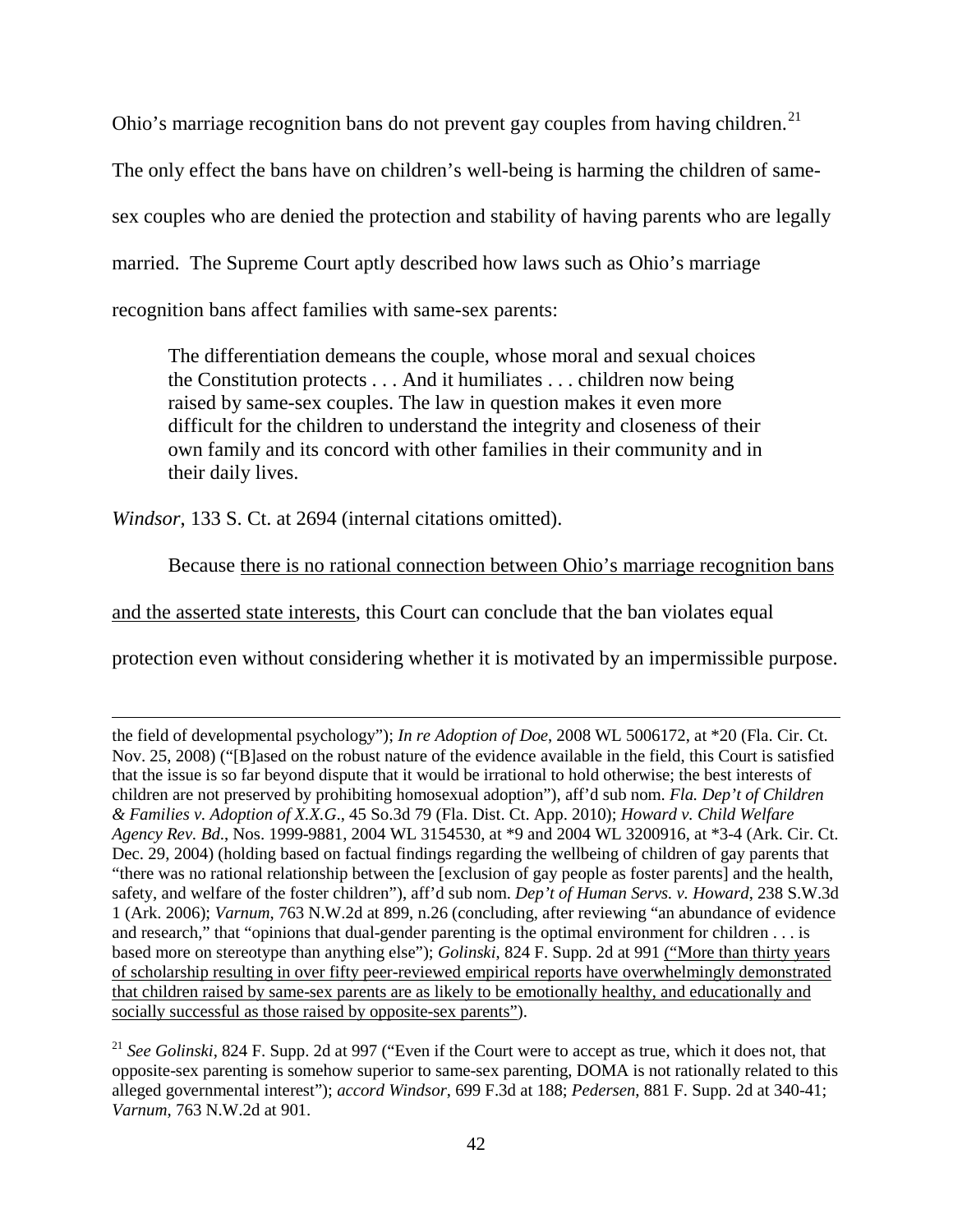*See Vill. of Willowbrook v. Olech*, 528 U.S. 562, 565 (2000) (allegations of irrational discrimination "quite apart from the Village's subjective motivation, are sufficient to state a claim for relief under traditional equal protection analysis"). In this case, however, the lack of any connection between Ohio's marriage recognition bans and any legitimate state interest also leads to the conclusion that it was passed because of, not in spite of, its burden on same-sex couples.

Even if it were possible to hypothesize regarding a rational connection between Ohio's marriage recognition bans and some legitimate governmental interest, no hypothetical justification can overcome the clear primary purpose and practical effect of the marriage bans . . . to disparage and demean the dignity of same-sex couples in the eyes of the State and the wider community. When the primary purpose and effect of a law is to harm an identifiable group, the fact that the law may also incidentally serve some other neutral governmental interest cannot save it from unconstitutionality. *Windsor*, 133 S. Ct at 2696.

 Consequently, no rational state basis to justify the marriage recognition bans has been advanced or evidenced in this case.<sup>[22](#page-42-0)</sup>

<u>.</u>

<span id="page-42-0"></span> $22$  As a final note, although the question of whether Ohio's refusal to grant same-sex marriages also violates Ohio same-sex couples' right to due process and equal protection is not before the Court in this case, the logical conclusion to be drawn from the evidence, arguments, and law presented here is that Ohio's violation of the constitutional rights of its gay citizens extends beyond the bounds of this lawsuit. *See also Kitchen v. Herbert*, 2:13-CV-00217 (D. Utah Dec. 20, 2013).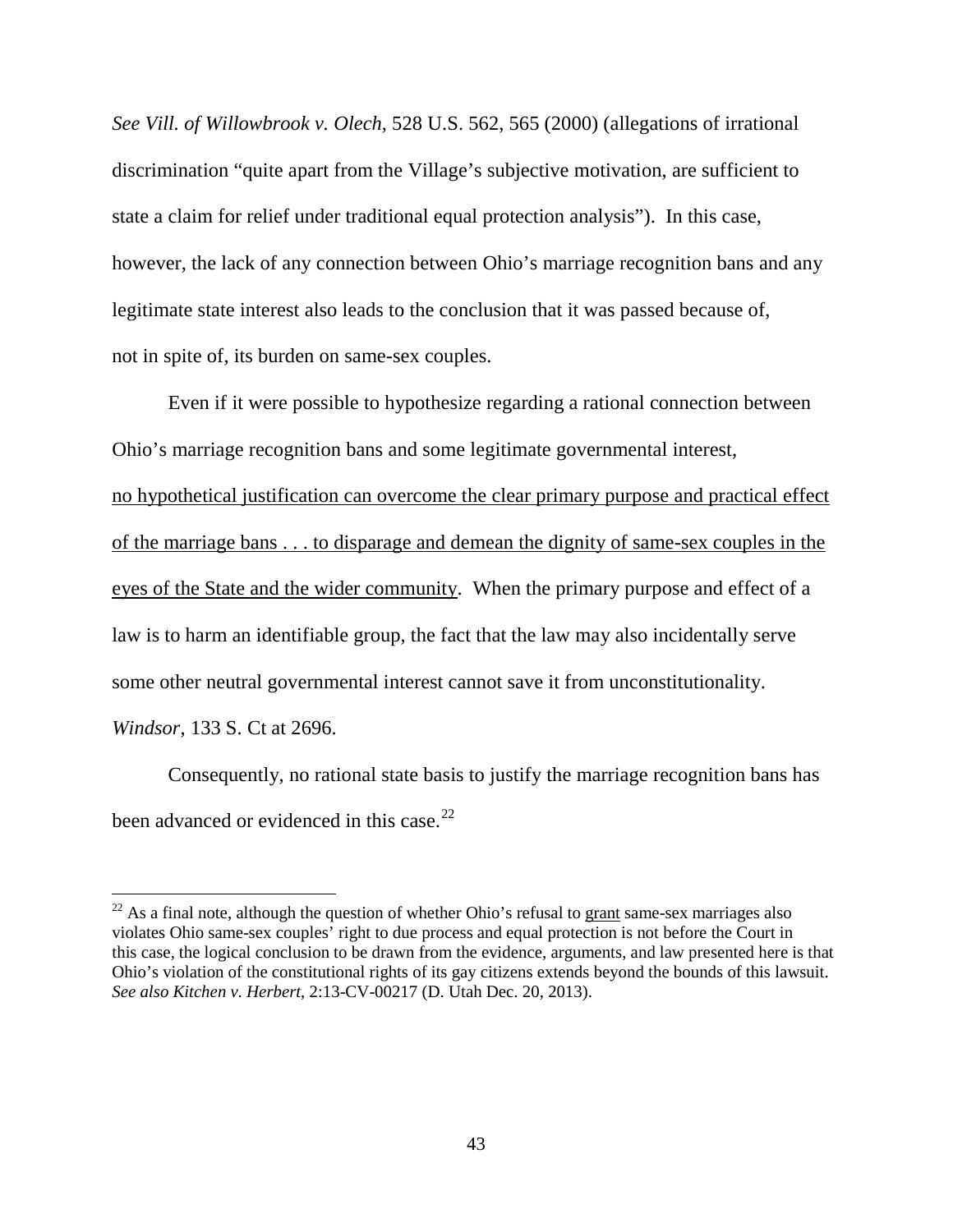# **IV. A PERMANENT INJUNCTION BARRING ENFORCEMENT IN THIS CASE OF OHIO'S BANS ON RECOGNITION OF OTHER STATES' LAWFUL SAME-SEX MARRIAGES IS NECESSARY**

As the United States Supreme Court found in *Windsor*, there is no legitimate state purpose served by Ohio's refusal to recognize same-sex marriages celebrated in states where they are legal. Instead, as in *Windsor*, the very purpose of the Ohio provisions, enacted in 2004, is to "impose a disadvantage, a separate status, and so a stigma upon all who enter into same-sex marriages made lawful by the unquestioned authority of the States." *Windsor*, 133 S.Ct. at 2639. That is, the purpose served by treating same-sex married couples differently than heterosexual married couples is the same improper purpose that failed in *Windsor* and in *Romer*: "to impose inequality" and to make gay citizens unequal under the law. *See Windsor*, 133 S.Ct. at 2694; *Romer*, 517 U.S. at 635- 36. It is beyond debate that it is constitutionally prohibited to single out and disadvantage an unpopular group.

 Even if there were proffered some attendant governmental purpose to discriminate against gay couples other than to effect pure animus, it is difficult to imagine how it could outweigh the severe burden imposed by the bans on same-sex couples legally married in other states. Families deserve the highest level of protection under the First Amendment right of association:

Marriage is a coming together for better or for worse, hopefully enduring, and intimate to the degree of being sacred. It is an association that promotes a way of life, not causes; a harmony in living, not political faiths; a bilateral loyalty, not commercial or social projects. Yet it is an association for as noble a purpose as any involved in our prior decisions.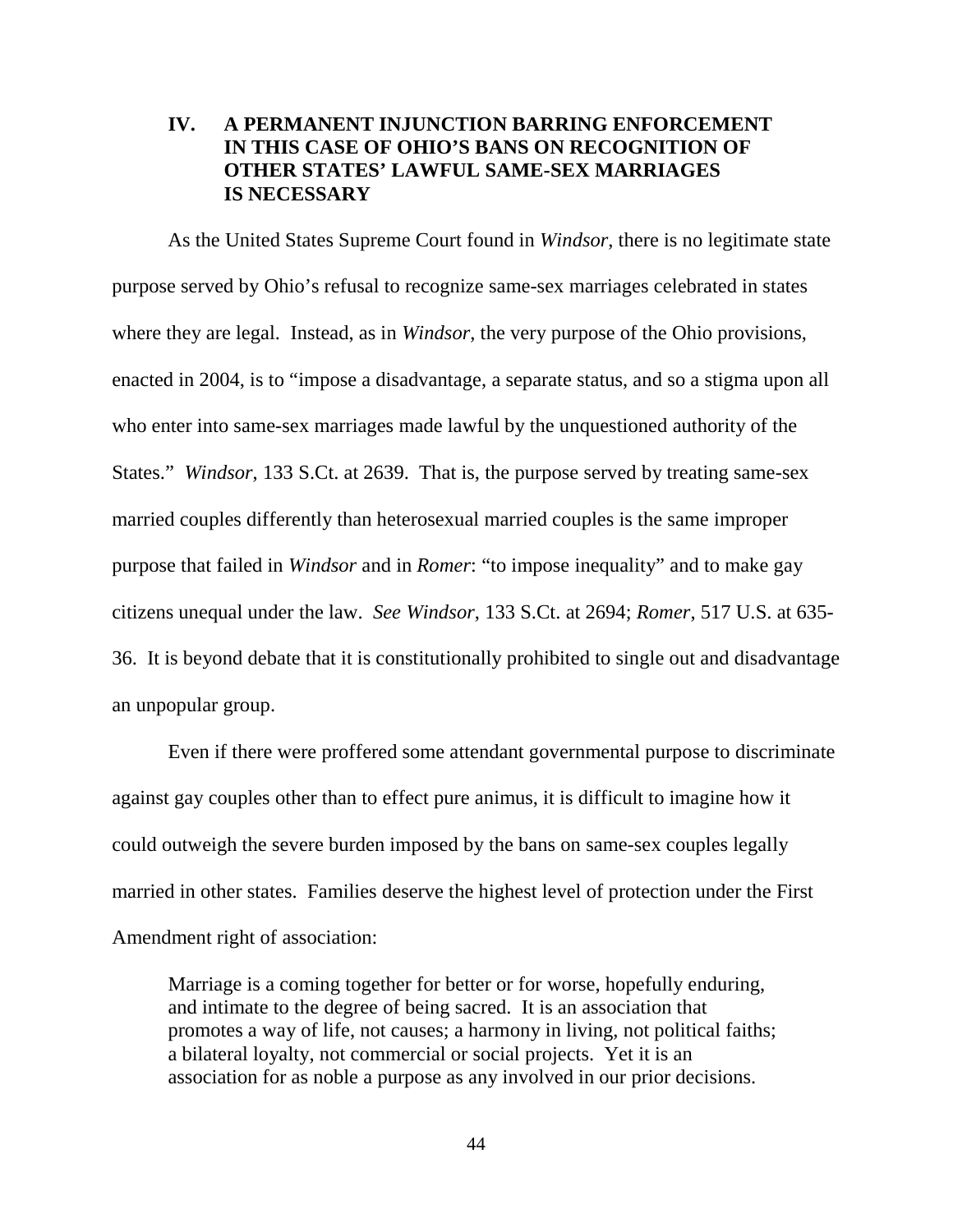*Zablocki*, 434 U.S. at 384 (citing *Griswold*, 381 U.S. at 486).

 $\overline{a}$ 

Even if the classification of same-sex couples legally married in other states is reviewed under the least demanding rational basis test, this Court on this record cannot find a rational basis for the Ohio provisions discriminating against lawful, out-of-state same-sex marriages that is not related to the impermissible expression of disapproval of same-sex married couples.

 Moreover, denying Plaintiffs their associational rights under the circumstances presented here imposes irreparable harm. Constitutional violations are routinely recognized as triggering irreparable harm unless they are promptly remedied. *See, e.g., Elrod v. Burns*, 427 U.S. 347, 373 (1976) (loss of constitutional "freedoms, for even minimal periods of time, unquestionably constitutes irreparable injury"). In fact, "when an alleged deprivation of a constitutional right is involved, most courts hold that no further showing of irreparable injury is necessary." Moore, 11A Federal Practice and Procedure at  $\S 2948.1$  (2d ed.).<sup>[23](#page-44-0)</sup>

<span id="page-44-0"></span><sup>23</sup> *See, e.g., Overstreet v. Lexington-Fayette Urban County Gov't,* 305 F.3d 566, 573 (6th Cir. 2002) (6th Cir. 2002) (a plaintiff can demonstrate that a denial of an injunction will cause irreparable harm if the claim is based upon a violation of plaintiff's constitutional rights); *ACLU of Kentucky v. McCreary County, Kentucky*, 354 F.3d 438, 445 (6th Cir. 2003) (if it is found that a constitutional right is being threatened or impaired, a finding of irreparable injury is mandated); *Connection Distrib. Co. v. Reno*, 154 F.3d 281, 288 (6th Cir. 1998) (recognizing that the loss of First Amendment rights, for even a minimal period of time, constitutes irreparable harm) (citations omitted); *Council of Alternative Political Parties v. Hooks*, 121 F.3d 876 (3rd Cir. 1997) (denial of preliminary injunctive relief was irreparable harm to plaintiffs' voting and associational rights); *Covino v. Patrissi*, 967 F.2d 73, 77 (2d Cir. 1992) (holding that plaintiffs may establish irreparable harm based on an alleged violation of their Fourth Amendment rights); *McDonell v. Hunter*, 746 F.2d 785, 787 (8th Cir. 1984) (finding that a violation of privacy constitutes an irreparable harm); *Mitchell v. Cuomo*, 748 F.2d 804, 806 (2d Cir. 1984) (holding allegation of violation of Eighth Amendment rights sufficient showing of irreparable harm); *Doe v. Mundy*, 514 F.2d 1179 (7th Cir 1975) (denial of constitutional privacy right was irreparable harm); *Beerheide v. Zavaras*, 997 F.Supp. 1405 (D.C. Colo. 1998) (irreparable harm satisfied by allegation of deprivation of free exercise of religion).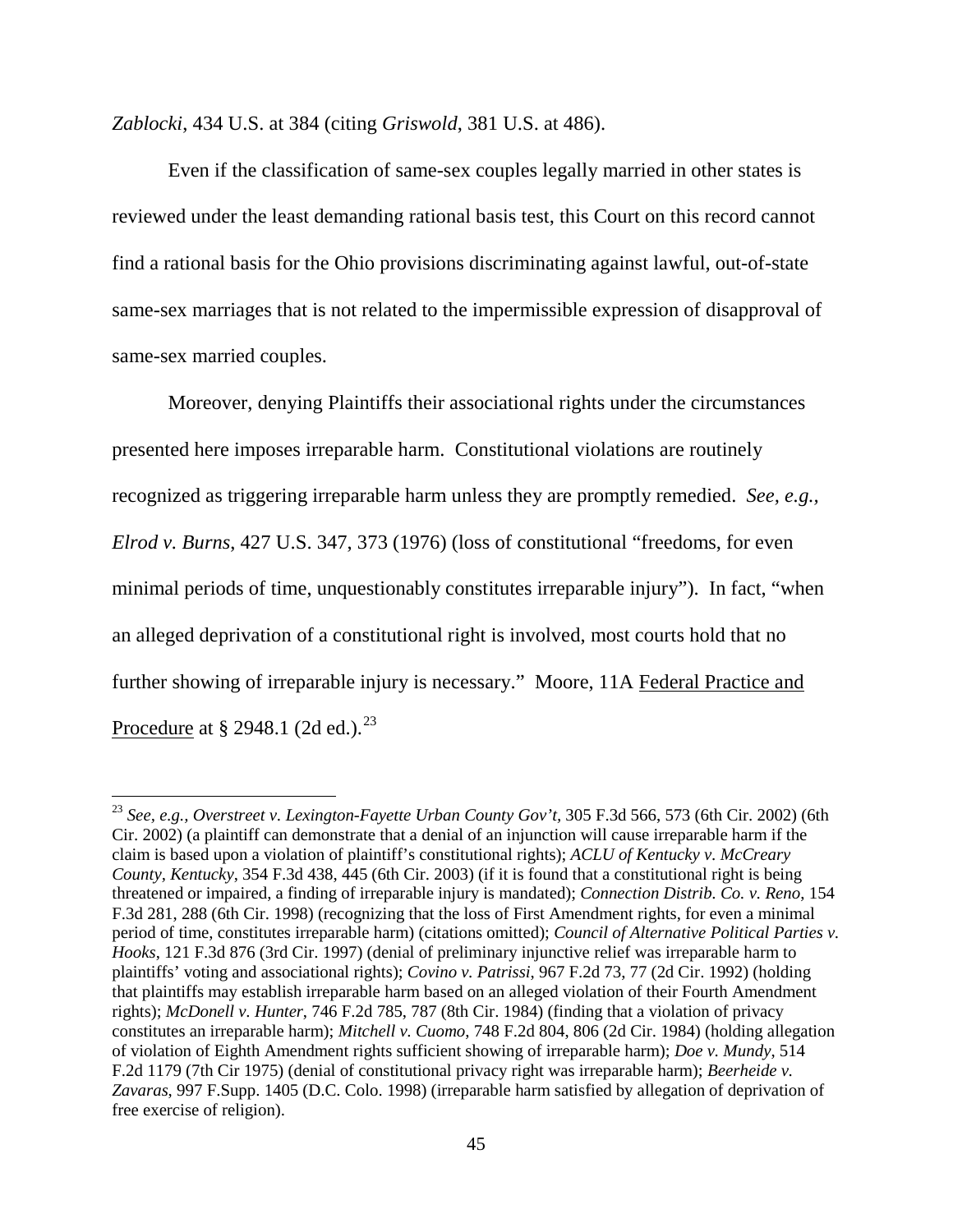Without a permanent injunction, the official records of Plaintiffs' spouses' deaths, and the last official document recording their existence on earth, if amended to reflect Ohio law (and not this Court's Orders), would incorrectly classify them as unmarried, despite their legal marriages. The death certificates, if amended, would also incorrectly fail to record Plaintiffs as their surviving spouses, a status they lawfully enjoy. Furthermore, Mr. Arthur is now buried in his family plot at Spring Grove Cemetery. He also wanted Mr. Obergefell to be buried next to him someday, but the family plot directive limits those who may be interred in the plot to descendants and married spouses. Thus, without a permanent injunction, Mr. Arthur's burial could conceivably be upset and his remains might need to be exhumed. *See Yankton Sioux Tribe v. U.S. Army Corps of Engineers*, 209 F. Supp. 2d 1008, 1022 (D.S.D. 2002) (disruption of human remains can be irreparable harm). Dying with an incorrect death certificate that prohibits the deceased Plaintiffs from being buried with dignity constitutes irreparable harm.

 Moreover, there is absolutely no evidence that the State of Ohio or its citizens will be harmed by the issuance of a permanent injunction restraining the enforcement of the marriage recognition ban provisions against the Plaintiffs in this case. Without an injunction, however, the harm to Plaintiffs is severe. Plaintiffs are not currently accorded the same dignity and recognition as similarly situated opposite-sex couples. Moreover, without a permanent injunction, Plaintiffs' legally valid marriages would be susceptible to amended incorrect recording in Ohio as not existing. Balanced against this severe and irreparable harm to Plaintiffs is the truth that there is no evidence in the record that the issuance of a permanent injunction will cause substantial harm to the public. And, as a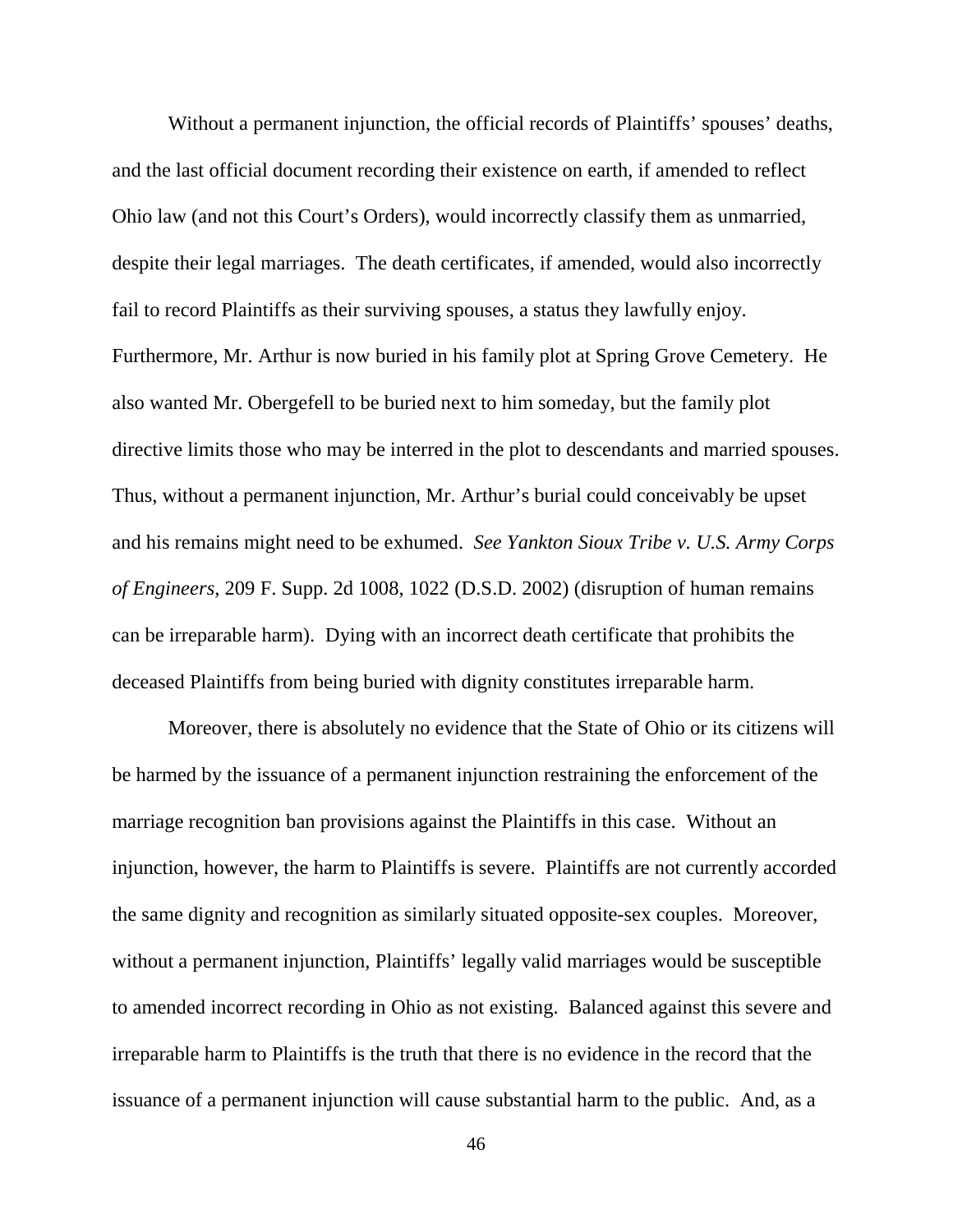final consideration, "the public interest is promoted by the robust enforcement of constitutional rights." *Am. Freedom Def. Initiative v. Suburban 15 Mobility for Reg. Transp*., 698 F.3d 885, 896 (6th Cir. 2012).

Plaintiffs bear the burden of demonstrating their entitlement to an injunction, and an "injunction is an extraordinary remedy which should be granted only if the movant carries his or her burden of proving that the circumstances clearly demand it." *Overstreet*, 305 F.3d at 573. Here, nevertheless, weighing all factors applicable to analyzing whether injunctive relief should issue, the Court finds that each factor supports the granting of a permanent injunction.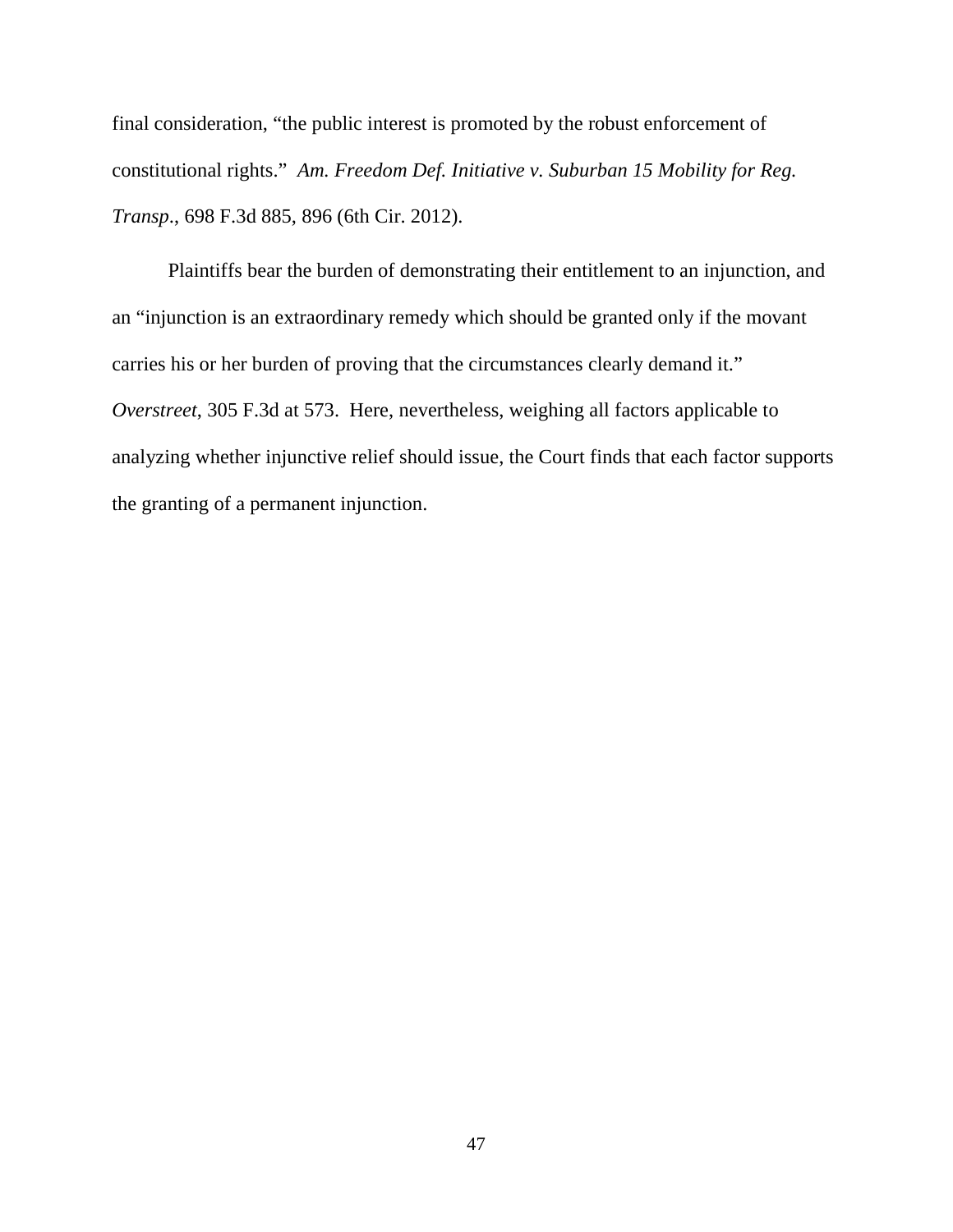# **V. CONCLUSION**

Accordingly, Plaintiffs' Motion for Declaratory Judgment and Permanent

Injunction (Doc. 53) is hereby **GRANTED** as applied to these Plaintiffs. Specifically:

- 1. The Court finds and declares that Article 15, Section 11, of the Ohio Constitution, and Ohio Revised Code Section 3101.01(C), violate rights secured by the Fourteenth Amendment to the United States Constitution in that same-sex couples married in jurisdictions where same-sex marriage is lawful, who seek to have their out-of-state marriage recognized and accepted as legal in Ohio, are denied their fundamental right to marriage recognition without due process of law; and are denied their fundamental right to equal protection of the laws when Ohio does recognize comparable heterosexual marriages from other jurisdictions, even if obtained to circumvent Ohio law.
- 2. Defendants and their officers are permanently enjoined from enforcing Ohio's marriage recognition bans on Plaintiffs. This includes such officials completing death certificates as the need arises for Plaintiffs in a manner consistent with this Order.
- 3. The Court finds and declares that Plaintiff Robert Grunn may, consistent with and in reliance upon the United States Constitution and this Court's Final Order, report on Ohio death certificates he completes as an Ohio funeral director that a decedent married in a state authorizing same-sex marriage is "married" or "widowed" and report the name of the decedent's surviving same-sex spouse as the "surviving spouse".
- 4. Defendant Dr. Theodore E. Wymyslo shall make a best faith effort to communicate Notice of this Final Order to all persons within Ohio who assist with completing Ohio death certificates, and Dr. Wymyslo shall evidence such compliance by filing with this Court an Affidavit by 3/31/14.
- 5. The Court will separately issue an Order of Permanent Injunction to these effects, whereupon the Clerk shall enter judgment accordingly and **TERMINATE this case** (in this Court).

# **IT IS SO ORDERED.**

Date: December 23, 2013 */s/ Timothy S. Black*

 Timothy S. Black United States District Judge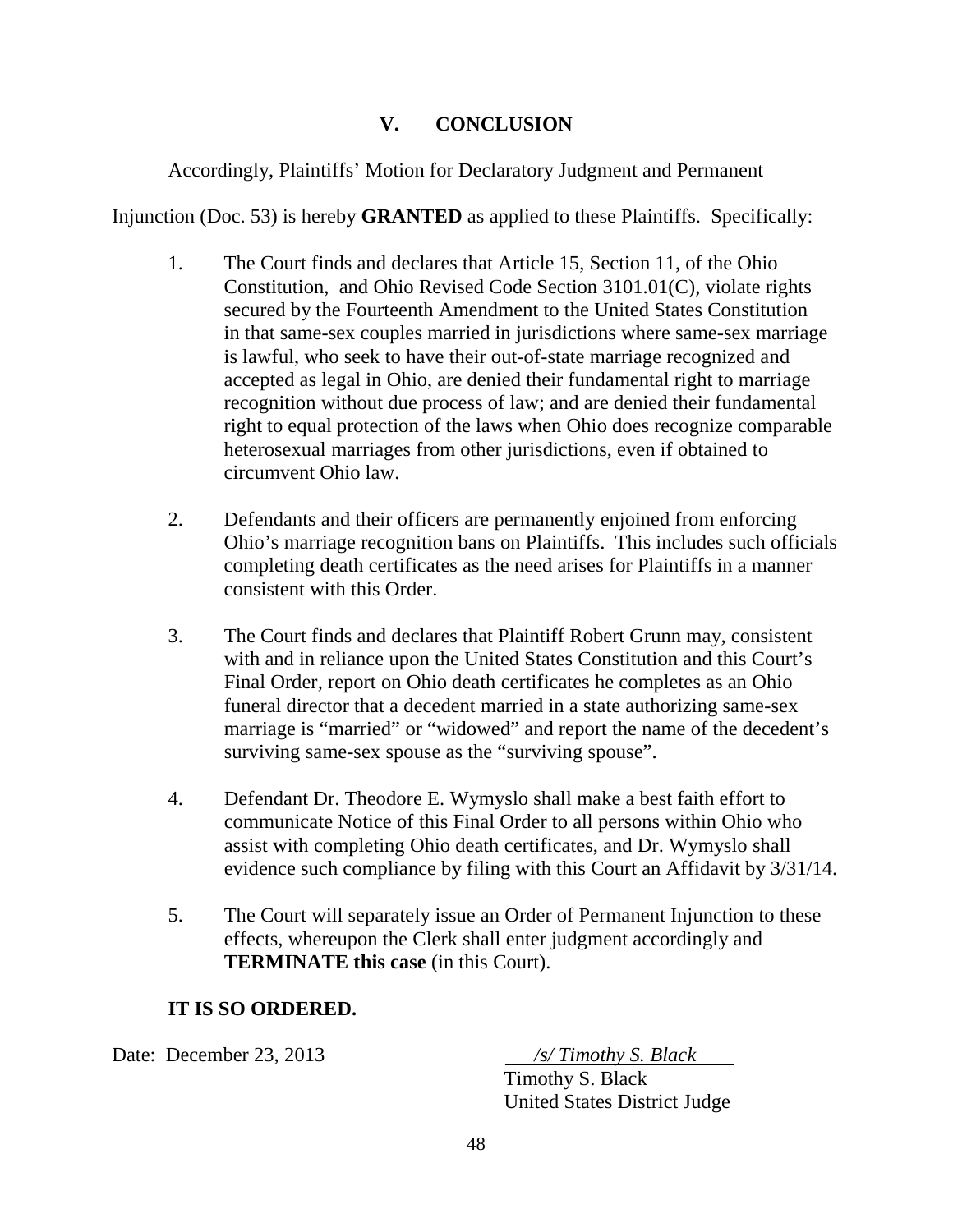<span id="page-48-0"></span> $\overline{a}$ 

<sup>i</sup> Susan J. Becker has been a professor at Cleveland State University's Cleveland-Marshall School of Law since 1990, before which she was a litigator for the law firm then known as Jones, Day, Reavis and Pogue. She teaches a course entitled "Sexual Orientation and the Law" and the majority of her scholarship addresses the animus historically directed at the LGBT population as well as the historic and continuing rationales for that discrimination. She also maintains a pro bono practice, the majority of which involves providing legal advice to same-sex couples about their rights under Ohio law. (*See* Doc. 41).

George Chauncy is the Samuel Knight Professor of History and American Studies and past Chair of the Department of History at Yale University, where he has taught since 2006. From 1991 to 2006, he was a Professor of History at the University of Chicago. He teaches, researches, and writes extensively on gay rights generally and same-sex marriage in particular, and has provided testimony for numerous cases involving similar issues. (*See* Doc. 42).

Megan Fulcher, Ph.D., is an Associate Professor in the Department of Psychology at Washington and Lee University. She received her Ph.D. in psychology from the University of Virginia in 2004, where she was mentored by Dr. Charlotte J. Patterson, a preeminent scholar in research on lesbian and gay parents. Dr. Fulcher teaches, researches, and writes extensively on the topics of child development, sexuality, gender-role development and parent-child relationships. (*See* Doc. 43).

Joanna L. Grossman is the Sidney and Walter Siben Distinguished Professor of Family Law at the Maurice A. Deane School of Law at Hofstra University, teaching family law with special emphasis on the history of marriage regulation and the legal responses to modern family forms. She has also taught at American University School of Law, Cardozo Law School, Tulane Law School, University of North Carolina School of Law, and Vanderbilt Law School. She teaches, researches, and writes extensively on the sociolegal history of marriage, divorce and the family, state regulation of marriage, the law and controversy regarding same-sex marriage, and the rules of interstate marriage recognition. (*See* Doc. 44).